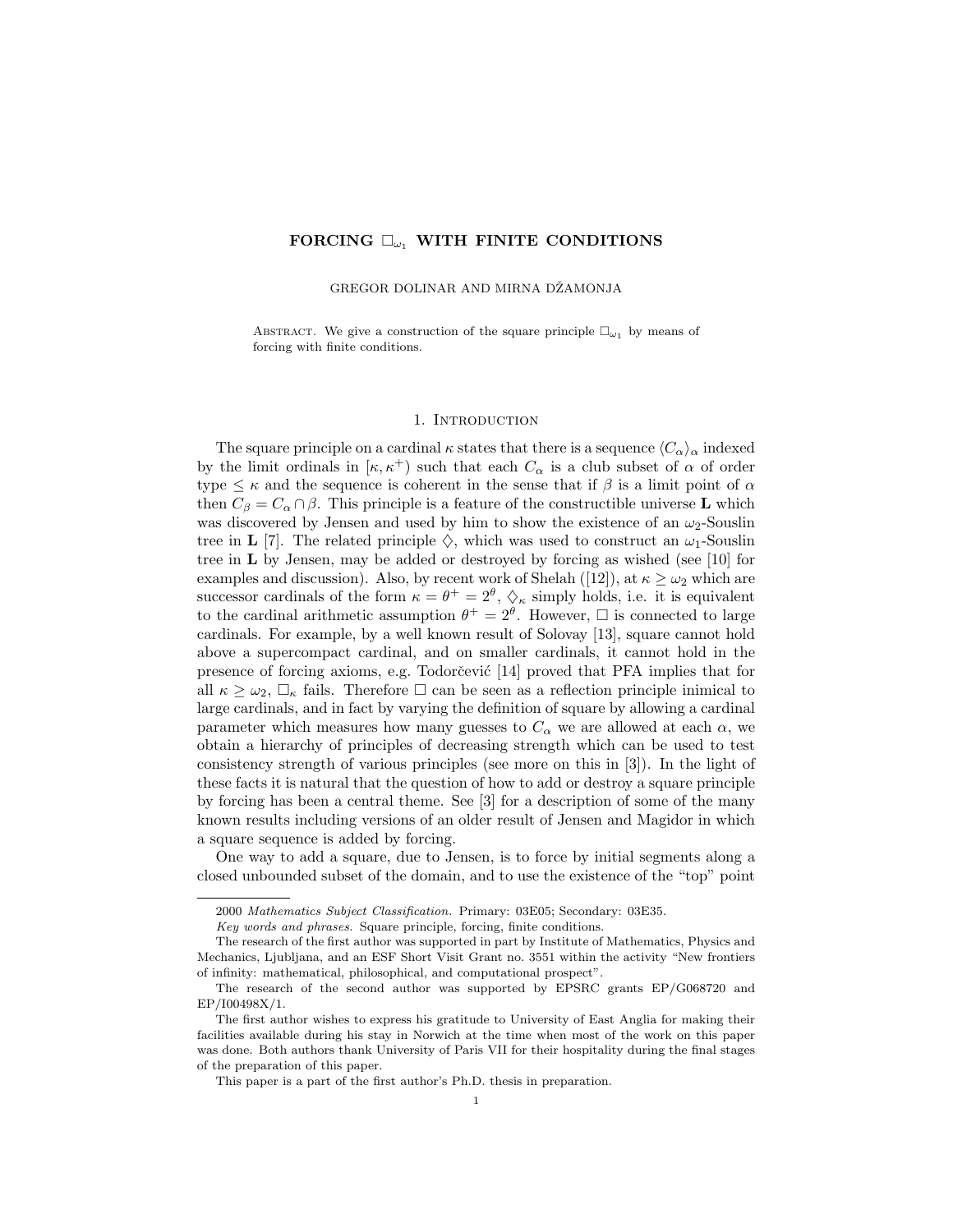in the domain of a forcing condition to show that the forcing is strategically closed. Note that the principle  $\square_{\omega}$  is trivially true, by taking  $C_{\alpha}$  to be any club of  $\alpha$  of order type  $\omega$ , so the first non-trivial instance of square is  $\square_{\omega_1}$ . The method of forcing by initial segments means that to get  $\square_{\omega_1}$  we need to force with conditions whose domain has size  $\omega_1$ . The referee has kindly informed us that in an unpublished work Foreman and Magidor added square by a countably closed forcing using countable conditions. A condition p in their forcing prescribes  $C_{\alpha}$  for  $\alpha$  of countable cofinality in dom(p), and for  $\alpha \in \text{dom}(p)$  of uncountable cofinality, p prescribes an initial segment of  $C_{\alpha}$  which goes past sup(dom(p)  $\cap \alpha$ ). Assuming CH this poset has the  $\omega_2$ -c.c. In this work we have been interested in another way of adding a square, using conditions whose domain is a finite set. The interest in doing this stems from a need to understand how one can control a one cardinal gap in forcing notions, which is a subject that has been of interest for various combinatorial issues for a long time. A glaring example of the need to develop this subject is the combinatorics of the structure  $(\omega_1^{\omega_1}, \leq_{\text{Fin}})$ , which in contrast with the vast body of knowledge about  $(\omega^{\omega}, \leq_{\text{Fin}})$ , remains a mysterious object. An important development on the subject of  $(\omega_1^{\omega_1}, \leq_{\text{Fin}})$  is Koszmider's paper [9] in which he shows that it is consistent to have an increasing chain of length  $\omega_2$  in this structure. Koszmider's paper also gives an overview of the difficulties that there are in forcing one gap results.

Koszmider's method is to force with conditions where a morass is used as a side condition. Our method is more directly connected to a different approach, which was used to force a club on  $\omega_2$  using finite conditions. This was done in two different but similar ways by Friedman in [5] and Mitchell in [11]. Both approaches are built upon a version of adding a club subset of  $\omega_1$  using finite conditions, as discovered by Baumgartner [2] and modified by Abraham in [1]. The main idea in Baumgartner's approach is that to force a club in  $\omega_1$  and avoid problems at the limit stages, one needs to specify by each condition not only what will go in the club, but also whole intervals that need to stay out of it. At  $\omega_2$  one can do the same, but now one needs to add side conditions in the form of coherent systems of models in order to make sure that cardinals are preserved, as was first done by Todorčević in [15]. This already is technically rather involved. What we have done is add to this the coherent partial square sequence. Namely, we actually force a square indexed by a club set. The existence of such a square implies the existence of an actual square sequence. This club set is like the one added by Friedman and Mitchell. The actual forcing notion needs to take into account the coherence of the square sequence, and this is reflected in the complexity of the coherence conditions between the models which form part of the forcing conditions. An advantage of this type of approach over the morass-based approach is that it requires less from the ground model—for example Friedman's forcing only needs a weakening of CH in the ground model. We use the full CH together with  $2^{\omega_1} = \omega_2$ . The main difficulties of both approaches of course are the same, and they stem from the fact that combinatorics at  $\omega_2$  is much less prone to independence than the combinatorics at  $\omega_1$ , as exemplified by the above mentioned result of Shelah on  $\diamondsuit$  ([12]). It is both in developing combinatorics and fine forcing techniques that we can better understand the truth about  $\omega_2$ . An interesting unified approach to adding objects to  $\omega_2$  is being developed by Neeman as well as Veličković and Venturi, in works in progress.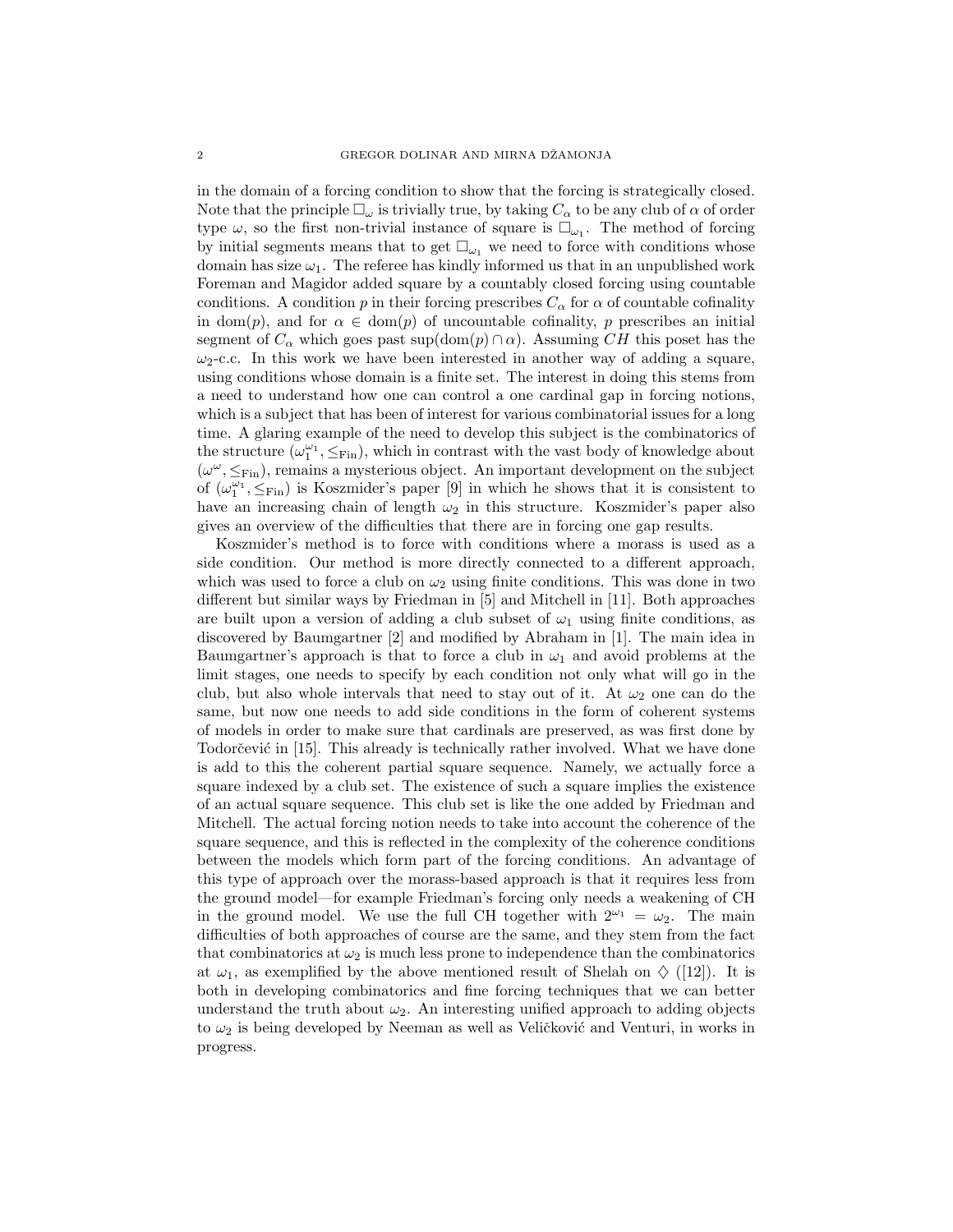We thank Boban Veličković for interesting discussions of Mitchell's paper and an inspiration to consider forcing a square with finite conditions, and the referee for a very careful reading of the submitted version and many helpful remarks, some of which we mention specifically below.

#### 2. Preliminaries

Most of the notation is standard. The relation  $A \subset B$  means that A is either a proper subset of B or equal to B.  $|X|$  is the cardinality of the set X. For a set of ordinals X, a limit point of X is an ordinal  $\alpha$  such that  $\alpha = \sup(Y)$  for some  $Y \subset X$  or, equivalently, if  $\alpha = \sup(X \cap \alpha)$ . Lim $(X)$  is the set of limit points of X. For a function f,  $\mathcal{D}_f$  denotes the domain of f, and  $f \restriction A$  denotes the restriction of f to the set  $A \cap \mathcal{D}_f$ . If  $\alpha$  and  $\beta$  are ordinals then the interval  $(\alpha, \beta)$  denotes the set  $\{\mu \mid \mu \text{ is an ordinal}, \alpha < \mu < \beta\} = \beta \setminus (\alpha + 1)$ . Closed and half open intervals are defined similarly.  $[A]^{\kappa}$  is the set of all subsets of A of cardinality κ. The set  $[A]^{\leq \kappa}$ is defined analogously.

For a regular cardinal  $\theta$ ,  $H_{\theta}$  is the set of all sets x with hereditary cardinality less than  $\theta$  (i.e. the transitive closure of x has cardinality less than  $\theta$ ). For  $\theta > \omega_2$  we consider  $H_{\theta}$  to be a model with the standard relation  $\in$  and a fixed well-ordering  $\leq^*$  and we write  $H_\theta$  for the structure  $(H_\theta, \in, \leq^*)$ . We will primarily work with  $H_{\omega_2}$ which we view as a model with  $\in$  and  $\leq^*$   $H_{\omega_2}$ . A cardinal  $\theta$  is said to be *large* enough if every set in consideration is an element of  $H_{\theta}$ .

**Definition 2.1.** Suppose  $\kappa$  is a regular cardinal. A set  $C \subset \kappa$  is called a closed unbounded set or a club in  $\kappa$  if:

(1) for every  $\lambda < \kappa$  and an increasing sequence  $\langle \alpha_i | i < \lambda \rangle$  of elements from C, we have that  $\bigcup_{i<\lambda} \alpha_i \in C$  (closed);

(2) for every  $\alpha < \kappa$  there exists some  $\beta \in C$  such that  $\beta > \alpha$  (unbounded).

The assumption that  $\kappa$  is a regular cardinal can be replaced by a singular cardinal or even an ordinal, which to avoid trivialities we usually take to be of uncountable cofinality. In that case,  $\lambda$  from clause (1) has to be below cf( $\kappa$ ). In fact, clause (1) can be replaced by an equivalent notion, that  $\text{Lim}(C) \cap \kappa \subset C$ .

**Definition 2.2.** Suppose that  $\kappa$  is a regular cardinal. A square sequence on  $\kappa$  is a sequence of the form  $\langle C_{\alpha} | \alpha \rangle$  is a limit ordinal in  $\kappa^+$  such that:

(1)  $C_{\alpha}$  is a club in  $\alpha$  for every  $\alpha$ ;

(2) if  $\alpha \in \text{Lim}(C_\beta)$  then  $C_\alpha = C_\beta \cap \alpha$  (coherence);

(3) if  $cf(\alpha) < \kappa$  then  $|C_{\alpha}| < \kappa$  (nontriviality).

 $\Box_{\kappa}$  (square kappa) is the statement that there is a square sequence on  $\kappa$ . In the case  $\kappa = \omega_1$ , the nontriviality clause simply stipulates that if  $cf(\alpha) = \omega$  then  $|C_{\alpha}| = \omega.$ 

## 3. Background on elementary submodels

A model M is an *elementary submodel* of a model N,  $M \prec N$ , if for every formula  $\varphi$  with parameters  $a_1, \ldots, a_n \in M$ ,  $\varphi$  is true in M if and only if it is true in N. If M is a countable elementary submodel of  $H_{\theta}$  for  $\theta \geq \omega_1$  then  $M \cap \omega_1$  is an ordinal denoted by  $\delta_M$ . Also, if  $|x| \leq \omega$  and  $x \in M$  then  $x \subset M$ .

We begin by listing a few lemmas about elementary submodels which will be useful later. We add proofs for completeness. A useful tool when dealing with elementary submodels is the Tarski-Vaught test [8]: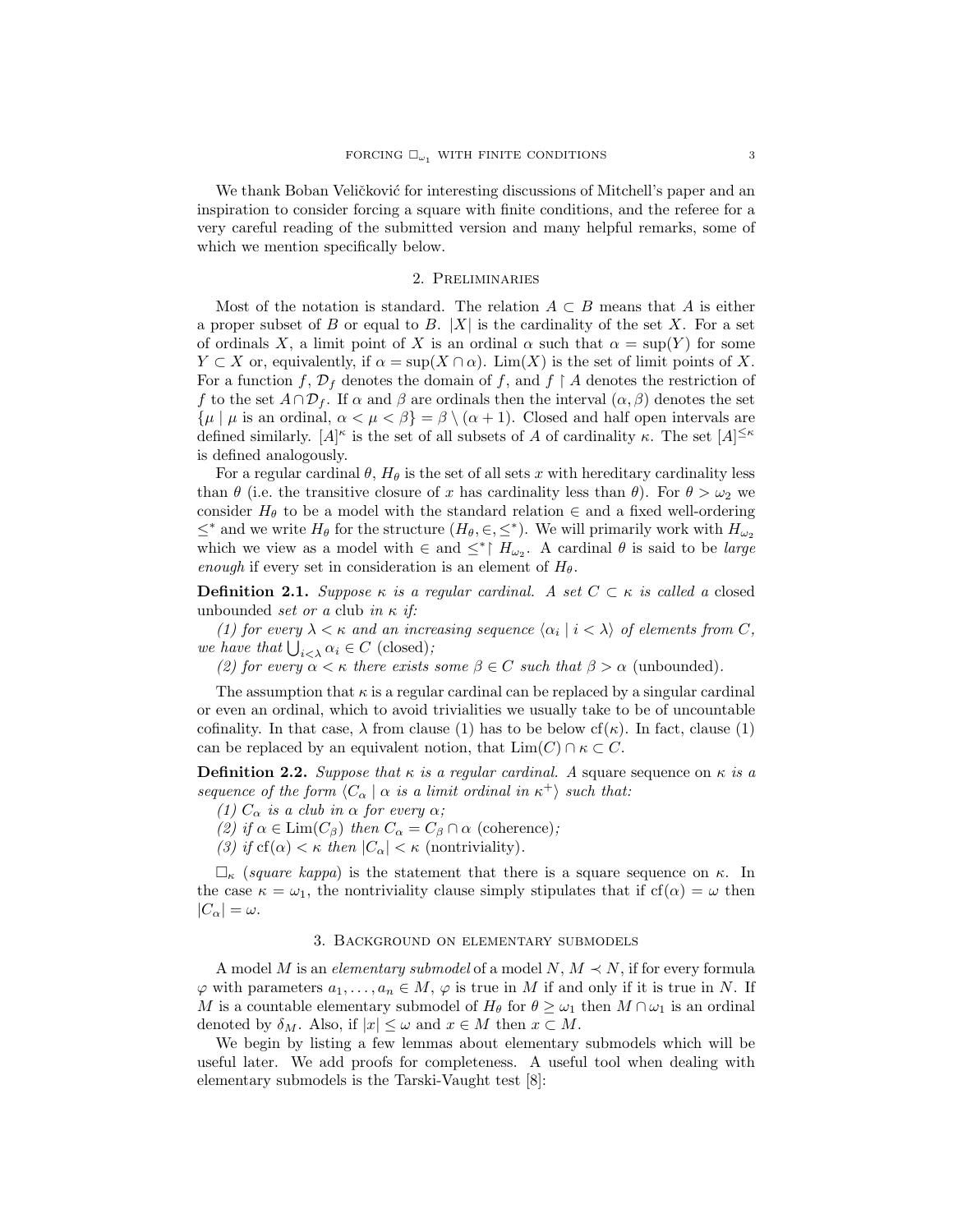**Theorem 3.1** (Tarski-Vaught test). Let M be a submodel of N. Then M is an elementary submodel of N if and only if for every formula  $\phi(x, a_1, \ldots, a_n)$  and  $a_1 \ldots, a_n \in M$ , if  $N \models \exists x \phi(x, a_1, \ldots, a_n)$  then there exists  $b \in M$  such that  $N \models$  $\phi(b, a_1, \ldots, a_n).$ 

**Lemma 3.2.** Suppose  $N \lt H_{\theta}$  for some large enough  $\theta$ . Then  $N \cap H_{\omega_2} \lt H_{\omega_2}$ .

*Proof.* Let  $a_1, \ldots, a_n \in N \cap H_{\omega_2}$  and suppose that  $H_{\omega_2} \models \psi(a_1, \ldots, a_n)$  where  $\psi$ is the formula  $\exists x \phi(x, a_1, \ldots, a_n)$ . Then  $\psi^{H_{\omega_2}}$ —the relativization of  $\psi$  to  $H_{\omega_2}$ —is true. Formula  $\psi^{H_{\omega_2}}$  is equivalent to the formula  $\psi^*$  obtained by replacing every occurrence of  $\exists y \in H_{\omega_2} \chi(y, \dots)$  with  $\exists y(\chi(y, \dots) \land |\text{tr } cl(y)| \leq \omega_1$ , and similarly for the universal quantifier. We get  $\phi^*$  from  $\phi$  in the same way. Now,  $H_{\theta}$   $\models$  $\psi^*(a_1,\ldots,a_n)$ , or in other words,  $H_\theta \models \exists x(\phi^*(x,a_1,\ldots,a_n) \land |\text{tr } cl(x)| \leq \omega_1)$ .

Since  $\omega_1 \in N$ , by Tarski-Vaught test there exists some  $b \in N$  such that  $H_\theta \models$  $\phi^*(b, a_1, \ldots, a_n) \wedge |\text{trcl}(b)| \leq \omega_1$ . Hence, there exists  $b \in N \cap H_{\omega_2}$  such that  $H_{\theta} \models \phi^{H_{\omega_2}}(b, a_1, \ldots, a_n)$ , and as a consequence,  $H_{\omega_2} \models \phi(b, a_1, \ldots, a_n)$ , which by Tarski-Vaught test means that  $N \cap H_{\omega_2} \prec H_{\omega_2}$ .

**Lemma 3.3.** Suppose  $N, M \prec H_{\omega_2}$ . Then  $N \cap M \prec H_{\omega_2}$ .

*Proof.* Let  $a_1, \ldots, a_n \in N \cap M$  and suppose that  $H_{\omega_2} \models \exists x \phi(x, a_1, \ldots, a_n)$ . Let  $\psi(x, a_1, \ldots, a_n)$  be the formula  $\phi(x, a_1, \ldots, a_n) \wedge \forall y (\phi(y, a_1, \ldots, a_n) \rightarrow x \leq^* y).$ Then  $H_{\omega_2} \models \exists x \psi(x, a_1, \dots, a_n)$ . By the Tarski-Vaught test there exist  $x_1 \in M$  and  $x_2 \in N$  such that  $H_{\omega_2} \models \psi(x_1, a_1, \ldots, a_n)$  and  $H_{\omega_2} \models \psi(x_2, a_1, \ldots, a_n)$ . But then  $x_1 = x_2 =: x^* \in M \cap N$ , and  $H_{\omega_2} \models \phi(x^*, a_1, \ldots, a_n)$ . By the Tarski-Vaught test,  $M \cap N \prec H_{\omega_2}.$ 

**Lemma 3.4.** If  $M \prec H_{\kappa}$  for some  $\kappa > \omega_1$ , and sup $(M \cap \alpha) < \alpha$  for some ordinal  $\alpha \in M$ , then  $cf(\alpha) > \omega$ .

*Proof.* If  $cf(\alpha) = \omega$  then there is a cofinal function  $f : \omega \to \alpha$  in M, hence  $\sup(M \cap \alpha) = \alpha$ , a contradiction.

**Lemma 3.5.** Let  $M, N \prec H_{\kappa}$  be countable for some  $\kappa > \omega_1$  and suppose that  $M \in N$ . If  $\alpha \notin N$  then  $\sup(M \cap \alpha) \in N$  and  $\sup(M \cap \alpha) < \sup(N \cap \alpha)$ .

Proof. If  $\alpha \ge \sup(N \cap \kappa)$  then  $\sup(M \cap \alpha) = \sup(M \cap \kappa) < \sup(N \cap \kappa) = \sup(N \cap \alpha)$ . Suppose now that  $\alpha < \sup(N \cap \kappa)$  and let  $\beta := \sup(M \cap \alpha)$  and  $\beta' := \min((N \cap \kappa))$  $\kappa$ ) \  $\alpha$ )  $\in$  N. Since  $M \subset N$ ,  $\beta$  = sup( $M \cap \beta'$ ). Hence, by elementarity,  $\beta \in N$ , and therefore  $\beta$  < sup( $N \cap \alpha$ ).

The standard reference for basic set-theoretic notions and facts is [6]. Additional source for results on elementary models in a very concise form is [4], as well as [8].

In our application of elementary submodels we will basically only be interested in the ordinals that lie inside them. To simplify the notation we will write  $\mathcal M$  for a model and M for its set of ordinals  $M \cap Ord$ . In addition, we shall be making the assumption that  $2^{\omega_1} = \omega_2$ . Therefore  $|H_{\omega_2}| = \omega_2$  and we may assume that the well ordering  $\leq^* \upharpoonright H_{\omega_2}$  actually well orders  $H_{\omega_2}$  in order type  $\omega_2$ . As the referee points out, this is useful because of the following:

**Lemma 3.6.** Suppose that  $\leq^*$  is a well ordering of  $H_{\omega_2}$  in order type  $\omega_2$  and  $\mathscr{M} \prec (H_{\omega_2}, \in, \leq^*)$ . Then  $\mathscr{M}$  is uniquely determined by  $M = \mathscr{M} \cap Ord$ .

*Proof.* For  $\alpha < \omega_2$  let  $x_\alpha$  be the object in  $H_{\omega_2}$  enumerated at place  $\alpha$ . Then  $x_{\alpha} \in \mathcal{M}$  iff  $\alpha \in M$ .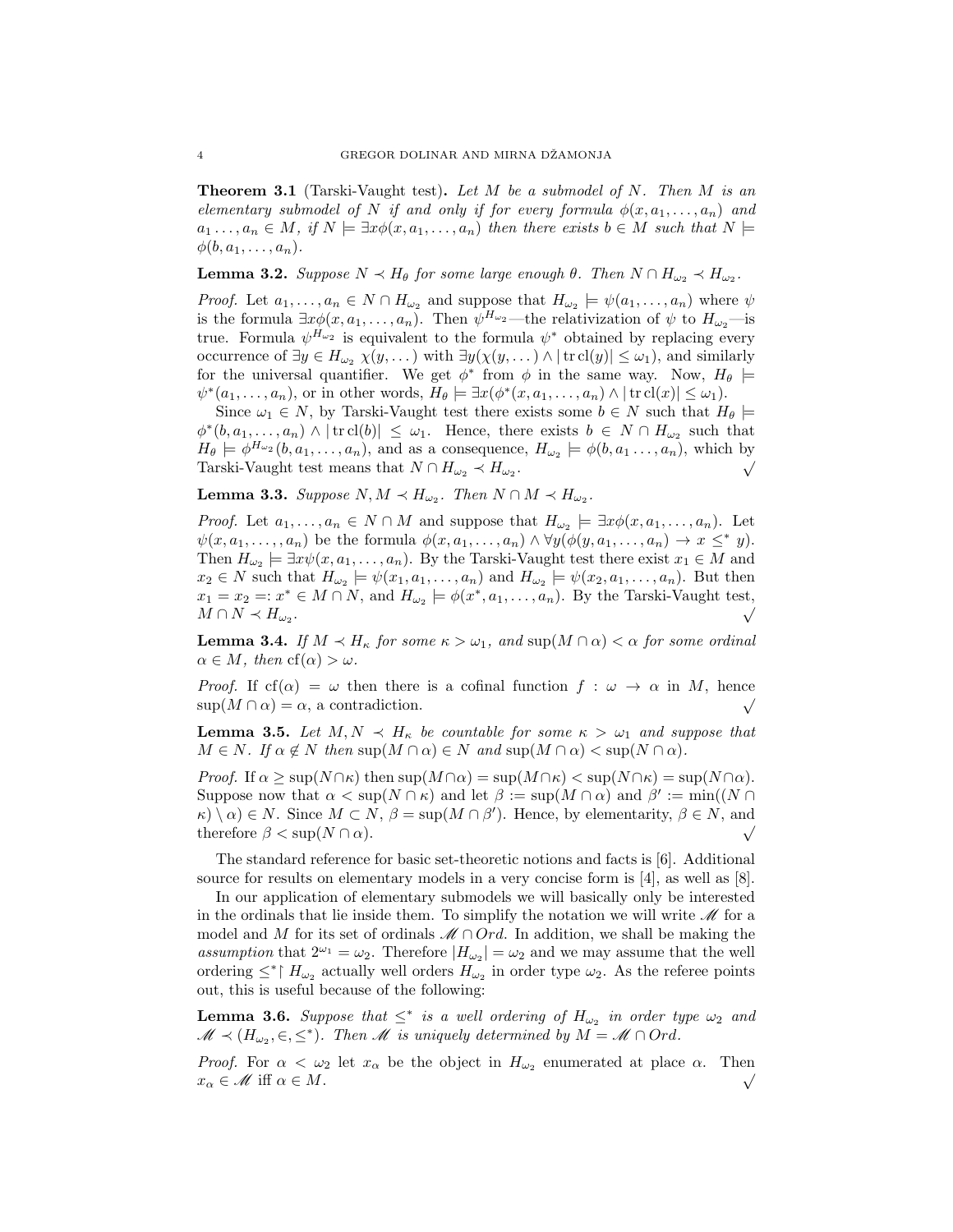This justifies the notation  $\mathscr{M}[M]$  for the unique model  $\mathscr{M} \prec (H_{\omega_2}, \in, \leq^*)$ , if there is such a model for a given  $M \subset \omega_2$ . If  $\mathscr{M}[M]$  is well defined we shall say that  $M$  is the trace of a model.

### 4. Forcing a square

Let  $V$  be some countable transitive model of (a sufficiently large finite fragment of) ZFC together with CH and the assumption that the well ordering  $\leq^*$  |  $H_{\omega_2}$  well orders  $H_{\omega_2}$  in the order type  $\omega_2$  (so in particular  $2^{\omega_1} = \omega_2$  holds in V). Throughout the rest of the paper everything is carried out inside V .

Since we want to force the existence of a square sequence, the working part of forcing notion  $P$  will consist of finite partial square sequences. We will add safeguards which will help us separate clubs from a condition q and clubs from a restriction  $p \leq q$ . This will be instrumental in the proof of properness.

It should be noted once again that we do not have to build a square sequence on the whole  $\text{Lim}(\omega_2)$ . Instead, it is enough for the domain of the built sequence to be a club in  $\omega_2$ , because we can always extend a square sequence from a club to the full  $\lim(\omega_2)$  (see Lemma 5.13). This is the reason why we add intervals as a part of conditions. These intervals will serve as gaps in what will ultimately be the desired club in  $\text{Lim}(\omega_2)$ . This way of forcing a club was introduced by Baumgartner in [2] in the context of  $\omega_1$ .

Before we are ready to present the definition of forcing we have to define a few auxiliary notions. For  $\alpha < \omega_2$ ,  $cf(\alpha) = \omega_1$ , let  $E_\alpha$  denote some fixed club in  $\alpha$  of order type  $\omega_1$ , and let  $\mathscr{E} := \langle E_\alpha \mid \alpha < \omega_2 \rangle$ . Define  $\mathfrak{M}_0 := \{ \mathscr{M} \prec H_{\omega_2} \mid \mathscr{M} \text{ is } \}$ countable and  $\mathscr{E} \in \mathscr{M}$ . The set  $\mathfrak{M}_0$  will act as a pool of possible side conditions.

For a large enough cardinal  $\theta$  let  $\mathfrak{M}_1 := \{ \mathscr{M} \prec H_\theta \mid \mathscr{M}$  is countable,  $\mathscr{E} \in \mathscr{M} \}.$ Then  $\mathfrak{M}_1$  is a club set in  $[H_\theta]^\omega$ . Also, if  $\mathscr{N} \in \mathfrak{M}_1$  and  $\alpha \in \mathscr{N}$  has cofinality  $\omega_1$ , then, by elementarity,  $E_{\alpha} \in \mathcal{N}$ . Also note that  $\mathcal{N} \cap H_{\omega_2} \in \mathfrak{M}_0$ , by Lemma 3.2.

**Definition 4.1.** Suppose that  $\mathcal{M}_1, \mathcal{M}_2 \prec H_{\omega_2}$  are countable and let  $\delta := \sup(M_1 \cap$  $M_2$ ). Then:

(1) the set  $\{\min(M_1 \setminus \lambda) \mid \lambda \in M_2, \delta < \lambda < \sup(M_1) \} \cup \{\min(M_1 \setminus \delta)\}\$ is called the set of  $M_1$ -fences for  $M_2$ ;

(2) we say that  $M_1$  and  $M_2$  are compatible if the following two clauses hold as stated and with  $M_1$  and  $M_2$  switched:

(a) either  $\delta \in M_1$  and  $M_1 \cap M_2 \in \mathcal{M}_1$ , or  $\delta \notin M_1$  and  $M_1 \cap M_2 = M_1 \cap \delta$ , and (b) the set of  $M_1$ -fences for  $M_2$  is finite.

The most trivial case of two compatible models is if  $\mathcal{M}_1 \in \mathcal{M}_2$ . Then  $\delta =$  $\sup(M_1) \in M_2$ ,  $M_1 \cap M_2 = M_1 \in \mathcal{M}_2$ , and  $M_1 \cap M_2 = M_1 \cap \delta = M_1$ . The set of  $M_1$ -fences for  $M_2$  is the empty set and the set of  $M_2$ -fences for  $M_1$  is the set  $\{\delta\}$ .

We are particularly interested in the following consequence of compatibility and the assumption  $2^{\omega_1} = \omega_2$ .

**Lemma 4.2.** Suppose that  $\mathcal{M}_1$  and  $\mathcal{M}_1$  are models compatible in the sense of Definition 4.1 and let  $\delta$  be as defined there. Then if  $\delta \notin M_1$ , then  $[\delta]^{\leq \omega} \cap \mathscr{M}_1 \subset \mathscr{M}_2$ .

*Proof.* Assume  $\delta \notin M_1$  and consider the two possible cases:

(a)  $\delta \in M_2$ . In this case  $M_1 \cap M_2 = M_1 \cap \delta \subsetneq M_2 \cap \delta$ ,

(b)  $\delta \notin M_1 \cup M_2$ . In this case  $M_1 \cap M_2 = M_1 \cap \delta = M_2 \cap \delta$ .

In any case we have  $M_1 \cap \delta \subset M_2 \cap \delta$ . Let  $x \in \mathscr{M}_1$  be a countable subset of  $\delta$ , so that if  $\gamma := \sup(x)$  then  $\gamma \in M_1$  and hence  $\gamma < \delta$  and  $\gamma \in M_2$ . Let  $\eta$  be the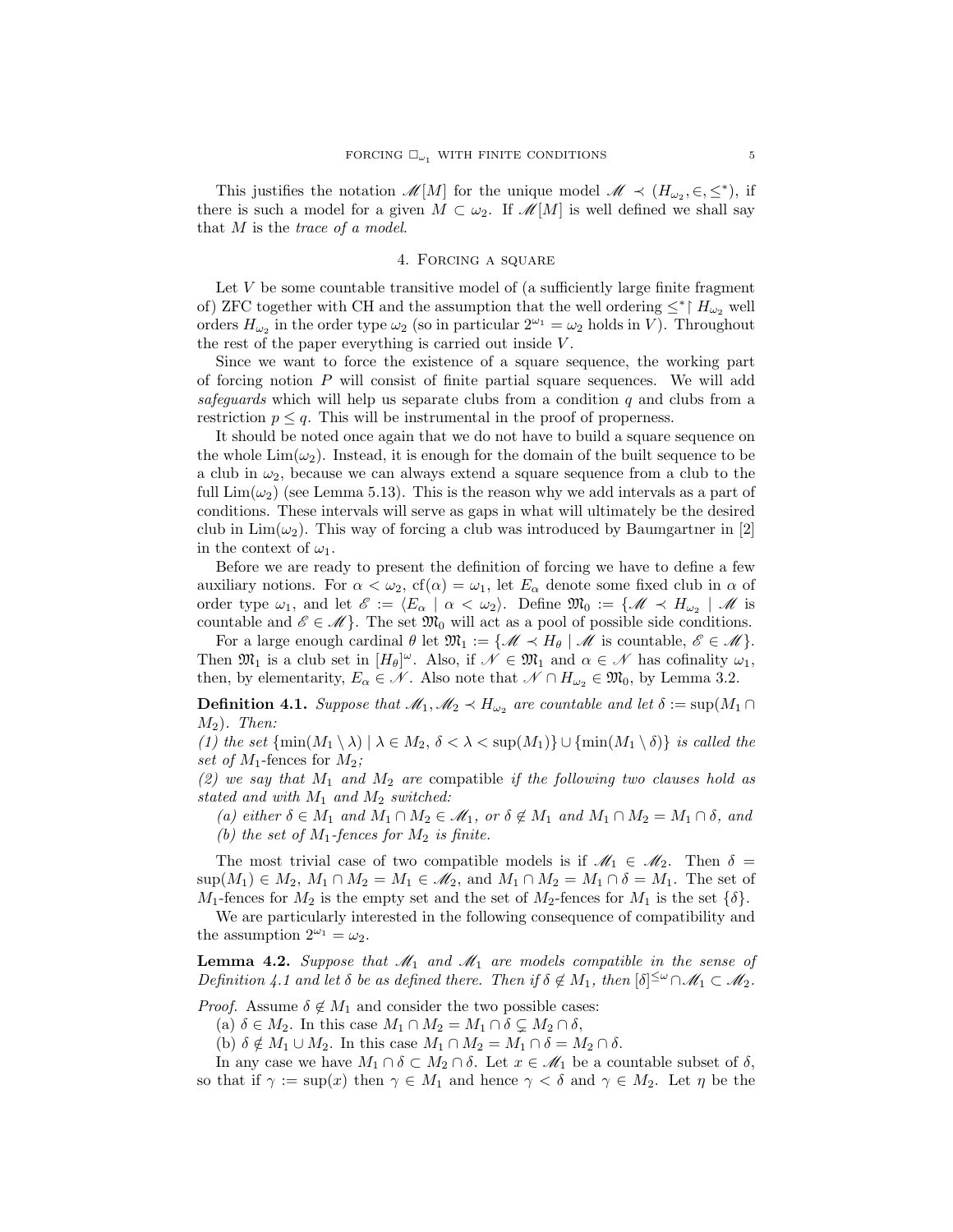least ordinal such that every countable subset of  $\gamma$  appears before stage  $\eta$  in the well-ordering  $\leq^* \upharpoonright H_{\omega_2}$ . Then  $\eta$  is definable from  $\gamma$  so that  $\eta \in M_1 \cap M_2$  and hence  $\eta < \delta$ . Let x appear at stage  $\zeta$  in the well-ordering; then  $\zeta \in M_1$  because  $x \in M_1$ , so  $\zeta \in M_1 \cap \eta \subset M_1 \cap \delta \subset M_2 \cap \delta$  and hence  $x \in \mathscr{M}_2$ .

We thank the referee for noticing Lemma 4.2 and providing us with its proof. In its absence, the previous version of this paper used the conclusion of Lemma 4.2 as part of the definition of compatibility, in place of Mitchell's condition in (b) of that definition. Together with the following simple lemma, Lemma 4.2 shows that under our assumptions the two definitions of compatibility are actually equivalent.

**Lemma 4.3.** With the notation of Definition 4.1, if  $[\delta]^{\leq \omega} \cap \mathcal{M}_1 \subset \mathcal{M}_2$  then  $M_1 \cap$  $M_2 = M_1 \cap \delta.$ 

Proof. Consider  $\alpha \in M_1 \cap \delta$ . Then  $\{\alpha\} \in [\delta]^{\leq \omega} \cap \mathscr{M}_1$ , hence  $\{\alpha\} \in \mathscr{M}_2$  and  $\alpha = \max(\{\alpha\}) \in M_2.$ 

We include another comment by the referee, which sheds more light on the advantages of working with compatible models.

**Lemma 4.4.** Suppose that  $\mathcal{M}_1$  and  $\mathcal{M}_2$  are compatible models in the sense of Definition 4.1 and let  $\delta$  be as defined there. Then  $M_1 \cap \delta = M_2 \cap \delta$  iff  $M_1 \cap \omega_1 =$  $M_2 \cap \omega_1$ , and  $M_1 \cap \delta \subsetneq M_2 \cap \delta$  iff  $M_1 \cap \omega_1 < M_2 \cap \omega_1$ .

Proof. Let  $\gamma \in M_1$ , so  $\gamma < \omega_2$ . If f is the  $\leq^*$ -least injection from  $\gamma$  to  $\omega_1$  then  $M_1 \cap \gamma = f^{-1}[M_1 \cap \omega_1]$ , and so if  $M_2 \cap \omega_1 \geq M_1 \cap \omega_1$  then also  $M_2 \cap \gamma \supset M_1 \cap \gamma$ .

**Lemma 4.5.** Suppose that  $\mathcal{M}_1$  and  $\mathcal{M}_2$  are compatible models in the sense of Definition 4.1 and let  $\delta$  be as defined there. Further suppose that for some  $\gamma > \delta$ we have that  $\delta < \sup(M_1 \cap \gamma) = \alpha \notin M_1$ . Then  $\sup(M_2 \cap \alpha) < \alpha$ .

*Proof.* Suppose otherwise. Since  $\alpha \notin M_1$ , certainly  $\alpha$  is a limit ordinal. Since  $\sup(M_2 \cap \alpha) = \alpha$ , we can find  $\beta_0 \in (\delta, \alpha)$  with  $\beta_0 \in M_2$ . Hence  $\alpha_0 := \min(M_1 \setminus \beta_0) \in$  $M_1 \cap \alpha$ , and so  $\beta_1 := \min(M_2 \setminus \alpha_0) \in M_2 \cap \alpha$ , etc., continuing for  $\omega$  steps. But each  $\beta_n$  is in the  $M_2$ -fence for  $M_1$ , and there are only finitely many ordinals in that fence, by compatibility, a contradiction.

We are now ready to define the forcing notion we shall use. To motivate it, let us recall Baumgartner's idea of adding a club of  $\omega_1$  using finite conditions. Each condition p gives finitely many elements  $\mathcal{I}_p$  of the future club. However, since we know that the added set is a club, we know that some points should be forced to be in implicitly, that is the ones that are limit points of the explicitly added ones. As we only have finite conditions at our disposal, our control of this requirement must come not from what we put in but from what we leave out. So each condition specifies also some points to leave out, and once we have decided to leave a point out of the future club, we have to make sure that it does not get in accidentally. This is achieved by having the condition specify a half-open interval of points below the given one, which will also be excluded. Hence each condition comes with finitely many intervals  $\mathcal{O}_p$  of that form. This works well at  $\omega_1$  and it preserves cardinals, but at  $\omega_2$  it would collapse cardinals if we do not do anything else to prevent that. That is where the models as side conditions come in, used by both Friedman and Mitchell. Hence each condition has finitely many models  $(\mathcal{M}_n)$  and it is their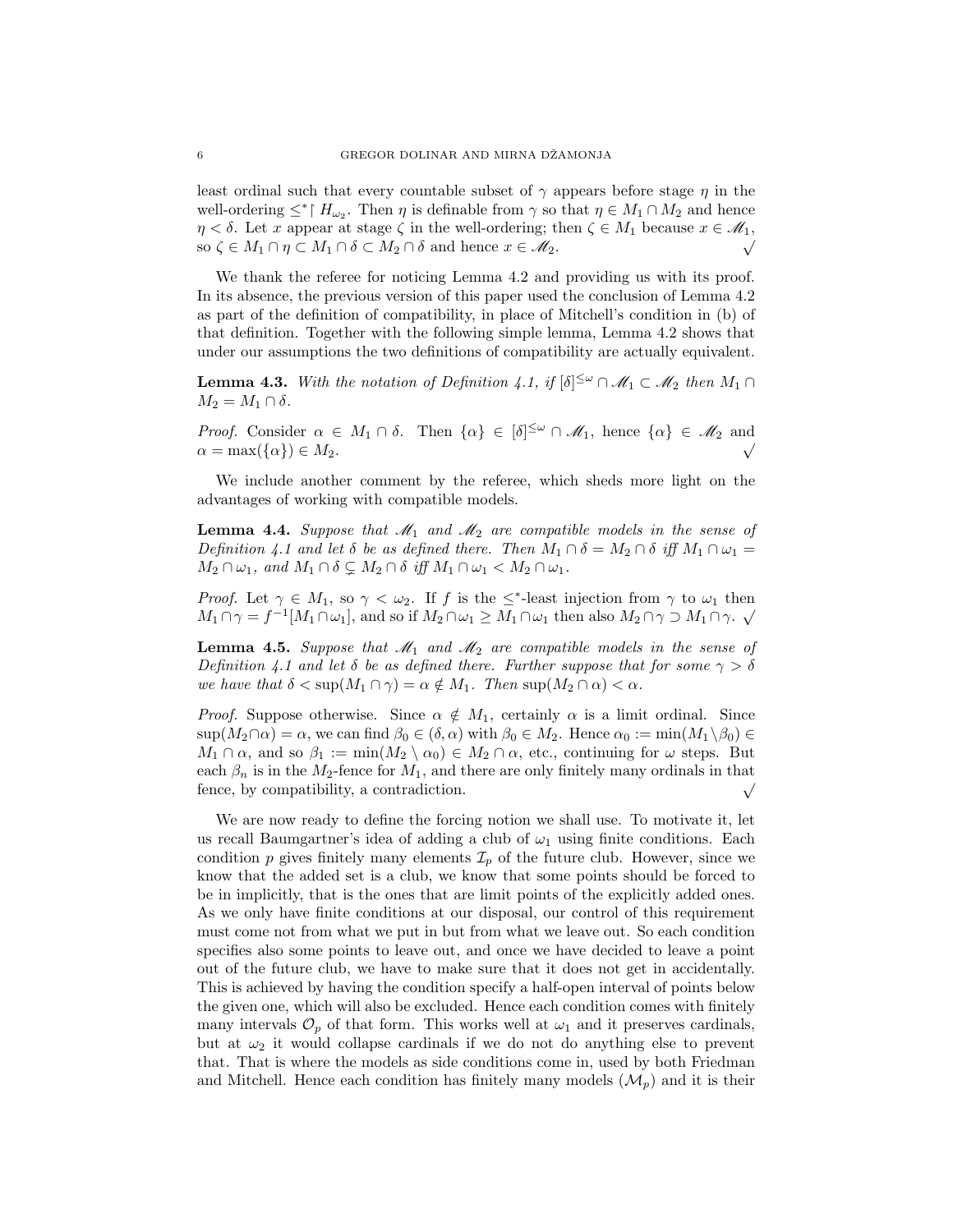interaction with the club added that is used to preserve  $\omega_1$ . Here, a Friedman-Mitchell club is added as the domain of the square sequence (using  $\mathcal{D}_p$ ), so we have to have similar concerns about preserving  $\omega_1$ .

The interaction between the models and the club is achieved through the notion of safeguards  $S_p$  and fences, as in both Friedman's and Mitchell's work (although our notation and presentation corresponds more to Mitchell's). Clause (6b) below tells us that a gap in a model  $M$  has to be closed from above by a safeguard if there is something (i.e. an ordinal  $\alpha \in \mathcal{D}_p$ ) inside that gap. This safeguard is an echo of  $\alpha$  resonating in M, warning everybody in M to stay away from that gap. Fences from clause (9) serve exactly the same purpose.

**Definition 4.6.** The forcing notion P is the set of conditions of the form  $p :=$  $(\mathcal{F}_p, \mathcal{S}_p, \mathcal{O}_p, \mathcal{M}_p)$ , where

(1)  $\mathcal{F}_p$ : Lim $(\omega_2) \to \mathcal{P}(\omega_2)$ ,  $|\mathcal{F}_p| < \omega$  and for all  $\alpha \in \mathcal{D}_p := \text{dom}(\mathcal{F}_p)$ ,  $\mathcal{F}_p(\alpha)$ is a club  $C_\alpha \subset \alpha$  whose order type is  $\lt \omega_1$  if  $cf(\alpha) = \omega$  and which satisfies  $C_\alpha \in$  ${E_{\alpha} \setminus \beta \mid \beta \in \mathcal{D}_p \cap \alpha} \text{ if } cf(\alpha) = \omega_1;$ 

(2)  $S_p \subset \mathcal{D}_p$  and  $\alpha \in \mathcal{S}_p$  for every  $\alpha \in \mathcal{D}_p$  with  $cf(\alpha) = \omega_1$ ;

(3)  $\mathcal{M}_p$  is a finite set of countable traces of models from  $\mathfrak{M}_0$  and  $\text{sup}(M) \in \mathcal{S}_p$ for every  $M \in \mathcal{M}_p$ ;

(4) for every  $\alpha \neq \beta \in \mathcal{D}_p$ , if  $\mu \in \text{Lim}(C_\alpha) \cap \text{Lim}(C_\beta)$  then  $C_\alpha \cap \mu = C_\beta \cap \mu$ ;

(5) if  $\alpha \in \mathcal{D}_p$  and  $\sigma \in \mathcal{S}_p \cap \alpha$ , then  $C_\alpha \cap \sigma$  is a finite set;

(6) for all  $\alpha \in \mathcal{D}_p$  and  $M \in \mathcal{M}_p$ :

(a) if  $\alpha \in M$  then  $C_{\alpha} \in \mathcal{M}[M],$ 

(b) if  $\alpha \notin M$  is such that  $\alpha < \sup(M)$ , or if  $\alpha \in M$  is such that  $\sup(M \cap \alpha) < \alpha$ , then  $\min(M \setminus \alpha) \in \mathcal{S}_p$  and  $\sup(M \cap \alpha) \in \mathcal{D}_p^{-1}$ ,

(c) if  $\alpha \notin M$ , sup $(M \cap \alpha) < \alpha < \sup(M)$  and there is no  $\beta \in \mathcal{D}_p \setminus (\alpha + 1)$ , such that  $\alpha \in \text{Lim}(C_\beta)$ , then  $C_\alpha \cap \text{sup}(M \cap \alpha)$  is a finite set,

(d) if  $\alpha \notin M$ ,  $\sup(M \cap \alpha) = \alpha$  and there is no  $\beta \in \mathcal{D}_p \setminus (\alpha + 1)$ , such that  $\alpha \in \text{Lim}(C_\beta)$ , then  $C_\alpha$  is some cofinal sequence in  $\alpha$  of length  $\omega$ ;

(7)  $\mathcal{O}_p$  is a finite set of half open nonempty intervals  $(\beta', \beta] \subset \omega_2$  such that  $\mathcal{D}_p \cap \bigcup \mathcal{O}_p = \emptyset;$ 

(8) if  $(\beta', \beta] \in \mathcal{O}_p$  and  $M \in \mathcal{M}_p$  then either  $(\beta', \beta] \in \mathcal{M}$  or  $(\beta', \beta] \cap \mathcal{M} = \emptyset$ ;

(9) if  $M_1, M_2 \in \mathcal{M}_p$  then they are compatible, and the  $M_1$ -fence for  $M_2$  is a subset of  $S_p$ .

For  $p, q \in P$  define  $p \leq q \iff \mathcal{F}_p \subset \mathcal{F}_q$ ,  $\mathcal{S}_p \subset \mathcal{S}_q$ ,  $\mathcal{O}_p \subset \mathcal{O}_q$ ,  $\mathcal{M}_p \subset \mathcal{M}_q$ .

Notice that in clause (8), the interval  $(\beta', \beta]$  is an element of the model  $\mathcal M$  if and only if both  $\beta'$  and  $\beta$  are in M.

We will occasionally have to work with quadruples  $p = (\mathcal{F}_p, \mathcal{S}_p, \mathcal{O}_p, \mathcal{M}_p)$  which do not satisfy all of the clauses of Definition 4.6.

**Definition 4.7.** Let  $p = (\mathcal{F}_p, \mathcal{S}_p, \mathcal{O}_p, \mathcal{M}_p)$  be a quadruple with the sets  $\mathcal{F}_p, \mathcal{S}_p$ ,  $\mathcal{O}_p$  and  $\mathcal{M}_p$  defined as in Definition 4.6.

(1) Define sets

 $A_p := \{(N, \gamma) \mid N \in \mathcal{M}_p \text{ and } \gamma \in \mathcal{D}_p \cap N \text{ such that } \sup(N \cap \gamma) \notin \mathcal{D}_p\},\$  $B_p := {\alpha \in \mathcal{D}_p \mid cf(\alpha) = \omega \text{ and there exists } (N, \gamma) \in A_p \text{ such that } \alpha \notin N,$  $\sup(N \cap \alpha) < \alpha$  and  $\gamma = \min(N \setminus \alpha)$ ,

<sup>&</sup>lt;sup>1</sup>Note that if  $\alpha \in M$  then  $\sup(M \cap \alpha) < \alpha$  iff  $cf(\alpha) = \omega_1$ .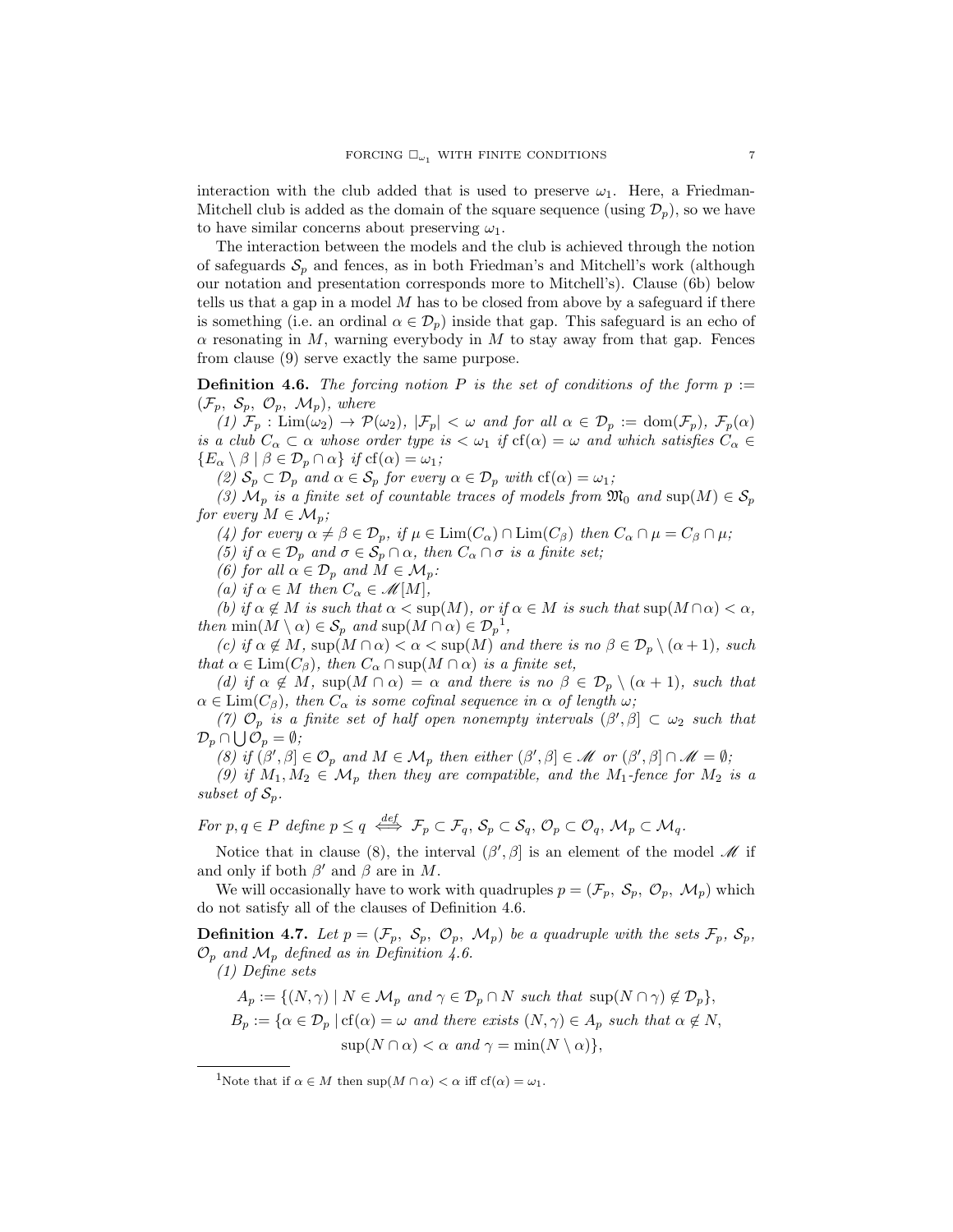$J_p := \{ \delta' \in \mathcal{D}_p \setminus \mathcal{S}_p \mid \text{there exist } M, M' \in \mathcal{M}_p \text{ and } \delta \in \mathcal{S}_p \cap M \text{ such that }$  $\delta' = \sup(M \cap M') \in M$  and  $\delta' < \delta < \min(M' \setminus \delta')$ .

(2) We call p a semi-condition if it satisfies all of the clauses of Definition 4.6 except clauses (6b) and (9), and it violates clause (6b) only in such a way that  $A_p \neq \emptyset$  or  $B_p \neq \emptyset$ , while violating clause (9) only in such a way that  $J_p \neq \emptyset$ .

(3) Quadruple p is a precondition if it is a semi-condition satisfying clause  $(9)$ .

Remark 4.8. (1) Instead of clause (6b) a precondition (or a semi-condition) satisfies the following weaker version:

(6b\*) if  $\alpha \notin M$  is such that  $\alpha < \sup(M)$  and  $cf(\alpha) = \omega_1$ , then  $\min(M \setminus \alpha) \in S_p$ and  $\sup(M \cap \alpha) \in \mathcal{D}_p$ .

(2)  $\delta' \in J_p$  means that  $\delta'$  should be in the M-fence for M' (hence in  $S_p$ ) but is not, which is the reason why clause (9) fails.

**Lemma 4.9.**  $(P, \leq)$  is a non-trivial forcing notion.

*Proof.* Transitivity is trivial. The minimal element is  $(\emptyset, \emptyset, \emptyset, \emptyset)$ . For non-triviality, consider an arbitrary condition  $p \in P$ : we will find two incompatible extensions of p. Let  $\alpha := \sup(\mathcal{D}_p \cup \bigcup \mathcal{O}_p \cup \bigcup \mathcal{M}_p)$ , and  $\beta := \alpha + \omega < \omega_2$ . Define  $C_\beta := [\alpha, \beta)$ and  $C'_{\beta} := (\alpha, \beta)$ . It is easy to check that  $q := (\mathcal{F}_p \cup \{(\beta, C_{\beta})\}, \mathcal{S}_p, \mathcal{O}_p, \mathcal{M}_p)$  and  $q' := (\mathcal{F}_p \cup \{(\beta, C'_\beta)\}, \mathcal{S}_p, \mathcal{O}_p, \mathcal{M}_p)$  are both conditions extending p, and that they are incompatible. Notice, that since  $cf(\beta) = \omega$ ,  $C_{\beta}$  and  $C'_{\beta}$  need not interact with  $\mathscr{E}.$ 

We now prove several lemmas that show us a little bit more about the structure of the conditions in  $P$ , and will be helpful in further proofs. Most notably, they will shed some light on the correspondence between models and clubs, and thus clarify clause (6).

**Lemma 4.10.** Let p be a precondition, and suppose that  $\alpha, \gamma \in \mathcal{D}_p$  and  $M \in \mathcal{M}_p$ are such that  $\alpha < \sup(M)$ ,  $\alpha \notin M$ , and  $\alpha \in \text{Lim}(C_{\gamma})$ . Then  $\gamma \le \min(M \setminus \alpha)$ .

*Proof.* Since  $\alpha \notin M$ , we have that  $(M, \alpha) \notin A_p$ . Therefore we can use clause (6b) to conclude that  $\sigma := \min(M \setminus \alpha) \in \mathcal{S}_p$ . Hence, if  $\gamma > \sigma$  then, by (5),  $C_{\gamma}$  has no limit points below  $\sigma$ , a contradiction.

Notice that if  $\alpha \in \text{Lim}(C_\gamma)$  then  $cf(\alpha) = \omega$ , otherwise  $C_\gamma$  would have order type larger than  $\omega_1$ .

**Lemma 4.11.** Let p be a precondition,  $\alpha \in \mathcal{D}_p$  and  $M \in \mathcal{M}_p$  be such that  $\alpha \notin M$ . Suppose that either  $\{\gamma \in \mathcal{D}_p \setminus (\alpha + 1) \mid \alpha \in \text{Lim}(C_{\gamma})\} \neq \emptyset$  and  $\eta := \max\{\gamma \in \mathcal{D}_p \mid \alpha \in \text{Im}(C_{\gamma})\}$  $\alpha \in \text{Lim}(C_{\gamma})$  < min $(M \setminus \alpha)$ , or  $\alpha > \sup(M)$ . Then  $C_{\alpha} \cap \sup(M \cap \alpha)$  is finite (and therefore  $\sup(M \cap \alpha) < \alpha$ ).

*Proof.* If  $\alpha > \sup(M)$  then the conclusion follows from clauses (3) and (5), as  $\sup(M) \in \mathcal{S}_p$  by (3). If  $\alpha = \sup(M)$  then  $\alpha \in \mathcal{S}_p$  hence it cannot be a limit point of any  $C_{\gamma}$  for  $\gamma \in \mathcal{D}_p \setminus (\alpha + 1)$ . So assume that  $\alpha < \sup(M)$  and  $\alpha \in \text{Lim}(C_n)$ . If  $\eta$  is not a limit point of any  $C_{\eta'}$  for  $\eta' \in \mathcal{D}_p$  then, by (6c),  $C_{\eta} \cap \sup(M \cap \eta)$  is finite. Here we use the fact that  $\eta \notin M$  and  $\sup(M \cap \eta) < \eta$ . Since  $C_{\alpha} \subset C_{\eta}$  and  $\sup(M \cap \alpha) = \sup(M \cap \eta), C_\alpha \cap \sup(M \cap \alpha)$  is also finite. If  $\eta \in \text{Lim}(C_{\eta'})$  for some  $\eta' \in \mathcal{D}_p \setminus (\eta + 1)$  then  $\alpha \in \text{Lim}(C_{\eta'})$  which contradicts the assumption that  $\eta$  is the largest such ordinal.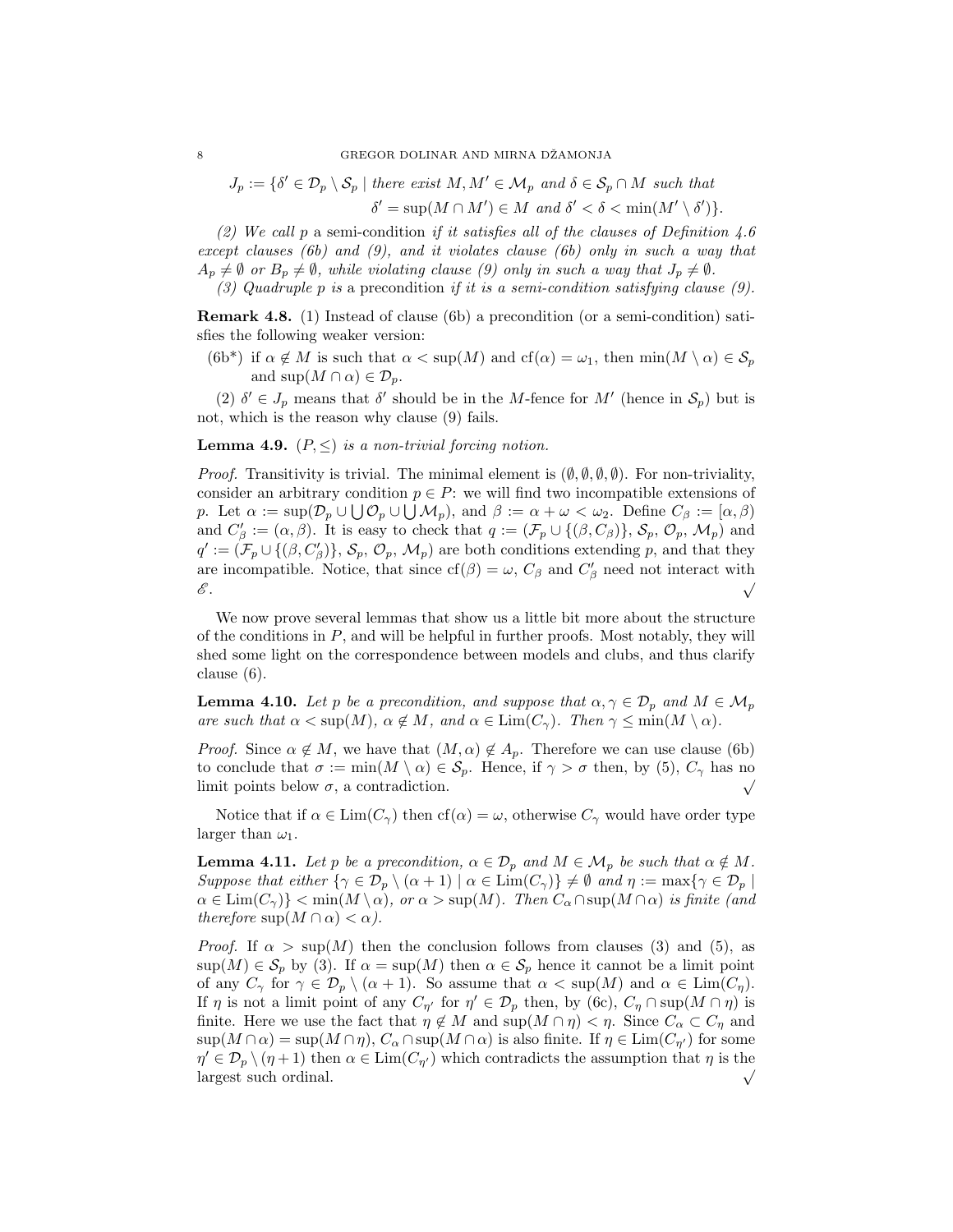**Lemma 4.12.** Let p be a precondition,  $\alpha \notin \mathcal{D}_p$  and  $M \in \mathcal{M}_p$  be such that  $\alpha \notin M$ ,  $\alpha < \sup(M)$  and  $\alpha = \sup(M \cap \alpha)$ . If there exists some  $\varepsilon \in \mathcal{D}_p$ ,  $\varepsilon \le \min(M \setminus \alpha)$ , such that  $\alpha \in \text{Lim}(C_{\varepsilon})$  then  $\max\{\varepsilon' \in \mathcal{D}_p \mid \alpha \in \text{Lim}(C_{\varepsilon'})\} = \min(M \setminus \alpha)$ .

Proof. Let  $\gamma := \max\{\varepsilon' \in \mathcal{D}_p \mid \alpha \in \text{Lim}(C_{\varepsilon'})\} > \alpha$ . By the definition of precondition, only sup $(M \cap \varepsilon)$  may be missing from  $\mathcal{D}_p$ , hence  $\min(M \setminus \alpha) = \min(M \setminus \varepsilon) \in \mathcal{S}_p$ by clause (6b) for  $\varepsilon$  and M. Therefore  $\gamma \le \min(M \setminus \alpha)$  by clause (5). Suppose that  $\gamma < \min(M \setminus \alpha)$ . Since there is no  $\beta \in \mathcal{D}_p \setminus (\gamma + 1)$  such that  $\gamma \in \text{Lim}(C_\beta)$ , because otherwise  $\alpha \in \text{Lim}(C_\gamma) \subset \text{Lim}(C_\beta)$ , we can apply clause (6c) for  $\gamma$  and M and we get that  $C_\gamma \cap \sup(M \cap \gamma) = C_\gamma \cap \sup(M \cap \alpha)$  is finite and therefore  $\alpha$  cannot be a limit point of  $C_{\gamma}$ , a contradiction. Therefore,  $\gamma = \min(M \setminus \alpha)$ .  $\sqrt{\phantom{a}}$ 

**Lemma 4.13.** Let p be a precondition. If  $M \in \mathcal{M}_p$  then  $C_{\text{sup}(M)}$  is an  $\omega$ -sequence.

*Proof.* By clauses (2) and (3),  $\sup(M) \in \mathcal{S}_p \subset \mathcal{D}_p$ . By (5),  $\sup(M)$  cannot be a limit point of any  $C_{\gamma}$  for  $\gamma \in \mathcal{D}_p$ . Since M is countable, sup(M) has countable cofinality, so  $C_{\text{sup}(M)}$  is an  $\omega$ -sequence by clause (6d). cofinality, so  $C_{\sup(M)}$  is an  $\omega$ -sequence by clause (6d).

Recall the definitions of  $\mathfrak{M}_0$  and  $\mathfrak{M}_1$  from the beginning of this section.

**Lemma 4.14.** Let  $\mathcal{N}' \in \mathfrak{M}_1$ . If p is a condition in  $P \cap \mathcal{N}'$  then there exists an extension  $q \geq p$  such that  $\mathcal{N}' \cap H_{\omega_2} \in \mathcal{M}_q$ .

*Proof.* Let p be of the form  $(\mathcal{F}_p, \mathcal{S}_p, \mathcal{O}_p, \mathcal{M}_p)$  and let  $\mathcal{N} := \mathcal{N}' \cap H_{\omega_2} \in \mathfrak{M}_0$ . By Lemma 3.2,  $\mathcal{N} \prec H_{\omega_2}$ . Note also that  $p \in \mathcal{N}$ .

We are now going to extend p by adding clubs  $C_{\alpha}$  for certain  $\alpha$ . The point is that we want our q to satisfy  $\mathcal{N}' \cap H_{\omega_2} \in \mathcal{M}_q$ , so in order to also satisfy (6b) we shall have to add various other things to  $q$ .

Suppose that  $\alpha \notin N$  is such that  $\alpha = \sup(N \cap \gamma)$  for some  $\gamma \in \mathcal{D}_p$ . Notice that then  $\gamma > \alpha$  and sup $(N \cap \alpha) = \alpha$ , since  $p \in \mathcal{N}$  implies that  $\mathcal{D}_p \in \mathcal{N}$  and so  $\gamma \in N$ and hence  $\gamma = \min(N \setminus \alpha)$ . By Lemma 3.4,  $cf(\gamma) = \omega_1$ , therefore  $\gamma \in S_p$  by clause (2) in p. It is worth mentioning that cf( $\alpha$ ) =  $\omega$ , hence  $C_{\alpha}$ —once it is defined—is not required to interact with  $\mathscr{E}$ . In the case of  $\alpha \in \text{Lim}(C_{\beta})$  for some  $\beta \in \mathcal{D}_p$  let  $C_{\alpha} = C_{\beta} \cap \alpha$ . The choice for  $C_{\alpha}$  is well-defined by clause (4) in p. If there is no such  $\beta$  then let  $C_{\alpha}$  be the  $\leq^*$ -first  $\omega$ -sequence cofinal in  $\alpha$ . We will also have to add  $\sup(N)$  to the set of safeguards. For the corresponding club  $C_{\sup(N)}$  we pick the  $≤$ <sup>\*</sup>-first cofinal ω-sequence in sup(N). Again, cf(sup(N)) = ω, therefore  $C_{sup(N)}$ does not have to interact with  $\mathscr{E}.$ 

Define  $q := (\mathcal{F}_p \cup \{(\alpha, C_\alpha) \mid \alpha \notin N, \alpha = \sup(N \cap \gamma) \text{ for some } \gamma \in \mathcal{D}_p\} \cup$  $\{(\sup(N), C_{\sup(N)})\}, \mathcal{S}_p \cup \{\sup(N)\}, \mathcal{O}_p, \mathcal{M}_p \cup \{N\})$ . Clauses (1)-(4) of Definition 4.6 are trivially true. For clause (5), suppose that  $\alpha \in \mathcal{D}_q$  and  $\sigma \in \mathcal{S}_q \cap \alpha$ . If both  $\alpha \in \mathcal{D}_p$  and  $\sigma \in \mathcal{S}_p$  then clause (5) holds by the fact that  $p \in P$ . Suppose  $\alpha \notin \mathcal{D}_p$ . The first case is that  $\alpha \notin N$  and  $\alpha = \sup(N \cap \gamma)$  for some  $\gamma \in \mathcal{D}_p$ . As mentioned above, in this case  $cf(\alpha) = \omega$ , so if  $C_{\alpha}$  has order type  $\omega$  then certainly  $C_{\alpha} \cap \sigma$  is finite. If not, then  $C_{\alpha} = C_{\beta} \cap \alpha$  for some  $\beta \in \mathcal{D}_p$ . On the other hand,  $\sigma < \sup(N)$  and so  $\sigma \in \mathcal{S}_p$ . Hence  $C_\beta \cap \sigma$  is finite and so  $C_\alpha \cap \sigma$  is also finite. Now suppose  $\alpha \in \mathcal{D}_p$  but  $\sigma \notin \mathcal{S}_p$ . Hence  $\sigma = \sup(N)$ , but  $\alpha \in N$  and  $\alpha > \sigma$ , a contradiction.

Clause (6a) is vacuous for every  $\alpha \in \mathcal{D}_q \setminus \mathcal{D}_p$  and  $M \in \mathcal{M}_q$  because  $M \subset N$  and  $\alpha \notin N$ , and trivial for every  $\alpha \in \mathcal{D}_p$  and N.

For clause (6b) first consider some  $\alpha \in \mathcal{D}_q \setminus \mathcal{D}_p$  and  $M \in \mathcal{M}_p$  such that  $\alpha$  $\sup(M)$ . Then  $\alpha = \sup(N \cap \gamma)$  for some  $\gamma \in \mathcal{D}_p$ , and either  $\gamma \notin M$  with  $\gamma < \sup(M)$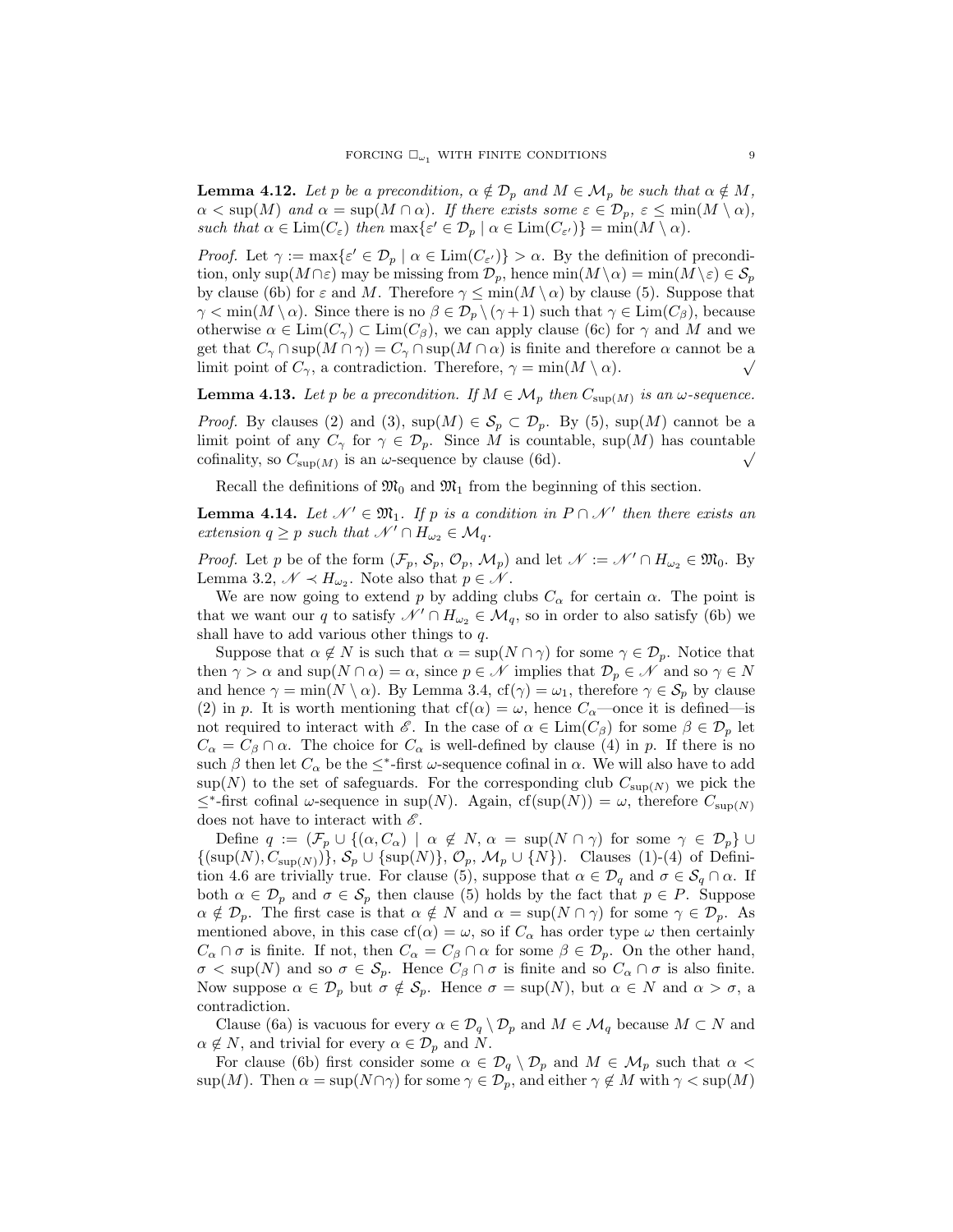or  $\gamma \in M$  with  $\sup(M \cap \gamma) < \gamma$ . In both cases, by (6b) in p,  $\sup(M \cap \alpha) = \sup(M \cap \alpha)$  $\gamma$ )  $\in \mathcal{D}_p \subset \mathcal{D}_q$  and  $\min(M \setminus \alpha) = \min(M \setminus \gamma) \in \mathcal{S}_p \subset \mathcal{S}_q$ . Similarly, if  $\alpha \in \mathcal{D}_q \setminus \mathcal{D}_p$ ,  $\alpha \neq \sup(N)$ , and we consider the model N, then  $\alpha = \sup(N \cap \alpha) \in \mathcal{D}_q$  and  $\min(N \setminus \alpha) = \gamma \in \mathcal{S}_p \subset \mathcal{S}_q$ . Now consider some  $\eta \in \mathcal{D}_p$  and the model N such that  $\sup(N \cap \eta) < \eta$ . Then  $cf(\eta) = \omega_1$  by Lemma 3.4 hence  $\min(N \setminus \eta) = \eta \in \mathcal{S}_p \subset \mathcal{S}_q$ by clause (2) in p. On the other hand,  $\sup(N \cap \eta) \in \mathcal{D}_q$  by definition of q. Finally, if  $\alpha \in \mathcal{D}_p$  and  $M \in \mathcal{M}_p$  then (6b) in q follows from (6b) in p.

For (6c) first assume that  $\alpha \in \mathcal{D}_q \setminus \mathcal{D}_p$  and  $M \in \mathcal{M}_p$  are such that sup $(M \cap \alpha)$  $\alpha < \sup(M)$  and there is no  $\beta \in \mathcal{D}_q \setminus (\alpha + 1)$  such that  $\alpha \in \text{Lim}(C_\beta)$ . Then  $C_\alpha$  is an  $\omega$ -sequence and (6c) is trivially true. If  $\alpha \in \mathcal{D}_p$  and  $M \in \mathcal{M}_p$  then (6c) is true in q because it is true in p. The case of  $\alpha \in \mathcal{D}_q \setminus \mathcal{D}_p$  and N is irrelevant for (6c) because  $\sup(N \cap \alpha) = \alpha$ , as is the case of  $\alpha \in \mathcal{D}_p$  and N since  $\alpha \in N$ . Clause (6d) is proved similarly.

As for clause (7), suppose that some newly added  $\alpha < \sup(N)$  falls into some interval  $(\beta', \beta]$ . Then its corresponding  $\gamma \in \mathcal{D}_p$  was already in this interval, since  $\{\beta', \beta\} \subset N$ . But that is in a contradiction with clause (7) in p. Condition (8) is easily seen to hold. Finally, for (9), notice, that for  $M \in \mathcal{M}_p$  the M-fence for N is the empty set, while the N-fence for M is  $\{\sup(M \cap N)\} = \{\sup(M)\}\$  which is a subset of  $\mathcal{S}_p \subset \mathcal{S}_q$  by clause (3).

Hence q is a condition extending p and having the desired property.  $\sqrt{}$ 

Imitating the above proof gives us the following result.

**Lemma 4.15.** The set of conditions  $p \in P$  such that  $\mathcal{M}_p \neq \emptyset$  is open and dense.

*Proof.* Clearly, the set is open. Let us show that it is dense. Let  $p \in P$  and assume  $\mathcal{M}_p = \emptyset$ . Let  $\mathcal{N} \in \mathfrak{M}_0$  be such that  $p \in \mathcal{N}$ . Define q as in the proof of Lemma 4.14. Then  $\mathcal{M}_q \neq \emptyset$  and  $q \geq p$ .

**Lemma 4.16.** Suppose  $p = (\mathcal{F}_p, \mathcal{S}_p, \mathcal{O}_p, \mathcal{M}_p)$  is a semi-condition. Then  $q :=$  $(\mathcal{F}_p, \mathcal{S}_p \cup J_p, \mathcal{O}_p, \mathcal{M}_p)$  is a precondition.

*Proof.* Recall that  $J_p = \{ \delta' \in \mathcal{D}_p \setminus \mathcal{S}_p \mid \text{there exist } M, M' \in \mathcal{M}_p \text{ and } \delta \in \mathcal{S}_p \cap M \}$ such that  $\delta' = \sup(M \cap M') \in M$  and  $\delta' < \delta < \min(M' \setminus \delta')$ . Pick some  $\delta' \in J_p$ . We have to show that clause (5) is true for  $\delta'$  and every  $\alpha \in \mathcal{D}_p \setminus (\delta' + 1)$ . The other clauses follow trivially from the respective clauses for  $p$ . Clause  $(9)$  is also true for q because the M-fence for M' is now a subset of  $\mathcal{S}_q$ . Hence  $J_q = \emptyset$ , while  $A_q = A_p$ and  $B_q = B_p$ .

Let  $\mu := \min(M' \setminus \delta) = \min(M' \setminus \delta')$ . First assume that  $\alpha > \delta$ . Since  $\delta \in \mathcal{S}_p$ , we can use (5) in p to deduce that  $C_{\alpha} \cap \delta' \subset C_{\alpha} \cap \delta$  is finite. Suppose now that  $\alpha \leq \delta$ . Then sup $(M' \cap \alpha) = \delta' < \alpha < \sup(M')$ . Now we use (6c) in p. If there is no  $\beta \in \mathcal{D}_p \setminus (\alpha + 1)$  such that  $\alpha \in \text{Lim}(C_\beta)$  then  $C_\alpha \cap \delta'$  is finite. However, if  $\alpha \in \text{Lim}(C_\beta)$  for some  $\beta \in \mathcal{D}_p \setminus (\alpha+1)$  then we can invoke Lemma 4.10 to see that the maximal such  $\beta$  is  $\leq \mu$ . If it is  $\lt \mu$  then, by Lemma 4.11,  $C_{\alpha} \cap \delta'$  is finite. On the other hand,  $\alpha$  cannot be a limit point of  $C_{\mu}$ , since  $\alpha < \delta \in \mathcal{S}_p$ , hence the maximal  $\beta$  cannot be equal to  $\mu$ .

**Lemma 4.17.** Suppose  $p_0 = (\mathcal{F}_{p_0}, \mathcal{S}_{p_0}, \mathcal{O}_{p_0}, \mathcal{M}_{p_0})$  is a precondition. Then there exists a precondition  $p_1 = (\mathcal{F}_{p_1}, \mathcal{S}_{p_0}, \mathcal{O}_{p_0}, \mathcal{M}_{p_0})$  such that  $\mathcal{F}_{p_0} \subsetneq \mathcal{F}_{p_1}$  and  $A_{p_1} \subsetneq$  $A_{p_0}$ .

*Proof.* Pick a pair  $N \in \mathcal{M}_{p_0}$  and  $\gamma \in \mathcal{D}_{p_0} \cap N$  such that  $\alpha := \sup(N \cap \gamma) \notin \mathcal{D}_{p_0}$ . Note that in this case  $\sup(N \cap \gamma) < \gamma$ , hence  $cf(\gamma) = \omega_1$  and  $\gamma \in \mathcal{S}_{p_0}$ . Also,  $\alpha \notin N$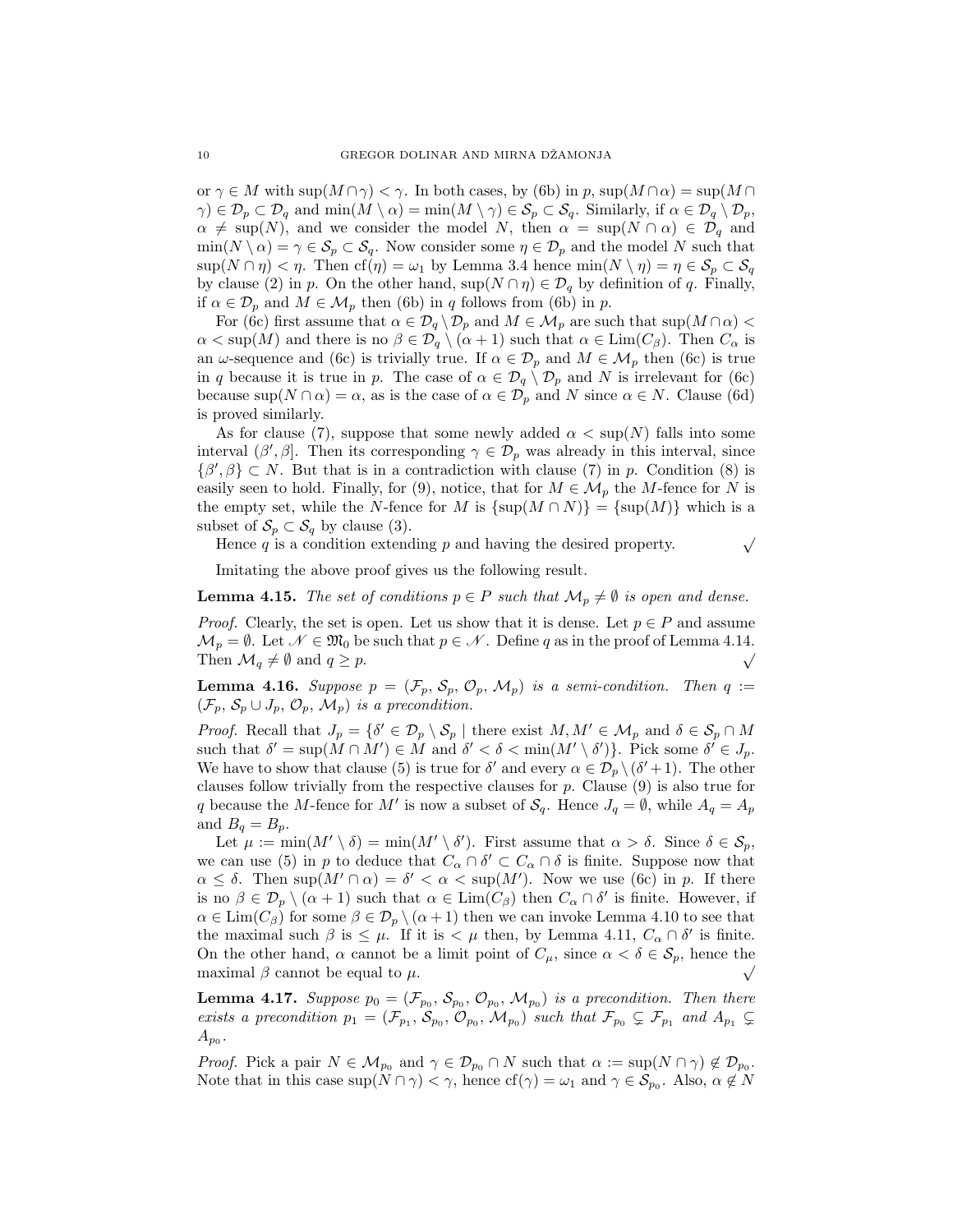and  $\alpha = \sup(N \cap \alpha)$ . Let  $C_{\alpha}$  be as in the proof of Lemma 4.14. This is to say that if  $\alpha \in \text{Lim}(C_\beta)$  for some  $\beta \in \mathcal{D}_{p_0} \setminus (\alpha + 1)$  then  $C_\alpha := C_\beta \cap \alpha$ . By clause (5) we have that  $\beta \leq \gamma$ , since  $\gamma \in \mathcal{S}_{p_0}$ . Applying Lemma 4.12 to  $\alpha$  and N, we see that we can assume without loss of generality that  $\beta = \gamma$ . This choice of  $C_{\alpha}$  is well-defined because by clause (4) it does not depend on  $\beta$  anyway. If there is no such  $\beta$  then let  $C_{\alpha}$  be the  $\leq^*$ -first  $\omega$ -sequence cofinal in  $\alpha$ , so it will end up being an element of all *M* relevant to (6a). Define  $p_1 := (\mathcal{F}_{p_0} \cup \{(\alpha, C_\alpha)\}, \mathcal{S}_{p_0}, \mathcal{O}_{p_0}, \mathcal{M}_{p_0})$ . We will prove that  $p_1$  is a precondition and that  $A_{p_1}$  is a proper subset of  $A_{p_0}$ . We will do that by checking that  $\alpha$  satisfies all the relevant clauses of Definition 4.6.

Clause (1) is trivial, while clauses (2) and (3) are irrelevant for  $\alpha$ .

For clause (4), consider some  $\beta \in \mathcal{D}_{p_0}$ . Suppose first that  $\beta > \alpha$ . If  $\beta > \gamma$  then by (5)  $C_{\alpha}$  and  $C_{\beta}$  cannot have any common limit points, since  $\gamma \in \mathcal{S}_{p_0}$ . Assume now that  $\beta \leq \gamma$  and there exists some  $\mu \in \text{Lim}(C_{\alpha}) \cap \text{Lim}(C_{\beta})$ . If  $C_{\alpha} = C_{\gamma} \cap \alpha$ then  $\mu \in \text{Lim}(C_\gamma) \cap \text{Lim}(C_\beta)$ , hence by (4) in  $p_0$ ,  $C_\alpha \cap \mu = C_\gamma \cap \mu = C_\beta \cap \mu$ . If  $C_{\alpha}$  is an  $\omega$ -sequence then  $\mu = \alpha$ , hence  $\alpha \in \text{Lim}(C_{\beta})$  for some  $\beta \in \mathcal{D}_{p_0} \setminus (\alpha + 1)$ , therefore  $C_{\alpha} = C_{\gamma} \cap \alpha$  and  $C_{\alpha} \cap \mu = C_{\beta} \cap \mu$  was already shown.

Suppose now that  $\beta < \alpha$ . If  $\alpha$  is an  $\omega$ -sequence then  $C_{\alpha}$  and  $C_{\beta}$  have no common limit points. If  $C_{\alpha} = C_{\gamma} \cap \alpha$  and there is some  $\mu \in \text{Lim}(C_{\alpha}) \cap \text{Lim}(C_{\beta})$ then  $\mu \in \text{Lim}(C_\gamma) \cap \text{Lim}(C_\beta)$ , hence by (4) in  $p_0, C_\alpha \cap \mu = C_\gamma \cap \mu = C_\beta \cap \mu$ .

For clause (5), consider some  $\sigma \in S_{p_0}$ ,  $\sigma < \alpha$ . If  $\alpha$  is an  $\omega$ -sequence then  $C_{\alpha} \cap \sigma$ is finite. If  $C_{\alpha} = C_{\gamma} \cap \alpha$  then  $C_{\alpha} \cap \sigma = C_{\gamma} \cap \sigma$ , which is finite by (5) in  $p_0$ .

For clause (6), let  $M \in \mathcal{M}_{p_0} \setminus \{N\}$ . Note that all the instances of clause (6) for  $\alpha$ and  $N$  are fulfilled by construction. Clause (6a) holds because of the way we defined  $C_{\alpha}$ . Namely,  $C_{\alpha} \in \mathcal{M}[M]$  for all models  $M \in \mathcal{M}_{p_0}$  such that  $\alpha \in M$ , because  $C_{\alpha}$ is either the  $\leq^*$ -first relevant  $\omega$ -sequence or  $C_{\alpha} = C_{\gamma} \cap \alpha$ , and the latter is an intersection of two objects already in  $\mathcal M$ . To see that, we must prove that  $\gamma \in M$ if  $\alpha \in M$ . Then by (6a) in  $p_0, C_\gamma \in \mathcal{M}$ . So assume that  $\alpha \in M$ . First suppose that  $\alpha < \sup(M \cap N) =: \delta$ . Since  $\alpha \in M \setminus N$ , we know that  $M \cap N \notin N$ , because otherwise  $\alpha = \sup((M \cap N) \cap \gamma) \in N$  by elementarity. Hence, by compatibility of M and N,  $M \cap N = N \cap \delta$ . But then  $\gamma \in M$ , as  $\gamma < \delta$ . If  $\delta = \alpha \in M$  then  $\alpha$  is in the M-fence for N, hence it is in  $\mathcal{S}_{p_0} \subset \mathcal{D}_{p_0}$  by (9), a contradiction. Suppose now that  $\alpha > \delta$ . Then, by Lemma 4.5,  $\sup(M \cap \alpha) < \alpha$  and since  $\alpha \in M$ , we can conclude by applying Lemma 3.4 that  $cf(\alpha) = \omega_1$ , which is in a contradiction with the fact that  $\alpha = \sup(N \cap \gamma)$ .

For (6b) assume that  $\alpha < \sup(M)$  and  $\alpha \notin M$ . The situation  $\alpha \in M$  and  $\sup(M \cap \alpha) < \alpha$  cannot occur because that would mean that  $cf(\alpha) = \omega_1$ . Suppose first that  $\alpha \geq \sup(M \cap N) =: \delta$ . If  $\gamma' := \min(M \setminus \alpha) < \gamma$  then  $\gamma'$  is in the M-fence for N, hence it is in  $\mathcal{S}_{p_0}$ . The pair  $(N, \gamma')$  is not in  $A_{p_0}$  since  $\gamma' \notin N$ . Also,  $\gamma' \notin B_{p_0}$ since  $cf(\gamma') = \omega_1$ . But then by the part of (6b) that holds for  $p_0$ , we have that  $\alpha = \sup(N \cap \gamma') \in \mathcal{D}_{p_0}$ , a contradiction. Since  $\alpha \geq \delta$ , we know that  $\gamma' \neq \gamma$ . So suppose now that  $\gamma' > \gamma$ . In this case,  $(M, \gamma) \notin A_{p_0}$  since  $\gamma \notin M$ , and  $\gamma \notin B_{p_0}$ since cf( $\gamma$ ) =  $\omega_1$ . Again we can use the part of (6b) that is true for  $p_0$  and conclude that  $\min(M \setminus \alpha) = \gamma' = \min(M \setminus \gamma) \in \mathcal{S}_{p_0}$  and  $\sup(M \cap \alpha) = \sup(M \cap \gamma) \in \mathcal{D}_{p_0}$ .

Suppose now that  $\alpha < \delta$ . We consider two cases. If  $\alpha = \sup(M \cap \alpha)$  then  $M \cap N$ cannot be an element of either  $M$  or  $N$ . We see that by applying Lemma 3.5 to the pair  $M \cap N$ , M or to the pair  $M \cap N$ , N, taking into account that sup $(M \cap \alpha)$  =  $\sup((M \cap N) \cap \alpha) = \sup(N \cap \alpha)$ . Hence  $M \cap \delta = M \cap N = N \cap \delta$ . Consequently  $\min(M \setminus \alpha) = \min(N \setminus \alpha) = \gamma \in \mathcal{S}_{p_0}$ , and  $\sup(M \cap \alpha) = \alpha$  was just added to  $\mathcal{D}_{p_0}$ .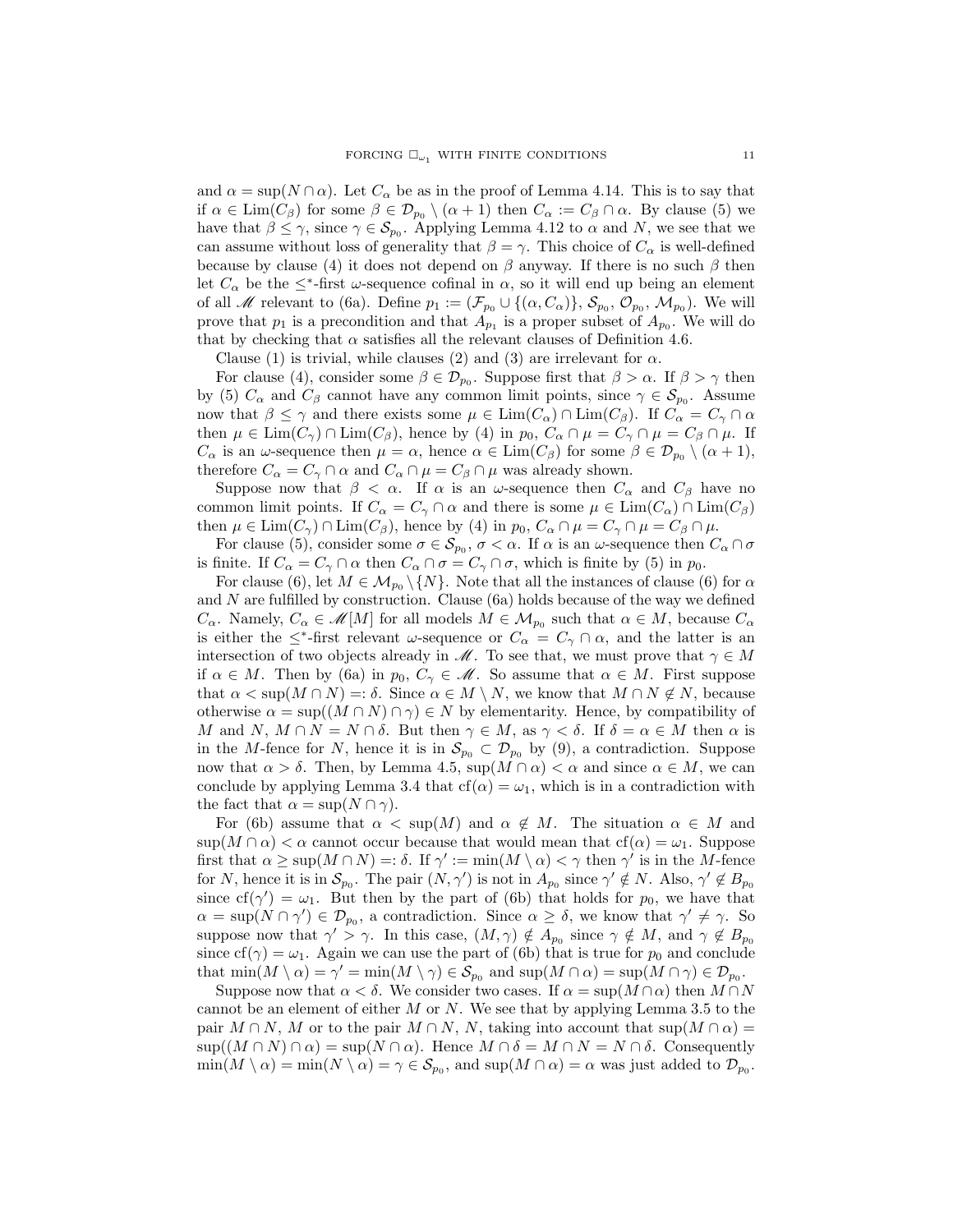This means that  $(M, \gamma)$  is in  $A_{p_0}$  but it is not in  $A_{p_1}$ , and the reason for the latter is  $\alpha$ . If sup $(M \cap \alpha) < \alpha$  then  $M \cap N \neq N \cap \delta$  hence  $M \cap N = M \cap \delta$ . Since  $\gamma < \delta$  it follows that  $\gamma \le \min(M \setminus \alpha)$ . If  $\gamma < \min(M \setminus \alpha)$  then  $(M, \gamma) \notin A_{p_0}$  and since  $\gamma \notin B_{p_0}$  we can use (6b) to get that  $\min(M \setminus \alpha) = \min(M \setminus \gamma) \in \mathcal{S}_{p_0}$  and  $\sup(M \cap \alpha) = \sup(M \cap \gamma) \in \mathcal{D}_{p_0}$ . However, if  $\gamma = \min(M \setminus \alpha)$  then  $\min(M \setminus \alpha) =$  $\gamma \in \mathcal{S}_{p_0}$ . On the other hand, if  $\sup(M \cap \alpha) = \sup(M \cap \gamma)$  does not happen to be in  $\mathcal{D}_{p_0}$  then  $\alpha$  is in  $B_{p_1}$  and it corresponds to the pair  $(M, \gamma)$  which is in  $A_{p_0}$  and remains in  $A_{p_1}$ .

It is important to notice that whenever we used (6b) in  $p_0$ , we never called upon the (incorrect) assumption that it holds for some M and  $\alpha$  such that  $(M, \alpha) \in A_{p_0}$ or for some  $\gamma \in B_{p_0}$ .

For (6c) assume that  $\alpha \notin M$ ,  $\sup(M \cap \alpha) < \alpha < \sup(M)$  and there is no  $\beta \in \mathcal{D}_{p_0}$ such that  $\alpha \in \text{Lim}(C_\beta)$ . Then  $C_\alpha$  is an  $\omega$ -sequence, hence  $C_\alpha \cap \text{sup}(M \cap \alpha)$  is finite. Similarly, for (6d) assume that  $\alpha \notin M$ , sup $(M \cap \alpha) = \alpha$  and there is no  $\beta \in \mathcal{D}_{p_0}$ such that  $\alpha \in \text{Lim}(C_\beta)$ . Then  $C_\alpha$  is again an  $\omega$ -sequence, hence (6d) for M and  $\alpha$ holds automatically.

For clause (7) let  $(\beta', \beta] \in \mathcal{O}_{p_0}$ , and suppose for contradiction that  $\alpha \in (\beta', \beta]$ . Then  $(\beta', \beta] \cap \mathscr{N} \neq \emptyset$ , hence by (8) in  $p_0$ ,  $(\beta', \beta] \in \mathscr{N}$ . Therefore  $\beta \geq \gamma$  and  $\gamma \in (\beta', \beta]$ , which contradicts (7) in  $p_0$ . Finally, clauses (8) and (9) are irrelevant for  $\alpha$ .

When we added  $\alpha$  to  $\mathcal{D}_{p_0}$  we did not produce any new pair to be added to  $A_{p_0}$ . Hence  $A_{p_1} \subset A_{p_0} \setminus \{(N, \gamma)\}\)$ , since one  $\alpha$  may actually cause several pairs to disappear from  $A_{p_0}$ , as seen in the proof of (6b). disappear from  $A_{p_0}$ , as seen in the proof of (6b).

**Lemma 4.18.** Suppose  $p_0 = (\mathcal{F}_{p_0}, \mathcal{S}_{p_0}, \mathcal{O}_{p_0}, \mathcal{M}_{p_0})$  is a precondition. Then there exists a condition  $p^* = (\mathcal{F}_{p^*}, \mathcal{S}_{p_0}, \mathcal{O}_{p_0}, \mathcal{M}_{p_0}) \in P$  such that  $\mathcal{F}_{p_0} \subsetneq \mathcal{F}_{p^*}.$ 

*Proof.* Let  $p_1$  be the precondition given by Lemma 4.17. Then  $A_{p_1} \subsetneq A_{p_0}$ . It is true that  $B_{p_1}$  may be larger than  $B_{p_0}$ , as seen at the end of proof of (6b), but that is of no consequence. Now we apply Lemma 4.17 to  $p_1$  and repeat the procedure at most  $|A_{p_0}|$  many times. Ultimately we get  $\mathcal{F}_{p^*} = \mathcal{F}_{p_0} \cup \{(\alpha, C_\alpha) \mid (N, \gamma) \in$  $A_{p_0}, \alpha = \sup(N \cap \gamma)$ . Notice that if there are  $(N, \gamma)$  and  $(N', \gamma')$  in  $A_{p_0}$  such that  $\alpha = \sup(N \cap \gamma) = \sup(N' \cap \gamma')$  then  $\alpha$  makes these both pairs satisfy clause (6b), and that happens at the same step of the procedure. Hence  $C_{\alpha}$  is uniquely determined. Since  $A_{p^*} = \emptyset$ , we have that  $B_{p^*} = \emptyset$ , hence  $p^* \in P$ .

**Lemma 4.19.** Let  $\mathcal{N} \in \mathfrak{M}_0$  and suppose that  $r \in P$  is such that  $N \in \mathcal{M}_r$ . Then  $r_{\mathcal{N}} := (\mathcal{F}_r \cap \mathcal{N}, \mathcal{S}_r \cap \mathcal{N}, \mathcal{O}_r \cap \mathcal{N}, (\mathcal{M}_r \cap \mathcal{N}) \cup \{M \cap N \mid M \in \mathcal{M}_r, M \notin \mathcal{O}_r\})$  $\mathcal{N}, M \cap N \in \mathcal{N}$ ) is a condition in  $P \cap \mathcal{N}$ .

*Proof.* Note that since  $N \in \mathcal{M}_r$  we have  $r \notin \mathcal{N}$ , as otherwise  $\mathcal{N} \in \mathcal{N}$ . Clearly  $r_{\mathcal{N}} \in \mathcal{N}$ . Let us prove that  $r_{\mathcal{N}} \in P$ . First note that by (6a),  $\mathcal{F}_{r_{\mathcal{N}}} = \mathcal{F}_{r} \restriction \mathcal{N}$ hence  $\mathcal{D}_{r_{\mathcal{N}}} = \mathcal{D}_r \cap \mathcal{N}$ . Also, by Lemma 3.3,  $\mathcal{M} \cap \mathcal{N} \prec H_{\omega_2}$  for every  $\mathcal{M} \in \mathcal{M}_r$ and clearly  $\mathscr{M} \cap \mathscr{N} \in \mathfrak{M}_0$ , hence  $M \cap N$  can be added to  $\mathcal{M}_{r,\mathscr{N}}$  for the relevant M. Notice that for such M since  $M \cap N \in \mathcal{N}$  then  $\delta_{M,N} := \sup(M \cap N) \in \mathcal{S}_r \cap \mathcal{N}$ because it is in the  $N$ -fence for  $M$ , hence clause  $(3)$  is satisfied. Also note that then it follows that  $M \cap N \notin \mathcal{M}^2$  as otherwise  $\mathcal{M} \cap \mathcal{N} \in \mathcal{M} \cap \mathcal{N}$ . By the compatibility of M and N in r, it must be the case that  $\delta_{M,N} \in N$  and  $M \cap N = M \cap \delta_{M,N}$ . To continue now with checking that  $r_{\mathcal{N}} \in P$ , clauses (4) and (5) follow from the same clauses for  $r$  as does (6a).

<sup>&</sup>lt;sup>2</sup>Here we use that any model  $M' \in \mathcal{M}_r$  uniquely determines  $\mathcal{M}[M']$ .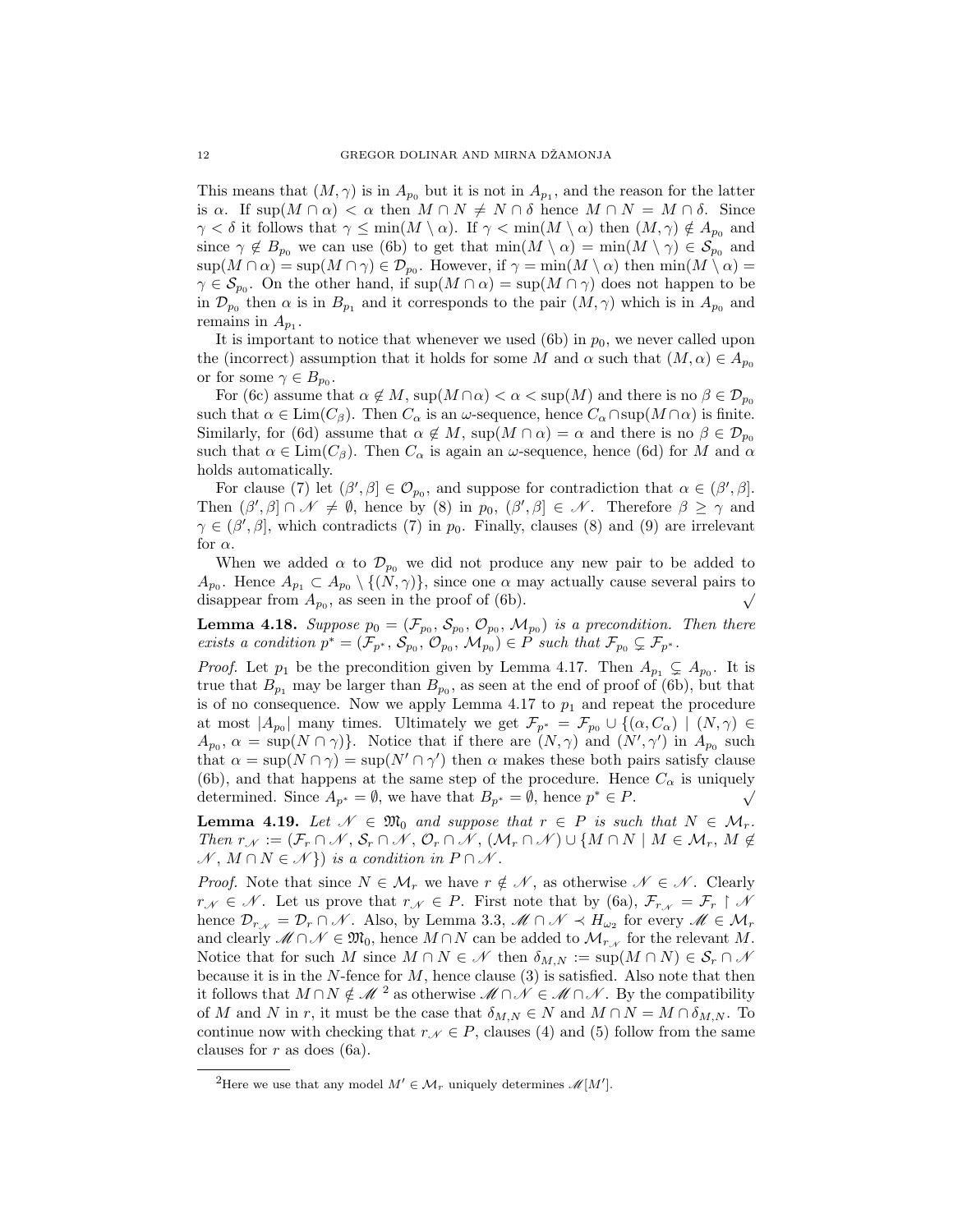For clause (6b) consider  $\alpha \in \mathcal{D}_{r,k}$  and  $M \cap N \in \mathcal{M}_{r,k} \setminus \mathcal{M}_r$  such that  $\alpha \notin M \cap N$ . That means that  $\alpha \notin M$ . Since  $M \cap N \in \mathcal{N}$ ,  $M \cap N$  is an initial segment of M. If  $\alpha < \delta_{M,N}$  then  $\min((M \cap N) \setminus \alpha) = \min(M \setminus \alpha) \in \mathcal{S}_r \cap \mathcal{N}$  by clause (6b) in r, hence min $((M \cap N) \setminus \alpha) \in \mathcal{S}_{r,\chi}$ . By the same argument, sup $((M \cap N) \cap \alpha) \in \mathcal{D}_{r,\chi}$ . Now suppose that  $\alpha \in M \cap N$  is such that  $\sup((M \cap N) \cap \alpha) < \alpha$ . Then  $cf(\alpha) = \omega_1$ and  $\sup(M \cap \alpha) < \alpha$ . Now, as above, use (6b) in r for  $\alpha$  and M to get that  $\sup((M \cap N) \cap \alpha) = \sup(M \cap \alpha) \in \mathcal{D}_r \cap \mathcal{N} = \mathcal{D}_{r,\mathcal{N}}$  and  $\min((M \cap N) \setminus \alpha) = \alpha \in \mathcal{S}_{r,\mathcal{N}}$ .

For clause (6c) suppose that  $\alpha \notin M \cap N$  is such that  $\sup((M \cap N) \cap \alpha) < \alpha < \delta_{M,N}$ and there is no  $\beta \in \mathcal{D}_{r,\gamma} \setminus (\alpha+1)$  such that  $\alpha \in \text{Lim}(C_{\beta})$ . We again use the fact that  $M \cap N$  is an initial segment of M. Then  $\alpha \notin M$  and  $\sup(M \cap \alpha) < \alpha < \sup(M)$ , since  $\alpha < \delta_{M,N} \leq \sup(M)$ . If there is no  $\beta \in \mathcal{D}_r \setminus (\alpha+1)$  such that  $\alpha \in \text{Lim}(C_\beta)$  then we can use (6c) in r for M and  $\alpha$  to get that  $C_{\alpha} \cap \text{sup}((M \cap N) \cap \alpha) = C_{\alpha} \cap \text{sup}(M \cap \alpha)$  is finite. By assumption, there is no such  $\beta \in \mathcal{D}_r \cap \mathcal{N}$ . If there exists such  $\beta$  in  $\mathcal{D}_r \setminus \mathcal{N}$ then  $\beta < \min(M\setminus\alpha)$ , because  $\min(M\setminus\alpha) \in \mathcal{S}_r \cap \mathcal{N}$  by (6b) in r. Then we can apply Lemma 4.11 and again conclude that  $C_\alpha \cap \text{sup}((M \cap N) \cap \alpha) = C_\alpha \cap \text{sup}(M \cap \alpha)$ is finite.

For clause (6d) suppose that  $\alpha \notin M \cap N$  is such that  $\sup((M \cap N) \cap \alpha) = \alpha$  and there is no  $\beta \in \mathcal{D}_{r,k} \setminus (\alpha+1)$  such that  $\alpha \in \text{Lim}(C_\beta)$ . Hence  $\alpha \leq \delta_{M,N}$ . If  $\alpha = \delta_{M,N}$ then, as noted above, by (9) in  $r, \delta_{M,N} \in \mathcal{S}_r$  hence by (5) cannot be a limit point of any  $C_\beta$  in r so certainly not in  $r_{\mathcal{N}}$ . If  $\alpha < \delta_{M,N}$  then  $\alpha = \sup(M \cap \alpha)$ , and if there is no  $\beta \in \mathcal{D}_r \setminus (\alpha + 1)$  such that  $\alpha \in \text{Lim}(C_\beta)$  then we can use the compatibility between  $\alpha$  and M in r. Therefore by (6d) in r we have that (6d) is also satisfied in  $r_{\mathcal{N}}$ . Again we have to consider the possibility that such  $\beta$  exists in  $\mathcal{D}_r \setminus \mathcal{N}$ . A similar argument as with (6c) shows that Lemma 4.11 prohibits such  $\beta$  to exist.

Clauses (7) and (8) are clear.

To check (9) consider the compatibility between two models of the form  $M \cap N \in$  $\mathcal{M}_{r_{\mathcal{N}}} \setminus \mathcal{M}_r$ . Suppose that  $M_i \in \mathcal{M}_r \setminus \mathcal{N}$  for  $i = 1, 2$  are such that  $M'_i := M_i \cap N$ satisfy that  $M'_i \in \mathcal{N}$ . Let  $x_1$  be the  $M_1$ -fence for  $M_2$ . Then  $x_1 \cap N = x_1 \cap \text{sup}(M_1 \cap$ N) is the  $M_1'$ -fence for  $M_2'$ , so certainly finite and included in  $\mathcal{S}_r \cap \mathcal{N}$ . Here we have used the fact that  $M_1 \cap N$  is an initial segment of  $M_1$ .

Now note that  $M'_1 \cap M'_2 = M_1 \cap M_2 \cap N = (M_1 \cap N) \cap (M_2 \cap N)$ . We shall consider two cases, denoting by  $\delta_{M_1' \cap M_2'}$  the ordinal sup $(M_1' \cap M_2')$ :

Case 1: 
$$
\delta_{M_1,N} \leq \delta_{M_2,N}
$$
. Hence  $\delta_{M'_1 \cap M'_2} = \delta_{M_1,N} \notin M'_1$  and  $M'_1 \cap M'_2 = M'_1 \cap \delta_{M'_1 \cap M'_2}$ . *Case 2:*  $\delta_{M_1,N} > \delta_{M_2,N}$ . Hence  $\delta_{M'_1 \cap M'_2} = \delta_{M_2,N} \in M'_1$  and  $M'_1 \cap M'_2 \in \mathcal{M}'_1$ .

We are now ready to prove the most important facet of forcing  $P$ , namely the fact that it preserves  $\omega_1$ . We do that by proving that P is proper. There are several equivalent definitions of properness. We shall use the following one.

**Definition 4.20.** Let Q be a forcing notion and  $\theta$  a large enough cardinal.

(1) Suppose that  $\mathcal{N} \prec H_{\theta}$ . A condition  $q \in Q$  is  $\mathcal{N}$ -generic if for every extension  $r \geq q$  in Q, and every dense set  $\mathscr{D} \subset Q$  with  $\mathscr{D} \in \mathscr{N}$ , there exists a condition  $s \in \mathscr{D} \cap \mathscr{N}$  which is compatible with r.

(2) Q is proper if there is a club  $\mathfrak{N}$  of  $[H_{\theta}]^{\omega}$  consisting of countable elementary submodels of  $H_{\theta}$  such that for every  $\mathcal{N} \in \mathfrak{N}$  with  $Q \in \mathcal{N}$ , every condition in  $Q \cap \mathcal{N}$ has an  $\mathcal N$ -generic extension.

Proposition 4.21. The forcing P is proper.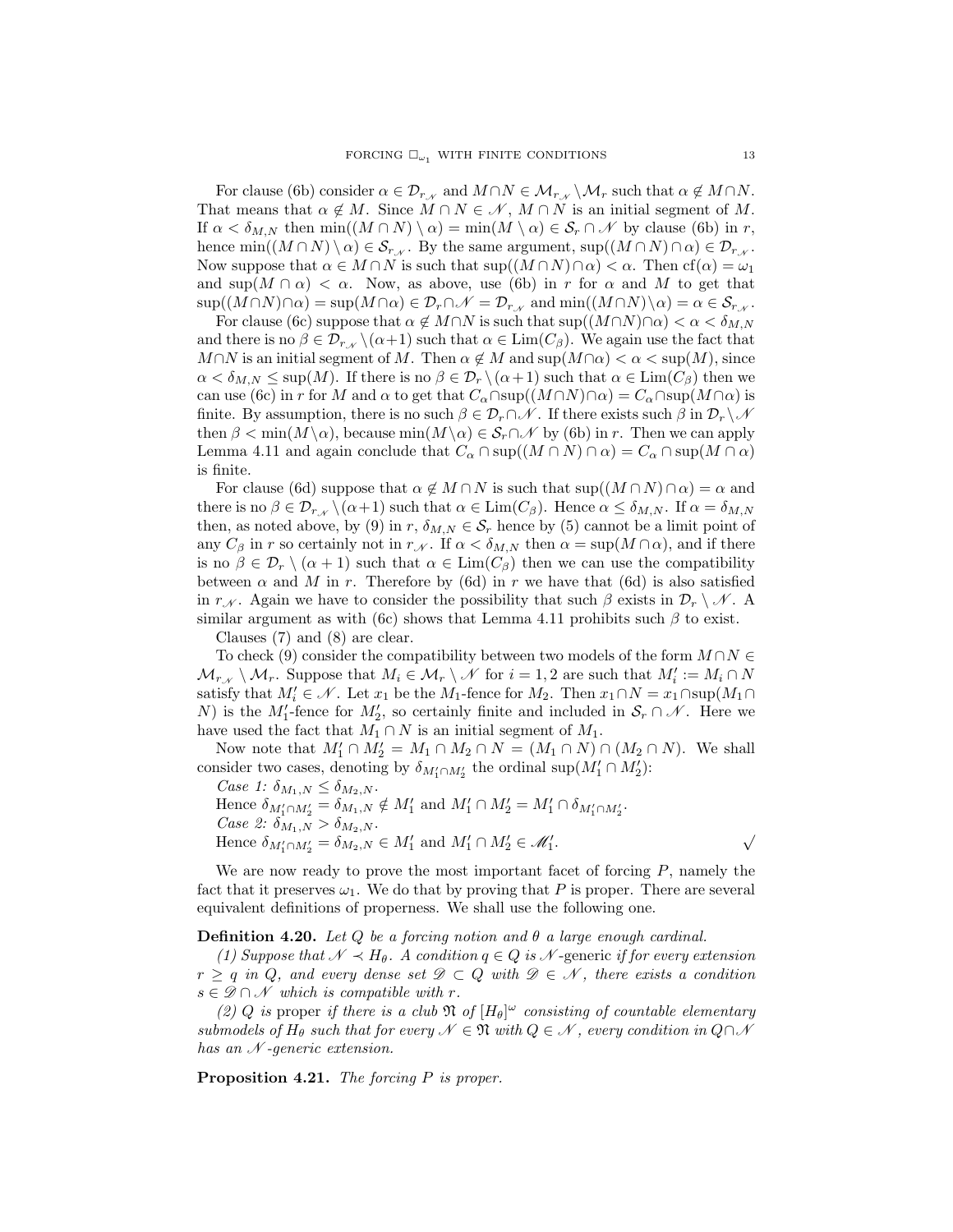*Proof.* Let  $\theta$  be a large enough cardinal. The club witnessing the properness of P will be the collection  $\mathfrak{M}_1$  defined at the beginning of this section. Fix an  $\mathcal{N}' \in \mathfrak{M}_1$ , such that  $P \in \mathcal{N}'$ , and consider an arbitrary  $p = (\mathcal{F}_p, \mathcal{S}_p, \mathcal{O}_p, \mathcal{M}_p) \in P \cap \mathcal{N}'$ . Define  $\mathcal{N} := \mathcal{N}' \cap H_{\omega_2} \in \mathfrak{M}_0$  and let q be the extension of p given by Lemma 4.14. We will prove that  $q$  is an  $\mathcal{N}'$ -generic extension of  $p$ .

Suppose  $r \in P$  is an arbitrary extension of q. Let  $r_{\mathcal{N}}$  be the condition given by Lemma 4.19. Proceed by fixing a dense open subset  $\mathscr{D} \subset P$ ,  $\mathscr{D} \in \mathscr{N}'$ , and extend  $r_{\mathcal{N}}$  to  $s \in \mathscr{D} \cap \mathscr{N}'$ . Since we can find such  $s \in H_{\omega_2}$ , by elementarity we can assume that  $s \in \mathcal{N}$ . Let  $t := (\mathcal{F}_r \cup \mathcal{F}_s, \mathcal{S}_r \cup \mathcal{S}_s, \mathcal{O}_r \cup \mathcal{O}_s, \mathcal{M}_r \cup \mathcal{M}_s)$ . We shall prove that  $t$ is a semi-condition. In particular, following Remark 4.8 we prove that clause  $(6b^*)$ holds for t instead of clause (6b). We then use Lemmas 4.16 and 4.18 to extend t to a condition  $t^* \in P$ . Since then clearly  $t^*$  extends both r and s, we will have proved that r and s are compatible.

Clauses  $(1)$ ,  $(2)$  and  $(3)$  are obviously true.

*Clause* (4): take arbitrary  $\alpha \neq \beta \in \mathcal{D}_t$ . We can assume without loss of generality that  $\alpha \in \mathcal{D}_r \setminus \mathcal{D}_s$  and  $\beta \in \mathcal{D}_s \setminus \mathcal{D}_r$ . In particular,  $\beta \in N$ . We shall use (6) for r to discuss the possibilities for  $\alpha$  and  $\beta$ .

If  $\beta > \alpha$  there are two possibilities. If  $\beta = \min(N \setminus \alpha)$  then  $\alpha \notin N$  and  $\alpha < \sup(N)$ , hence by (6b) in r we have  $\beta = \min(N \setminus \alpha) \in S_r \subset \mathcal{D}_r$ , which we assumed was not the case. If  $\beta > \min(N \setminus \alpha)$  then  $C_{\beta} \cap C_{\alpha} \subset C_{\beta} \cap \min(N \setminus \alpha)$ which is finite by (5) in s, because  $\min(N \setminus \alpha) \in S_r \cap \mathcal{N} \subset S_s$  by (6b) in r. Hence,  $\text{Lim}(C_{\beta}) \cap \text{Lim}(C_{\alpha}) = \emptyset.$ 

If  $\beta < \sup(N) = \alpha$  then  $C_{\alpha}$  is an  $\omega$ -sequence by Lemma 4.13, so  $C_{\alpha} \cap \beta$  is finite. If  $\beta < \sup(N) < \alpha$  then since  $\sup(N) \in S_r$  we can apply clause (5) in r to get that  $C_{\alpha} \cap \beta$  is finite. Hence in either of these two cases we have  $\text{Lim}(C_{\alpha}) \cap \text{Lim}(C_{\beta}) = \emptyset$ . Finally consider the case  $\beta < \alpha < \sup(N)$ . If there is no  $\gamma \in \mathcal{D}_r \setminus (\alpha + 1)$  such that  $\alpha \in \text{Lim}(C_\gamma)$  then one of the cases (6c) or (6d) in r applies to  $\alpha$  and N. Either  $C_{\alpha}$  is an  $\omega$ -sequence or  $C_{\alpha} \cap \text{sup}(N \cap \alpha)$  is finite. In any case  $C_{\alpha} \cap C_{\beta}$  is finite so  $\text{Lim}(C_\alpha) \cap \text{Lim}(C_\beta) = \emptyset$ . So suppose that there is such  $\gamma$  and let  $\eta$  be the maximal such. By Lemma 4.10,  $\eta \le \min(N \setminus \alpha)$ . If  $\eta < \min(N \setminus \alpha)$  then  $C_{\alpha} \cap \beta$  is finite by Lemma 4.11, because  $\beta < \sup(N \cap \alpha)$ . If  $\eta = \min(N \setminus \alpha)$  then  $\eta \in N$  and hence  $\eta \in \mathcal{D}_{r,\mathcal{N}} \subset \mathcal{D}_s$ . Suppose that  $C_\alpha$  and  $C_\beta$  have a common limit point  $\mu$ . Then  $\mu \in \text{Lim}(C_\eta)$  since  $\alpha \in \text{Lim}(C_\eta)$  and so by (4) in r we have  $C_\alpha = C_\eta \cap \alpha$ . Hence  $C_{\eta} \cap \mu = C_{\alpha} \cap \mu$  by (4) in r and  $C_{\beta} \cap \mu = C_{\eta} \cap \mu$  by (4) in s and hence we are done.

*Clause* (5): first consider the case of  $\alpha \in \mathcal{D}_r \setminus \mathcal{D}_s$  and  $\sigma \in \mathcal{S}_s \setminus \mathcal{S}_r$ ,  $\sigma < \alpha$ . In particular  $\alpha \notin N$  and  $\sigma \in N$ . Suppose first  $\alpha < \sup(N)$ . We can apply (6c) or (6d) in r to  $\alpha$  and N. The first possibility is that  $C_{\alpha}$  is an  $\omega$ -sequence or  $C_{\alpha} \cap \text{sup}(N \cap \alpha)$ is finite, in which case we are done. The second possibility is that there is  $\beta' \in$  $\mathcal{D}_r \setminus (\alpha + 1)$  with  $\alpha \in \text{Lim}(C_{\beta'})$ . Let  $\beta$  be the largest such  $\beta'$ . In particular  $C_{\alpha} = C_{\beta} \cap \alpha$  by (4) in r. By Lemma 4.10,  $\beta \leq \min(N \setminus \alpha)$ . If  $\beta < \min(N \setminus \alpha)$  then by Lemma 4.11 we have that  $C_\beta \cap \text{sup}(N \cap \beta)$  is finite, and hence  $C_\alpha \cap \sigma$  is finite, since  $\sigma < \sup(N \cap \beta)$ . If, on the other hand,  $\beta = \min(N \setminus \alpha) \in \mathcal{S}_r \cap \mathcal{N} = \mathcal{S}_s$  then by (5) in s we have that  $C_\beta \cap \sigma$  is finite, and hence  $C_\alpha \cap \sigma$  is finite.

Suppose  $\alpha = \sup(N)$ . Then by Lemma 4.13,  $C_{\alpha}$  is an  $\omega$ -sequence, hence  $C_{\alpha} \cap \sigma$ is certainly finite.

If  $\alpha > \sup(N)$  then  $C_{\alpha} \cap \sup(N)$  is finite since  $\sup(N) \in \mathcal{S}_r$ , so  $C_{\alpha} \cap \sigma$  is finite. Now consider the case  $\alpha \in \mathcal{D}_s \setminus \mathcal{D}_r$  and  $\sigma \in \mathcal{S}_r \setminus \mathcal{S}_s$ ,  $\sigma < \alpha$ . Then  $\min(N \setminus \sigma) \in$  $\mathcal{S}_r \cap \mathcal{N} \subset \mathcal{S}_s$ . Also,  $\alpha \ge \min(N \setminus \sigma)$ , but  $\alpha \ne \min(N \setminus \sigma)$ , otherwise  $\alpha \in \mathcal{S}_r \subset \mathcal{D}_r$ .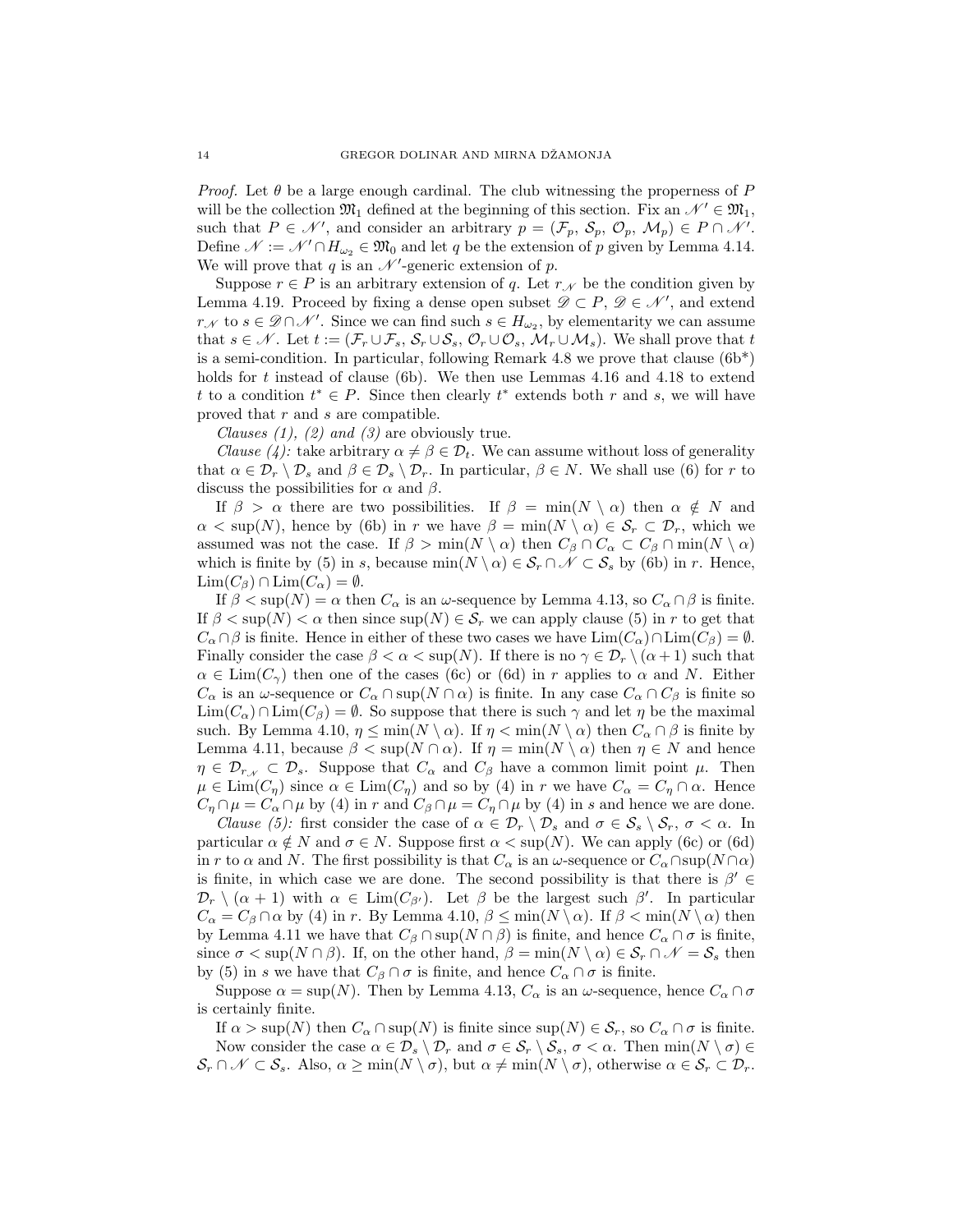Hence  $\alpha > \min(N \setminus \sigma) \in \mathcal{S}_s$  and therefore  $C_\alpha \cap \sigma \subset C_\alpha \cap \min(N \setminus \sigma)$  which is a finite set by  $(5)$  in s.

*Clause (6):* first consider an arbitrary  $\alpha \in \mathcal{D}_r \setminus \mathcal{D}_s$  and  $M \in \mathcal{M}_s \setminus \mathcal{M}_r$ . Then  $\alpha \notin N \supset M$  and sup $(M \cap \alpha) < \alpha$  by Lemma 3.5. Clause (6a) does not apply. For (6b) since  $\alpha \notin M$ , the only relevant situation could be that  $\alpha < \sup(M)$ . Then  $\alpha < \sup(N)$  and so by (6b) applied to r we have that  $\beta := \min(N \setminus \alpha) \in \mathcal{S}_r \cap N =$  $\mathcal{S}_{r_{\mathcal{N}}} \subset \mathcal{S}_s$ . Note that  $\min(M \setminus \alpha) \geq \beta$ . If  $\min(M \setminus \alpha) = \beta$  then  $\min(M \setminus \alpha) \in$  $\mathcal{S}_s \subset \mathcal{S}_t$ . If  $\beta < \min(M \setminus \alpha)$  then  $M \setminus \alpha = M \setminus \beta$ ,  $\beta \notin M$  and  $\beta < \sup(M)$ , hence  $\min(M \setminus \beta) \in \mathcal{S}_s$  by (6b) in s. Also note that  $\sup(M \cap \alpha) = \sup(M \cap \beta)$  so by the same clause,  $\sup(M \cap \alpha) \in \mathcal{D}_s$ .

For (6c), suppose that  $\alpha < \sup(M)$  and there is no  $\beta \in \mathcal{D}_t \setminus (\alpha + 1)$  such that  $\alpha \in \text{Lim}(C_\beta)$ . Then in the case that  $\sup(N \cap \alpha) < \alpha$ , we can apply (6c) from r to conclude that  $C_\alpha \cap \text{sup}(N \cap \alpha)$  is finite, so certainly  $C_\alpha \cap \text{sup}(M \cap \alpha)$  is finite. If  $\sup(N \cap \alpha) = \alpha$  we can apply clause (6d) from r to conclude that  $C_{\alpha}$  is an ω-sequence cofinal in α and hence  $C_α ∩ \sup(M ∩ α)$  is finite, since by Lemma 3.5,  $\sup(M \cap \alpha) < \sup(N \cap \alpha)$ .

Since  $\sup(M \cap \alpha) < \alpha$  was shown above, case (6d) is irrelevant.

Now consider an arbitrary  $\alpha \in \mathcal{D}_s \setminus \mathcal{D}_r$  and  $M \in \mathcal{M}_r \setminus \mathcal{M}_s$ . For (6a), if  $\alpha \in M$ then note that then  $\alpha \in M \cap N$ . Note also that M and N are compatible, as they are both from  $\mathcal{M}_r$ . Let  $\delta := \sup(M \cap N)$ , hence  $\alpha < \delta$ . Suppose first that  $\delta \notin N$ . Because  $s \in \mathcal{N}$  we have that  $C_{\alpha} \in \mathcal{N}$ . Hence if  $cf(\alpha) = \omega$ ,  $C_{\alpha}$  is countable (by (1) for s) and we have that  $C_{\alpha} \in [\delta]^{\leq \omega} \cap \mathcal{N}$ . By Lemma 4.2, we conclude that  $C_{\alpha} \in \mathcal{M}$ . If cf( $\alpha$ ) =  $\omega_1$  we have that  $C_{\alpha} = E_{\alpha} \setminus \beta$  for some  $\beta \in \mathcal{D}_s \cap \alpha$ , by clause (1) for s. Since  $\alpha \in M$  and  $M \in \mathfrak{M}_0$ , we have that  $E_\alpha \in \mathcal{M}$ . Then  $\beta < \alpha < \delta$ and  $\beta \in N$ , since  $\beta \in \mathcal{D}_s$ . Since  $\delta \notin N$  then by compatibility in  $r, M \cap N = N \cap \delta$ and so  $\beta \in M$  and hence  $C_{\alpha} \in \mathcal{M}$ . If  $\delta \in N$  then  $M \cap N \in \mathcal{N}$  by compatibility in r, and hence  $M \cap N \in \mathcal{D}_{r,\mathcal{N}} \subset \mathcal{D}_s$ . Hence by (6a) in s we have  $C_\alpha \in \mathcal{M} \cap \mathcal{N}$ , so  $C_{\alpha} \in \mathcal{M}$ .

For (6b<sup>\*</sup>), suppose that  $\alpha \notin M$  and  $\alpha < \sup(M)$ . This will be enough since by Remark 4.8, the case  $\alpha \in M$  and  $\sup(M \cap \alpha) < \alpha$  is irrelevant for (6b<sup>\*</sup>). We know that  $\alpha \in N$ . If  $\delta < \alpha$  we have that  $\alpha' := \min(M \setminus \alpha)$  is in the M-fence for N, and hence a member of  $S_r \subset S_t$ , by (9) in r. We have that  $\sup(M \cap \alpha) = \sup(M \cap \alpha')$ and the latter is in  $\mathcal{D}_r \subset \mathcal{D}_t$  by the second clause of (6b) applied to  $\alpha'$  and M in r. In the case  $\delta = \alpha$  we conclude similarly that  $\min(M \setminus \alpha) \in \mathcal{S}_t$ . In this case we have  $\sup(M \cap \alpha) = \sup((M \cap N) \cap \alpha)$ . We also know that  $\delta = \alpha \in N$ and so  $M \cap N \in \mathcal{M}_{r,\mathcal{N}} \subset \mathcal{M}_s$ . Hence we have that  $\sup((M \cap N) \cap \alpha)$  is in  $\mathcal{D}_{r}$   $\subset \mathcal{D}_t$ . Suppose then that  $\alpha < \delta$ . Hence  $\alpha \in (N \cap \delta) \setminus M$  and therefore  $M \cap N \neq N \cap \delta$ . By the compatibility between M and N we conclude that it must the case that  $\delta \in N$  and  $M \cap N \in \mathcal{N}$ . Then  $\delta \notin M$ , so  $M \cap N = M \cap \delta$ , and hence  $\min(M \setminus \alpha) = \min((M \cap N) \setminus \alpha)$ . But  $M \cap N \in \mathcal{M}_{r,\gamma} \subset \mathcal{M}_s$  and hence  $\min(M \setminus \alpha) \in \mathcal{S}_s \subset \mathcal{S}_t$ . Also  $\sup(M \cap \alpha) = \sup((M \cap N) \cap \alpha) \in \mathcal{D}_s \subset \mathcal{D}_t$ .

For (6c), suppose that  $\alpha \notin M$  and  $\sup(M \cap \alpha) < \alpha < \sup(M)$ , while there is no  $\beta \in \mathcal{D}_t \setminus (\alpha + 1)$  with  $\alpha \in \text{Lim}(C_\beta)$ . If  $\alpha < \delta$  then  $M \cap N \neq N \cap \delta$ , hence  $M \cap N \in \mathcal{N}$  and  $M \cap N \in \mathcal{M}_{r,\mathcal{N}} \subset \mathcal{M}_s$ . Also  $M \cap N \notin \mathcal{M}$ , hence  $M \cap N = M \cap \delta$ . Since  $\sup((M \cap N) \cap \alpha) < \alpha < \sup(M \cap N)$ , we can use (6c) for  $M \cap N$  and  $\alpha$  in s to deduce that  $C_\alpha \cap \sup(M \cap \alpha) = C_\alpha \cap \sup((M \cap N) \cap \alpha)$  is finite. If  $\alpha > \delta$ then there exists some  $\sigma$  in the N-fence for M such that  $\sup(M \cap \alpha) \leq \sigma \leq \alpha$ . Then  $\sigma \in \mathcal{S}_r \cap \mathcal{N} \subset \mathcal{S}_s$ . In fact,  $\sigma < \alpha$ , because otherwise  $\alpha \in \mathcal{D}_r$  which we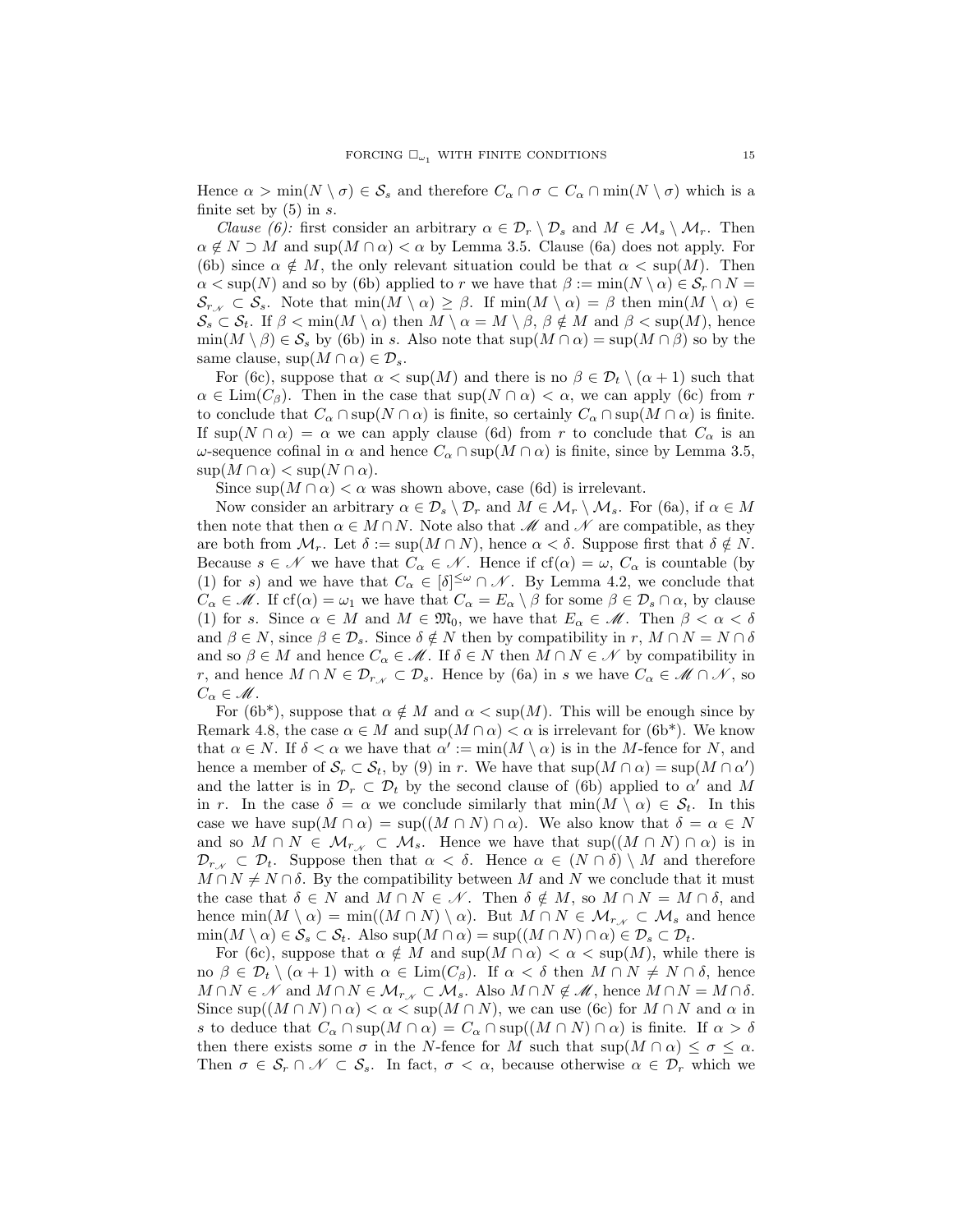assumed is not the case. But then, by (5) in s, we have that  $C_{\alpha} \cap \sigma$  is finite, hence  $C_\alpha \cap \text{sup}(M \cap \alpha)$  is finite as well. The option that  $\alpha = \delta$  is not possible because we assumed that  $\alpha > \sup(M \cap \alpha)$ .

For (6d) assume that  $\alpha \notin M$  and sup $(M \cap \alpha) = \alpha$ , while there is no  $\beta \in \mathcal{D}_t \setminus (\alpha+1)$ with  $\alpha \in \text{Lim}(C_\beta)$ . Since  $\alpha \in \mathcal{D}_s$  we have  $\alpha \in N$ . Suppose first  $\alpha \leq \delta$ .

If  $\delta \in N$  then  $M \cap N \in \mathcal{M}_s$  and  $M \cap \delta = M \cap N$ . So sup $((M \cap N) \cap \alpha) = \alpha$ and by (6d) in s we conclude that  $C_{\alpha}$  is a cofinal  $\omega$ -sequence in  $\alpha$ . Suppose that  $\delta \notin N$ . In particular then  $\alpha < \delta$ . By compatibility of M and N in r we have that  $N \cap \delta = M \cap N$ . If  $\alpha < \delta$  then  $\alpha \in (N \cap \delta) \setminus M$ , a contradiction.

Now suppose that  $\delta < \alpha$ . By Lemma 4.5 applied to M and  $\alpha$  (so  $\gamma = \alpha$ ) we have that  $\sup(N \cap \alpha) < \alpha$ , hence  $cf(\alpha) = \omega_1$  by Lemma 3.4. On the other hand,  $cf(\alpha) = \omega$  since  $\sup(M \cap \alpha) = \alpha$ , and we have a contradiction.

Clause (7): clearly,  $\mathcal{O}_t$  is a finite set of intervals of the form  $(\beta', \beta] \subset \omega_2$ . Consider an arbitrary  $(\beta', \beta] \in \mathcal{O}_r \setminus \mathcal{O}_s$  and  $\alpha \in \mathcal{D}_s \setminus \mathcal{D}_r$ . Use (8) in r. If  $(\beta', \beta] \cap N = \emptyset$  then since  $\alpha \in N$ , we have that  $\alpha \notin (\beta', \beta]$ . If  $(\beta', \beta] \in \mathcal{N}$  then  $(\beta', \beta] \in \mathcal{O}_{r_{\mathcal{N}}} \subset \mathcal{O}_{s}$ , a contradiction.

Suppose now that  $\alpha \in \mathcal{D}_r \setminus \mathcal{D}_s$  and  $(\beta', \beta] \in \mathcal{O}_s \setminus \mathcal{O}_r$ . In particular  $(\beta', \beta] \in \mathcal{A}$ and  $\alpha \notin N$ . By (6b) in r we have that  $\min(N \setminus \alpha) \in \mathcal{S}_r \cap \mathcal{N} \subset \mathcal{S}_s$ . If  $\alpha \in (\beta', \beta]$ then  $\min(N \setminus \alpha) \in (\beta', \beta]$ , in contradiction with (7) in s.

Clause (8): suppose that  $(\beta', \beta] \in \mathcal{O}_r \setminus \mathcal{O}_s$  and  $M \in \mathcal{M}_s \setminus \mathcal{M}_r$ . If  $(\beta', \beta] \in \mathcal{M}_s$ then  $(\beta', \beta] \in \mathcal{O}_{r,\mathcal{N}} \subset \mathcal{O}_s$ , a contradiction. Hence the interval is disjoint from N by (8) in r, so it is disjoint from  $M \subset N$ .

Now consider an arbitrary  $M \in \mathcal{M}_r \setminus \mathcal{M}_s$  and  $(\beta', \beta] \in \mathcal{O}_s \setminus \mathcal{O}_r$ . In particular  $(\beta', \beta] \in \mathcal{N}$ . Suppose for a contradiction that  $(\beta', \beta] \cap M \neq \emptyset$  but  $(\beta', \beta] \notin \mathcal{M}$ . Let  $\delta := \sup(M \cap N)$ . If  $\beta' \geq \delta$  then, by (9) in r, there is some  $\gamma$  from the N-fence for M in the interval  $(\beta', \beta]$ . But  $\gamma \in \mathcal{S}_r \cap \mathcal{N} \subset \mathcal{S}_s$ , a contradiction with (7) in s. On the other hand, if  $\beta' < \delta$  and  $\beta \geq \delta$ , then  $\min(N \setminus \delta) \in (\beta', \beta]$ . But  $\min(N \setminus \delta) \in \mathcal{S}_r \cap \mathcal{N} \subset \mathcal{S}_s$  since it is in the N-fence for M, and again we are in contradiction with (7) in s. Finally, suppose that  $\beta < \delta$ . Then  $\{\beta', \beta\} \subset N \cap \delta$  but  $\{\beta', \beta\} \not\subset M$ , hence  $M \cap N \neq N \cap \delta$ . But then  $M \cap N \in \mathcal{N}$ , so  $M \cap N \in \mathcal{M}_{r,\mathcal{N}} \subset \mathcal{M}_s$ . Since  $(\beta', \beta] \cap (M \cap N) \neq \emptyset$  but  $(\beta', \beta] \notin \mathcal{M} \cap \mathcal{N}$ , we get a contradiction with  $(8)$ in s.

Clause (9): consider arbitrary models  $M \in \mathcal{M}_r \setminus \mathcal{M}_s$  and  $M' \in \mathcal{M}_s \setminus \mathcal{M}_r$ . Notice that  $M' \in N$  and so  $M' \subset N$  as  $M'$  is countable. Let  $\delta := \sup(N \cap M)$  and  $\delta' := \sup(M' \cap M) = \sup(M' \cap N \cap M) \leq \delta$ . Let us consider the correspondence between  $\delta'$  and  $M$  and  $M'$ .

Suppose first that  $\delta \in M$ , and hence  $\delta \notin N$ . In this case  $N \cap \delta = N \cap M$ . By Lemma 4.2 we know that  $[\delta]^{\leq \omega} \cap \mathcal{N} \subset \mathcal{M}$ . We have that  $M' \cap \delta' \in [\delta]^{\leq \omega} \cap \mathcal{N}$ , so  $M' \cap \delta' \in \mathcal{M}$  and hence  $M' \cap \delta' \subset M$  and  $M \cap M' = M' \cap \delta'$ . We also conclude that  $\delta' = \sup(M' \cap \delta') \in M$ , and hence  $\delta' \notin M'$ . This establishes (a) from the definition of compatibility for M and M'. Now assume that  $\delta \notin M$ . Therefore  $M \cap \delta = M \cap N \in \mathcal{N}$  and so  $M \cap \delta' = M \cap N \cap \delta'$ . Also  $M \cap \delta = M \cap N \in \mathcal{M}$ and hence  $M \cap N \in \mathcal{M}_{r_N} \subset \mathcal{M}_s$ . In particular,  $M'$  and  $M \cap N$  are compatible. If  $\delta' \in M'$  then  $M' \cap M \cap N \in \mathcal{M}'$  and so  $M' \cap M \in \mathcal{M}'$ . If  $\delta' \notin M'$  then  $M' \cap \delta' = M' \cap M \cap N = M' \cap M$ . If  $\delta' \in M$  and  $\delta' \in N$  then  $\delta' \in M \cap N$  and so  $M' \cap M \cap N \in \mathcal{M} \cap \mathcal{N}$  and in particular  $M' \cap M \in \mathcal{M}$ . Finally suppose that  $\delta' \in M$  but  $\delta' \notin N$ . Hence  $\delta' \notin M'$  and the conclusion follows as before. This finishes the proof of the condition (a) from the compatibility.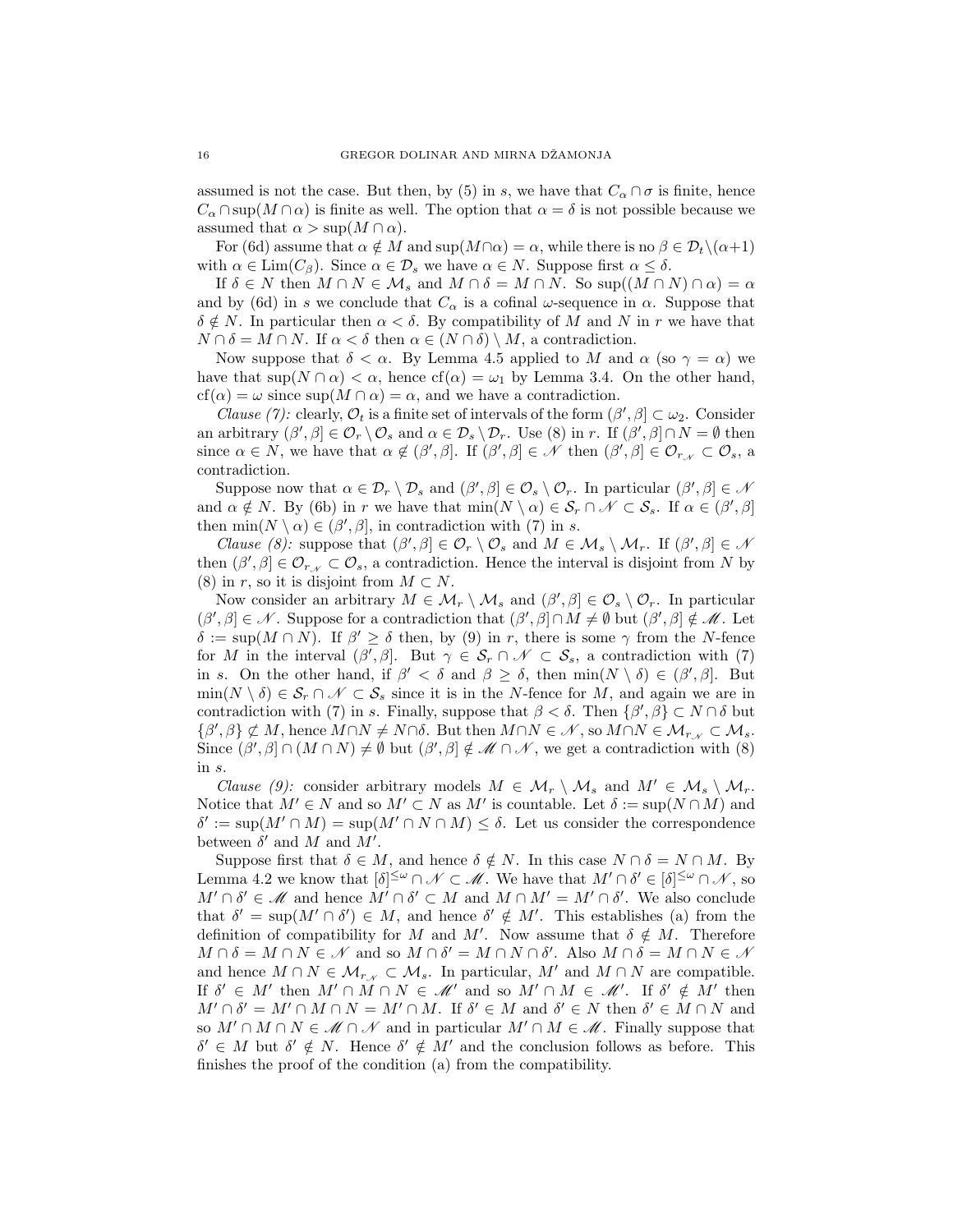Let us now establish the finiteness of fences. Consider the  $M'$ -fence for  $M$ . To see that it is a subset of  $\mathcal{S}_t$ , we need to establish that the set  $T := \{ \min(M' \setminus \lambda) \mid$  $\lambda \in M$ ,  $\delta' < \lambda < \sup(M')$ }  $\cup$  { $\min(M' \setminus \delta')$ } is a subset of  $\mathcal{S}_t$ . As  $T \setminus \delta$  is a subset of the N-fence for M, which is a subset of  $S_r \subset S_t$  by the compatibility of M and N in r, it suffices to show that  $T \cap \delta \subset \mathcal{S}_t$ . If  $M \cap N \notin \mathcal{N}$  then  $\delta \notin N$  and  $N \cap \delta = N \cap M$ , so  $M' \cap \delta \subset N \cap \delta$  and hence  $M' \cap \delta \subset M$ . Let  $\varepsilon := \min(M' \setminus \delta')$ . Then  $\varepsilon \notin M$  so  $\varepsilon > \delta$  and hence  $T \cap \delta = \emptyset$ . If  $M \cap N \in \mathcal{M}$  then  $M \cap N \in \mathcal{M}_s$ . Also  $\delta \in N$ , so  $\delta \notin M$  and hence  $M \cap \delta = M \cap N$  and so  $T \cap \delta$  is a subset of the  $M'$ -fence for  $M \cap N$ , which is a subset of  $\mathcal{S}_s \subset \mathcal{S}_t$  by their compatibility in s.

For the M-fence for M', we need to see that the set  $S := \{ \min(M \setminus \lambda) \mid \lambda \in$  $M', \delta' < \lambda < \sup(M)$   $\cup$  { $\min(M \setminus \delta')$ } is a subset of  $\mathcal{S}_t$ . As  $S \setminus \delta$  is a subset of the M-fence for N, which is a subset of  $S_r \subset S_t$  by the compatibility of M and N in r, it suffices to show that  $S \cap \delta \subset \mathcal{S}_t$ . If  $\delta \notin M$  then as above  $M \cap \delta = M \cap N \in \mathcal{M}_s$ and hence  $S \cap \delta$  is a subset of the  $M \cap N$ -fence for  $M'$ , which is a subset of  $S_s \subset S_t$ by their compatibility in s. If  $\delta \in M$  then as above  $N \cap \delta = M \cap N$  and in particular  $M' \cap \delta \subset M$  and hence  $S \cap \delta$  is at most a singleton, namely  $\{\delta'\}$ . If  $\delta' = \sup(M')$ then  $\delta' \in \mathcal{S}_s$  by (3) in s. Otherwise let  $\mu := \min(N \setminus \delta)$ . Since  $\delta$  is in the M-fence for N, we have that  $\mu \in \mathcal{S}_r \cap \mathcal{N} \subset \mathcal{S}_s$ . But then  $\delta' = \sup(M' \cap \mu) \in \mathcal{D}_s$  by (6b) in s. However, we have no reason to believe that  $\delta' \in S_s$ . If  $\delta' \notin S_s \cup S_r$  then  $\delta' \in J_t$ , s. However, we have no reason to believe that  $\theta \in S_s$ . If  $\theta \notin S_s \cup S_r$  then  $\theta \in J_t$ ,<br>hence  $\delta'$  need not be in  $S_t$  for t to be a semi-condition.

# 5. PRESERVATION OF  $\omega_2$

We have thus far proved that forcing with P preserves  $\omega_1$ . We also need  $\omega_2$  to be preserved. For that purpose we use a weak closure property of the forcing, which was also used in [11].

**Definition 5.1.** Assume that the forcing notion P preserves cardinals  $\lt \kappa$ . P is said to be κ-presaturated if for every  $A \subset V$ ,  $A \in V[G]$ , with  $|A|^{V[G]} < \kappa$ , there exists  $A' \in V$  such that  $|A'|^V < \kappa$  and  $A' \supset A$ .

Notice that in the case of a  $\kappa$ -presaturated forcing  $P$ , since it preserves cardinals below  $\kappa, |A'|^V = |A'|^{V[G]}$  as soon as  $|A'|^V < \kappa$ . Hence we can omit the superscript when dealing with this situation.

**Proposition 5.2.** Suppose  $\kappa$  is a regular cardinal in V. If P is  $\kappa$ -presaturated then P preserves  $κ$ .

*Proof.* Suppose for contradiction that  $A \in V[G]$  is a cofinal subset of  $\kappa$  of cardinality  $\langle \kappa, \text{Let } A' \in V, A' \supset A, |A'| \langle \kappa, \text{ be the set guaranteed by } \kappa\text{-presenturatedness.}$ But  $A' \cap \kappa \in V$  is a cofinal subset of  $\kappa$  with cardinality  $\langle \kappa$ , and we get a contradiction.

**Lemma 5.3.** Let  $\kappa$  be a regular cardinal in V such that P preserves cardinals below κ. Suppose that for every collection A of fewer than κ antichains in P there exists a dense set  $\mathscr{D} \subset P$  such that for every  $p \in \mathscr{D}$ , the set  $\{q \in \bigcup \mathcal{A} \mid p \text{ and } q \text{ are }$ compatible} has size less than  $\kappa$ . Then P is  $\kappa$ -presaturated.

*Proof.* Suppose  $A \subset V$  and  $|A|^{V[G]} < \kappa$ . Let  $p \in G$  be a condition such that  $p \Vdash ``|\underline{A}| < \kappa$ ". Therefore  $p \Vdash ``there exists \mu < \kappa$  such that  $|\underline{A}| = \mu$ ". Let  $p_0 \geq p$ , g and  $\mu^* < \kappa$  be such that  $p_0 \Vdash "g : \mu^* \to \mathcal{A}$  is a bijection". For each  $\alpha < \mu^*$ let  $\mathcal{A}_{\alpha}$  be a maximal antichain of conditions in the set  $\{q \mid (q \geq p_0 \land q \text{ decides})\}$  $g(\alpha)$ )  $\lor$   $q \perp p_0$ . Hence  $\mathcal{A}_{\alpha}$  is a maximal antichain.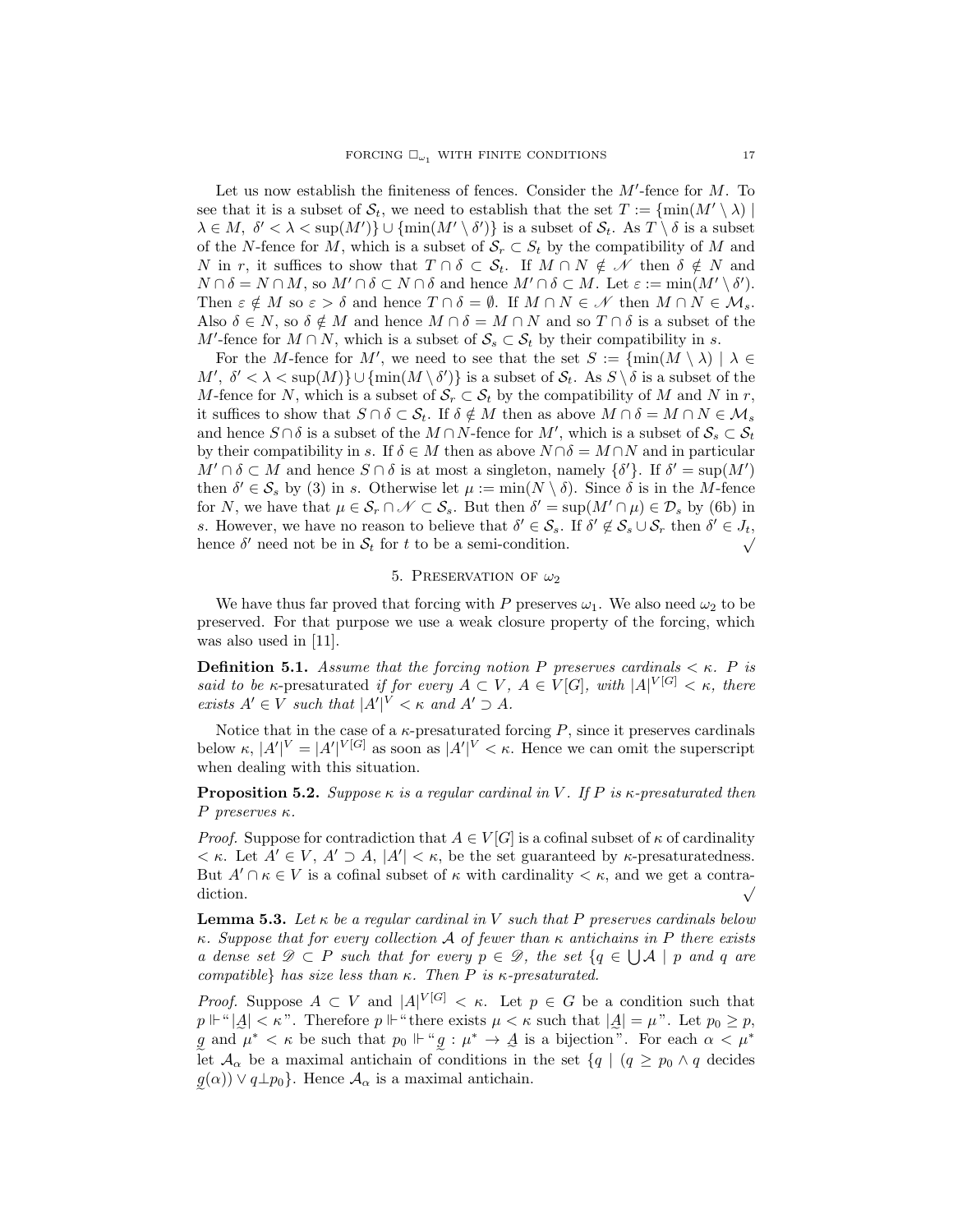Define  $\mathcal{A} := \{ \mathcal{A}_{\alpha} \mid \alpha < \mu^* \}.$  Let  $\mathcal{D}$  be a dense set guaranteed by the assumption, and let  $p_1 \in \mathscr{D}, p_1 \geq p_0$ . Then the set  $X := \{q \in \bigcup_{\alpha < \mu^*} A_\alpha \mid q \text{ is compatible}\}$ with  $p_1$ } has size  $\lt \kappa$ . Let  $\Gamma := \{\beta \mid \text{there exist } q \in X \text{ and } \alpha \lt \mu^* \text{ such that }$  $q \Vdash "g(\alpha) = \beta"$ , so  $|\Gamma| < \kappa$  by the regularity of  $\kappa$ . Consider an arbitrary  $\alpha < \mu^*$ . Since  $\mathcal{A}_{\alpha}$  is a maximal antichain there exists some  $q \in \mathcal{A}_{\alpha}$ , compatible with  $p_1$ , such that q decides  $g(\alpha)$ . Hence there exists  $\beta$  such that  $q \Vdash " g(\alpha) = \beta"$ , and therefore  $\beta \in \Gamma$ . Let r be a common upper bound for q and  $p_1$ . Then  $r \Vdash "g(\alpha) = \beta$ ", and since  $r \geq p_0$ ,  $p_0 \Vdash$  "there exists  $\beta \in \Gamma$  such that  $g(\alpha) = \beta$ ". It follows that  $p_0 \Vdash \text{``} g(\alpha) \in \Gamma$ ", so  $p_0 \Vdash \text{``} g[\mu^*] = \mathcal{A} \subset \Gamma$ ". Therefore  $p \Vdash \text{``there exists } A' \in V$ ,  $\underline{A} \subset A'$  and  $|A'$  $|\langle \kappa^n \rangle|$  =  $\frac{1}{2}$  ( $\frac{1}{2}$  +  $\frac{1}{2}$  +  $\frac{1}{2}$  +  $\frac{1}{2}$  +  $\frac{1}{2}$  +  $\frac{1}{2}$  +  $\frac{1}{2}$  +  $\frac{1}{2}$  +  $\frac{1}{2}$  +  $\frac{1}{2}$  +  $\frac{1}{2}$  +  $\frac{1}{2}$  +  $\frac{1}{2}$  +  $\frac{1}{2}$  +  $\frac{1}{2}$  +  $\frac{1}{2}$  +  $\frac{$ 

The next lemma shows that  $\kappa$ -presaturation is, in fact, a generalization of properness to cardinals above  $\omega_1$ .

**Lemma 5.4.** Let  $\kappa$  be a regular cardinal in V and suppose that P preserves cardinals below κ. Suppose that  $\theta$  is a large enough cardinal, and that for stationarily many models N in  $[H_\theta]^{<\kappa}$  with  $P \in \mathcal{N}$ , and for each  $p \in P \cap \mathcal{N}$ , there exists an  $\mathcal N$ -generic extension  $q \geq p$ . Then P is  $\kappa$ -presaturated.

*Proof.* Suppose  $A \subset V$  and that  $\mu := |A|^{V[G]} < \kappa$ . Let f and  $p \in G$  be such that  $p \Vdash \text{``}\underline{f} : \mu \to \underline{A}$  is onto". Define  $\mathfrak{N} := \{ \mathscr{N} \prec H_\theta \mid |\mathscr{N}| < \kappa, \{f, A, p, P\} \cup \mu \subset \mathscr{N} \},$ hence  $\mathfrak{N}$  is a club. Therefore we can find  $\mathcal{N} \in \mathfrak{N}$  such that there is  $q \geq p$  which is  $\mathcal N$ -generic. Then for every  $\xi < \mu$ , the set  $\mathscr D_{\xi} := \{r \in \mathcal N \mid r \text{ decides } f(\xi)\} \in \mathcal N$  is dense above q. Hence  $q \Vdash ``\mathscr{D}_{\xi} \cap G \cap \mathscr{N} \neq \emptyset"$ . Therefore q forces that there exist  $r_{\xi} \in G \cap \mathcal{N}$  and  $x_{\xi} \in \mathcal{N}$  such that  $r_{\xi} \Vdash ``f(\xi) = x_{\xi}"$ . It follows that  $q \Vdash ``A \subset \mathcal{N}"$ , so  $p \Vdash$ " there exists  $A' \in V$ ,  $A \subset A'$  and  $|A'| < \kappa$ ",  $A'$  being the model  $\mathcal{N}$ .

We shall prove in Proposition 5.7 that our forcing P is  $\omega_2$ -presaturated. Since presaturation is a generalization of properness, the proof will be very similar to the proof of properness. Actually, it will be slightly easier, because we will not work with arbitrary models of size  $\omega_1$  but only with such models that are in a way transitive below  $\omega_2$ . We isolate the collection of such models in the following definition.

**Definition 5.5.** Let  $\theta > \omega_2$  be a large enough regular cardinal. Define  $\mathfrak{M}_2 :=$  $\{\mathscr{M} \prec H_\theta \mid |\mathscr{M}| = \omega_1, \ \mathscr{E} \in \mathscr{M}, \ [\mathscr{M}]^\omega \subset \mathscr{M}^{3} \}.$ 

Recall that we have assumed CH so the set  $\mathfrak{M}_2$  is club in  $[H_\theta]^{<\omega_2}$ . If  $\mathscr{M} \in \mathfrak{M}_2$ then  $\mathscr{M} \cap \omega_2$  is some ordinal  $\delta_M \in \omega_2$ , since  $\omega_1 \subset \mathscr{M}$  (see [8]). Note that  $cf(\delta_M) =$  $\omega_1$ . Additionally, if  $A \in \mathcal{M}$  and  $|A| \leq \omega_1$  then  $A \subset \mathcal{M}$ .

To prove the  $\omega_2$ -presaturation, we first isolate a lemma which is an analogue of Lemma 4.19. Our notational conventions follow those of Section 4.

**Lemma 5.6.** Let  $\mathcal{N} \in \mathfrak{M}_2$ , and let  $r \in P$  be such that  $\delta_N \in \mathcal{S}_r$ . Define  $\mathcal{F}_{r^*_{\mathcal{N}}} :=$  $\mathcal{F}_r \cap \mathscr{N}, \ \mathcal{S}_{r_{\mathscr{N}}^*} := (\mathcal{S}_r \cap \mathscr{N}) \cup \{ \sup(M \cap N) \mid M \in \mathcal{M}_r \setminus \mathscr{N} \}, \ \mathcal{O}_{r_{\mathscr{N}}^*} := \mathcal{O}_r \cap \mathscr{N}$ and  $\mathcal{M}_{r^*_{\mathcal{N}}} := \{ M \cap N \mid M \in \mathcal{M}_r \}.$  Then  $r^*_{\mathcal{N}} := (\mathcal{F}_{r^*_{\mathcal{N}}}, \mathcal{S}_{r^*_{\mathcal{N}}}, \mathcal{O}_{r^*_{\mathcal{N}}}, \mathcal{M}_{r^*_{\mathcal{N}}})$  is a condition in  $P \cap \mathcal{N}$ .

*Proof.* First notice that  $r^*_{\mathcal{N}} \in \mathcal{N}$  since  $\mathcal{N}$  contains all its countable subsets. Now we check that  $r^*_{\mathcal{N}}$  is a condition. Clause (1) is trivial. For clause (2), note that if

<sup>&</sup>lt;sup>3</sup>Note that this implies that  $\omega_1 \subset M$  and that P belongs to every element of  $\mathfrak{M}_2$ .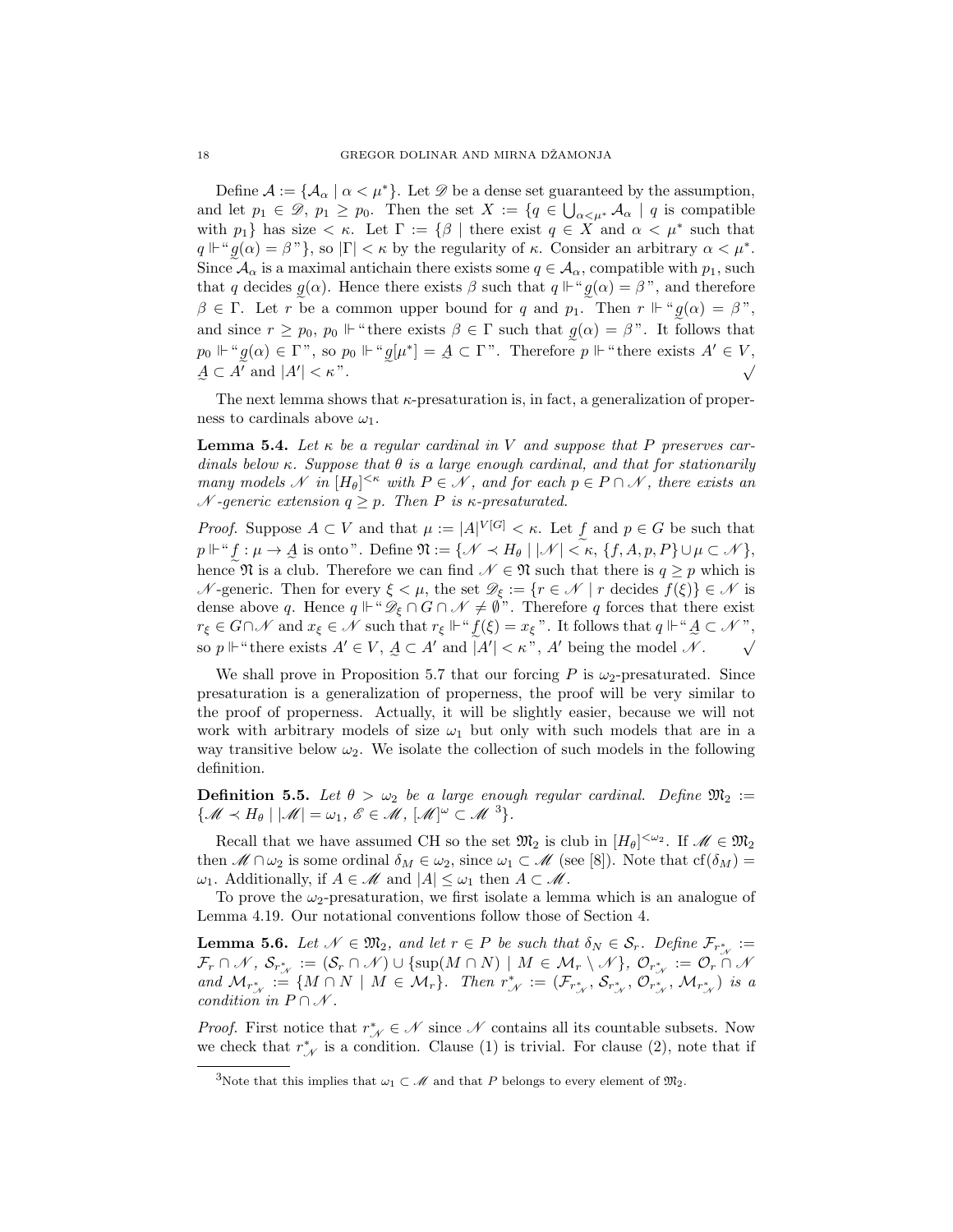$M \notin \mathcal{N}$  then by (6b) in r we have that  $\sup(M \cap N) = \sup(M \cap \delta_N) \in \mathcal{D}_r \cap \mathcal{N} =$  $\mathcal{D}_{r^*_{\mathcal{N}}}$ . Clause (3) is easily checked, and especially note that  $\mathcal{M}[M \cap N] = \mathcal{M}[M] \cap \mathcal{M}$ for any  $M \cap N \in \mathcal{M}_{r^*_{\mathcal{N}}}$ . Clause (4) follows by (4) in r.

For (5) suppose that  $\alpha \in \mathcal{D}_r \cap \mathcal{N}$  and  $\sigma = \sup(M \cap N)$  for some  $M \in \mathcal{M}_r$ . If  $\alpha \geq \sup(M)$  then the conclusion follows since  $\sup(M) \in \mathcal{S}_r$  and (5) holds in r. Otherwise  $\alpha < \sup(M)$ . Since  $\alpha \in N$  we must have  $\alpha \notin M$ . In particular,  $\alpha < \delta_N$ , so  $\alpha \subset N$ . Hence  $\sup(M \cap \alpha) \leq \sup(M \cap N) = \sigma < \alpha$  and (6c) applies in r to conclude that  $C_\alpha \cap \text{sup}(M \cap \alpha)$  is finite, and in particular,  $C_\alpha \cap \sigma$  is finite.

For clause (6a), if  $\alpha \in \mathcal{D}_r \cap (M \cap N)$  for some  $M \in \mathcal{M}_r$ , then  $C_\alpha \in \mathcal{M}[M]$  by (6a) in r. If  $C_{\alpha}$  is countable then  $C_{\alpha} \in \mathcal{N}$  by the closure of  $\mathcal{N}$  under countable subsets. Otherwise,  $\alpha \in \mathcal{D}_r$  and  $C_\alpha = E_\alpha \setminus \beta$  for some  $\beta \in \mathcal{D}_r$ . Since  $\alpha \in N$ , also  $\beta \in N$ , and hence  $C_{\alpha} \in \mathcal{N}$  since  $\mathcal{E} \in \mathcal{N}$ .

For (6b), suppose  $\alpha \in \mathcal{D}_r \cap N$ ,  $M \in \mathcal{M}_r$  and  $\alpha \notin M \cap N$  while  $\alpha < \sup(M \cap N)$ . Then  $\alpha \in N$ , so  $\alpha \notin M$  and  $\alpha < \sup(M)$ . By (6b) in r,  $\min(M \setminus \alpha) \in S_r$ and  $\sup(M \cap \alpha) \in \mathcal{D}_r$ . We have that  $\min(M \setminus \alpha) \leq \min((M \cap N) \setminus \alpha) < \delta_N$ , so min $((M \cap N) \setminus \alpha) = \min(M \setminus \alpha) \in \mathcal{S}_r \cap N$ . Similarly, sup $((M \cap N) \cap \alpha) \leq$  $\sup(M \cap \alpha) \leq \alpha < \delta_N$ , so  $\sup((M \cap N) \cap \alpha) = \sup(M \cap \alpha) \in \mathcal{D}_r \cap N$ . Suppose on the other hand that  $\alpha \in M \cap N$  but  $\sup((M \cap N) \cap \alpha) < \alpha$ , hence  $\alpha \in M$  and  $\sup(M \cap \alpha) < \alpha$  and we argue similarly.

For (6c) suppose that for some  $\alpha \in \mathcal{D}_r \cap \mathcal{N}$  and some  $M \cap N \in \mathcal{M}_{r^*_{\mathcal{N}}}, \alpha \notin M \cap N$ , we have  $\sup((M \cap N) \cap \alpha) < \alpha < \sup(M \cap N)$ , and there is no  $\beta \in \mathcal{D}_{r^*_{\mathcal{N}}} \setminus (\alpha + 1)$ such that  $\alpha \in \text{Lim}(C_\beta)$ . Then  $\alpha \in \mathcal{D}_r$ ,  $\alpha \notin M$  and  $\text{sup}(M \cap \alpha) < \alpha < \text{sup}(M)$ . If there is no  $\beta \in \mathcal{D}_r \setminus (\alpha + 1)$  such that  $\alpha \in \text{Lim}(C_\beta)$  then it follows from (6c) for r that  $C_\alpha \cap \text{sup}((M \cap N) \cap \alpha) = C_\alpha \cap \text{sup}(M \cap \alpha)$  is finite. So suppose there is  $\beta \in \mathcal{D}_r \setminus (\alpha + 1)$  such that  $\alpha \in \text{Lim}(C_\beta)$ . In particular  $\beta \ge \delta_N > \min(M \setminus \alpha)$ and  $\alpha < \delta_N$ . But  $\min(M \setminus \alpha) \in S_r$  by (6b) in r and so by (5) in r we have that  $C_\beta \cap \min(M \setminus \alpha)$  is a finite set, a contradiction.

Clause (6d) is proved similarly.

Clause (7) is clear and the clause (8) follows because it is true in r and  $N \cap \omega_2$ is an ordinal. For Clause (9) notice that in fact for every relevant M we have that  $M \cap N = M \cap \delta_N$  and so (9) follows from (9) in r.

## **Proposition 5.7.** P is  $\omega_2$ -presaturated.

*Proof.* Suppose that  $\mathcal{N} \in \mathfrak{M}_2$  and  $p \in P \cap \mathcal{N}$ . We extend p to q by putting  $\delta_N$ into both  $\mathcal{D}_p$  and  $\mathcal{S}_p$ . For the corresponding club  $C_{\delta_N}$  we take  $E_{\delta_N} \setminus \max(\mathcal{D}_p)$ . It is easy to check that  $q \in P$  and that  $q \geq p$ . We will prove that q is  $\mathcal{N}$ -generic.

Suppose that r is an arbitrary extension of q, so in particular  $\delta_N \in \mathcal{S}_r$ . Hence  $r^{\ast}_{\mathcal{N}}$  as given by Lemma 5.6 is well-defined. For a fixed dense set  $\mathscr{D} \subset P, \mathscr{D} \in \mathscr{N}$ , extend  $r^*_{\mathcal{N}}$  to  $s \in \mathcal{D}$ . Then  $s \in \mathcal{N}$ . As with properness, we will prove clause by clause of Definition 4.6 that  $t := (\mathcal{F}_r \cup \mathcal{F}_s, \mathcal{S}_r \cup \mathcal{S}_s, \mathcal{O}_r \cup \mathcal{O}_s, \mathcal{M}_r \cup \mathcal{M}_s)$  is a condition.

Clause (1): notice that  $\mathcal{D}_s \cap \mathcal{D}_r \subset \mathcal{D}_{r^*_{s'}}$ , so that  $\mathcal{F}_r \cup \mathcal{F}_s$  is indeed a function. The rest of the clause follows easily.

Clauses  $(2)$  and  $(3)$  need no comments.

*Clause* (4): suppose that  $\alpha \in \mathcal{D}_r \setminus \mathcal{D}_s$  and  $\beta \in \mathcal{D}_s \setminus \mathcal{D}_r$ , so  $\beta < \delta_N$  and  $\alpha \geq$ δ<sub>N</sub>. Then  $C_\alpha \cap \mathcal{N}$  is a finite set because  $\delta_N \in \mathcal{S}_r$ . Also,  $C_\beta \subset \mathcal{N}$ . Hence  $\text{Lim}(C_\alpha) \cap \text{Lim}(C_\beta) = \emptyset.$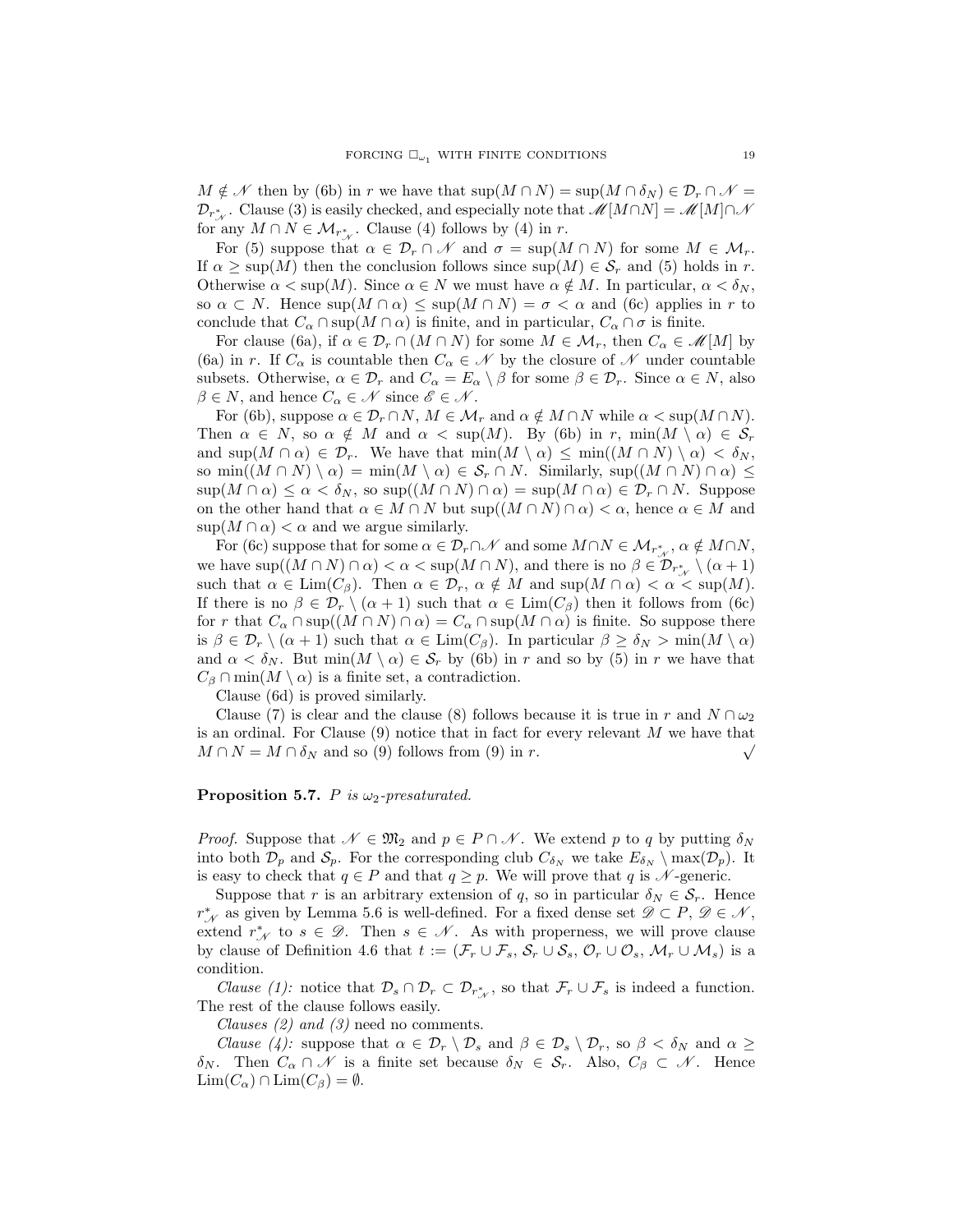*Clause* (5): if  $\alpha \in \mathcal{D}_r \setminus \mathcal{D}_s$  and  $\sigma \in \mathcal{S}_s \setminus \mathcal{S}_r$  then  $C_\alpha \cap \sigma \subset C_\alpha \cap \delta_N$ , which is a finite set as in (4). If  $\alpha \in \mathcal{D}_s \setminus \mathcal{D}_r$  and  $\sigma \in \mathcal{S}_r \setminus \mathcal{S}_s$  then  $\alpha < \delta_N \leq \sigma$  so clause (5) does not apply.

*Clause* (6): First suppose that  $\alpha \in \mathcal{D}_r \backslash \mathcal{D}_s$  and  $M \in \mathcal{M}_s \backslash \mathcal{M}_r$ . Then  $\alpha > \sup(M)$ since  $\alpha \geq \delta_N$  and  $M \subset \delta_N$ , so no parts of (6) can apply.

Suppose then that  $\alpha \in \mathcal{D}_s \setminus \mathcal{D}_r$  and  $M \in \mathcal{M}_r \setminus \mathcal{M}_s$ . Then  $M \cap N \in \mathcal{M}_s$ . For (6a) if  $\alpha \in M$ , then  $\alpha \in M \cap N$ , so  $C_{\alpha} \in M \cap N \subset N$ , by (6a) for s. For (6b), if  $\alpha \notin M$  and  $\alpha < \text{sup}(M)$  then suppose first  $\alpha < \text{sup}(M \cap N)$ , in which case  $\min(M \setminus \alpha) = \min((M \cap N) \setminus \alpha) \in \mathcal{S}_s$  and  $\sup(M \cap \alpha) = \sup((M \cap N) \cap \alpha) \in \mathcal{D}_s$ . If  $\alpha \geq \sup(M \cap N)$  then  $\sup(M \cap \alpha) = \sup(M \cap N) \in \mathcal{S}_s \subset \mathcal{D}_s$ . Also,  $\min(M \setminus \alpha) =$  $\min(M \setminus \delta_N) \in \mathcal{S}_r$  by (6b) in r. Suppose now that  $\alpha \in M$  and  $\sup(M \cap \alpha) < \alpha$ , hence  $\alpha \in M \cap N$  and  $\text{sup}( (M \cap N) \cap \alpha ) < \alpha$ . Also,  $\text{sup}( M \cap \alpha ) = \text{sup}( (M \cap N) \cap \alpha )$ and  $\min(M \setminus \alpha) = \alpha = \min((M \cap N) \setminus \alpha)$ . The former is in  $\mathcal{D}_s$  and the latter in  $\mathcal{S}_s$ by  $(6b)$  for s.

For (6c) suppose that  $\alpha \notin M$  is such that  $\sup(M \cap \alpha) < \alpha < \sup(M)$  and there is no  $\beta \in \mathcal{D}_t \setminus (\alpha + 1)$  such that  $\alpha \in \text{Lim}(C_\beta)$ . Then we have sup $(M \cap \alpha)$  $\sup((M \cap N) \cap \alpha)$ , so if  $\alpha < \sup(M \cap N)$  then  $C_{\alpha} \cap \sup(M \cap \alpha)$  is a finite set by (6c) in s. If  $\sup(M \cap N) < \alpha$  then  $\sup(M \cap \alpha) = \sup(M \cap N) \in S_s$  and the conclusion follows by  $(5)$  in s.

For (6d), if the assumptions of (6d) apply, note that  $\sup((M \cap N) \cap \alpha) = \alpha$ , so the conclusion follows by  $(6d)$  in s.

Clause (7): clearly  $\mathcal{O}_t$  is a finite set of half open nonempty intervals. If  $\alpha \in$  $\mathcal{D}_r \setminus \mathcal{D}_s$  and  $(\beta', \beta] \in \mathcal{O}_s \setminus \mathcal{O}_r$  then  $(\beta', \beta] \subset \mathcal{N}$ , hence  $\alpha \notin (\beta', \beta]$ . Suppose now that  $\alpha \in \mathcal{D}_s \setminus \mathcal{D}_r$  and  $(\beta', \beta] \in \mathcal{O}_r \setminus \mathcal{O}_s$ . Since  $\delta_N \in \mathcal{D}_r$ , we have  $(\beta', \beta] \cap \mathcal{N} = \emptyset$ , hence  $\alpha \notin (\beta', \beta]$ .

Clause (8): if  $M \in \mathcal{M}_s \setminus \mathcal{M}_r$  and  $(\beta', \beta] \in \mathcal{O}_r \setminus \mathcal{O}_s$  then  $(\beta', \beta] \cap \mathscr{M} = \emptyset$  because  $\delta_N \in \mathcal{D}_r$ . Consider an  $M \in \mathcal{M}_r \setminus \mathcal{M}_s$  and  $(\beta', \beta] \in \mathcal{O}_s \setminus \mathcal{O}_r$ . Then  $(\beta', \beta]$  and  $M \cap N$ satisfy (8) in s. If  $(\beta', \beta] \in \mathcal{M} \cap \mathcal{N}$  then  $(\beta', \beta] \in \mathcal{M}$ . If  $(\beta', \beta] \cap (\mathcal{M} \cap \mathcal{N}) = \emptyset$ then  $(\beta', \beta] \cap \mathscr{M} = ((\beta', \beta] \cap \mathscr{N})) \cap \mathscr{M} = \emptyset.$ 

*Clause (9):* consider two models  $M \in \mathcal{M}_r \setminus \mathcal{M}_s$  and  $M' \in \mathcal{M}_s \setminus \mathcal{M}_r$ . Then  $M \cap N$  and M' are compatible in s. Notice that  $M \cap M' = (M \cap N) \cap M'$  and let  $\delta := \sup(M \cap M') = \sup((M \cap N) \cap M')$ . If  $\delta \in M$  then  $(M \cap N) \cap M' \in \mathcal{M} \cap \mathcal{N}$  and so  $M \cap M' = M \cap (M' \cap N) \in \mathcal{M}$ . Now suppose that  $\delta \notin M$  so  $M \cap \delta = (M \cap N) \cap \delta =$  $(M \cap N) \cap M' = M \cap M'$ . If  $\delta \in M'$  then  $M \cap M' = (M \cap N) \cap M' \in \mathcal{M}'$ . If  $\delta \notin M'$ then  $M \cap M' = (M \cap N) \cap M' = M' \cap \delta$ . This establishes the compatibility.

For the fences, the M-fence for M' is contained in  $\delta_N$  and so is the same set as the  $M \cap N$ -fence for  $M'$ , which is finite and contained in  $S_s$ . The  $M'$ -fence for  $M$ is the same as the M'-fence for  $M \cap N$ , and so finite and contained in  $S_s$ .

Corollary 5.8. Forcing with P preserves cardinals.

*Proof.* P has the  $\omega_3$ -c.c. because, assuming  $2^{\omega_1} = \omega_2$ ,  $|P| = \omega_2$ . Hence it preserves cardinals  $\geq \omega_3$ . It it preserves  $\omega_1$  because it is proper and preserves  $\omega_2$  because it is  $\omega_2$ -presaturated.

**Definition 5.9.** Let  $G \subset P$  be a generic set. Define  $\mathcal{F} := \bigcup_{p \in G} \mathcal{F}_p$ , and  $\mathcal{C} :=$  $dom(\mathcal{F}).$ 

**Proposition 5.10.** C is unbounded in  $\omega_2$ .

*Proof.* Define  $\mathscr{D}_{\alpha} := \{p \in P \mid \max(\mathcal{D}_{p}) > \alpha\}$  for  $\alpha < \omega_2$ . Consider an arbitrary  $p \in P$  and assume that  $p \notin \mathscr{D}_{\alpha}$ . Now let  $\alpha' := \sup(\mathcal{D}_p \cup \bigcup \mathcal{O}_p \cup \bigcup \mathcal{M}_p) < \omega_2$  and let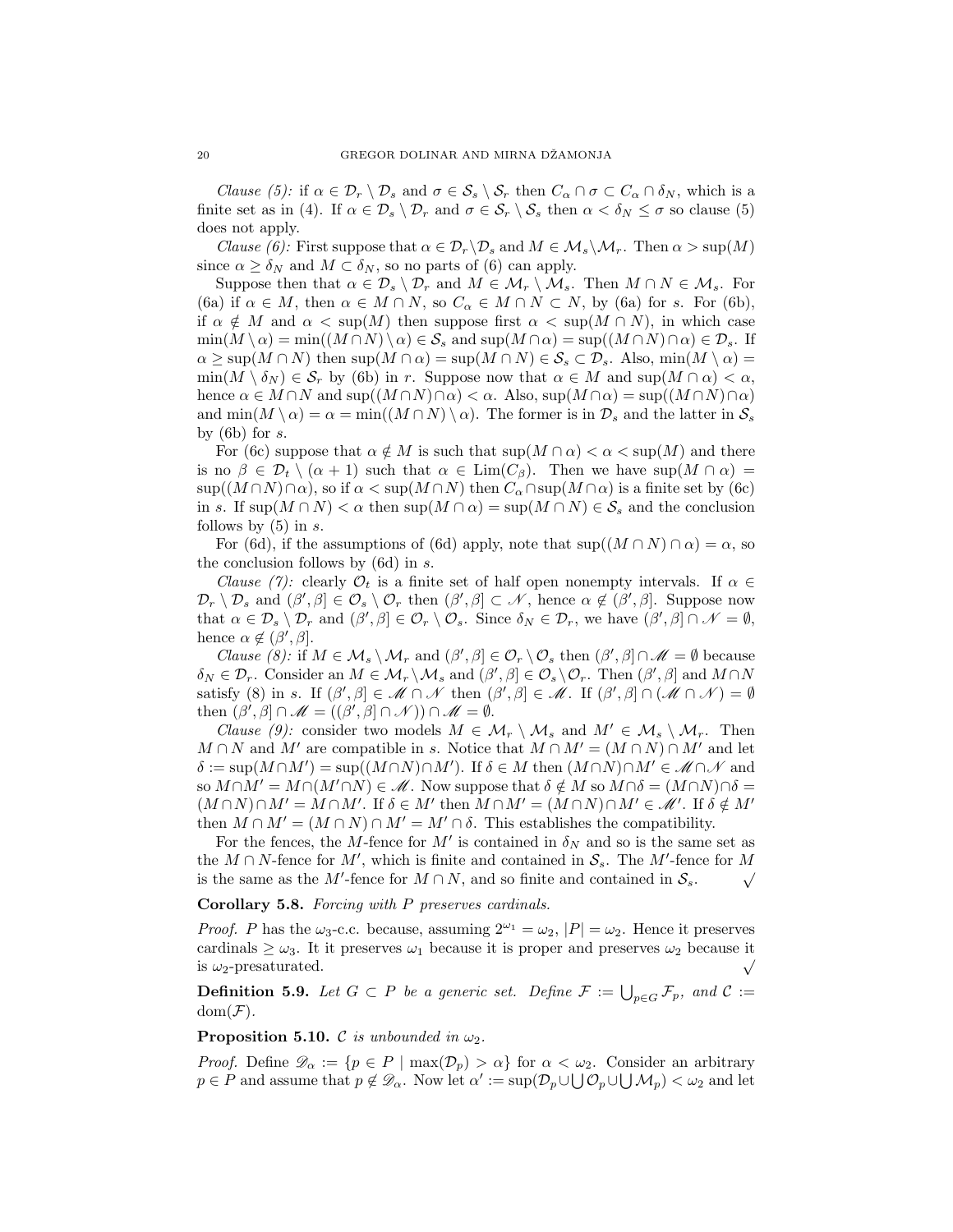$q := (\mathcal{F}_p \cup \{ (\alpha' + \omega, (\alpha', \alpha' + \omega)) \}, \mathcal{S}_p, \mathcal{O}_p, \mathcal{M}_p)$ . Clearly,  $q \in P, q \ge p$  and  $q \in \mathcal{D}_{\alpha}$ , hence  $\mathscr{D}_{\alpha}$  is dense in P for every  $\alpha < \omega_2$ . It follows that C is unbounded in  $\omega_2$ .

To prove that  $\mathcal C$  is closed, we need the following lemma, which shows the role of the part  $\mathcal{O}_p$  of the conditions in P.

**Lemma 5.11.** Suppose that  $\alpha < \omega_2$  is a nonzero limit ordinal. Then the set  $\mathscr{D}^*_\alpha := \{ p \in P \mid \alpha \in \mathcal{D}_p \cup \bigcup \mathcal{O}_p \}$  is open dense in P.

*Proof.* It is clear that the set is open, let us show that it is dense. Given  $p \in P$  and suppose that  $p \notin \mathscr{D}_{\alpha}^*$ . We shall consider several cases.

Case 1. There is no  $M \in \mathcal{M}_p$  such that  $\alpha = \sup(M \cap \alpha)$ .

Subcase (a).  $\alpha \notin \bigcup \mathcal{M}_p$ .<sup>4</sup>

Let  $\beta' := \sup((\mathcal{D}_p \cup \bigcup \mathcal{M}_p) \cap \alpha)$ , hence  $\beta' < \alpha$ , as  $\alpha$  is a limit. In particular,  $(\beta', \alpha] \cap M = \emptyset$  for every  $M \in \mathcal{M}_p$ . Let  $q := (\mathcal{F}_p, \mathcal{S}_p, \mathcal{O}_p \cup \{(\beta', \alpha]\}, \mathcal{M}_p)$ .

It is easy to check that q is a condition and that  $q \geq p$ , as the only part of the definition of the condition requiring comment is part (8), which we have specifically addressed by the choice of  $\beta'$ . Clearly  $q \in \mathscr{D}^*_{\alpha}$ .

Subcase (b). There is  $M \in \mathcal{M}_p$  with  $\alpha \in M$ .

In particular,  $cf(\alpha) = \omega_1$  by Lemma 3.4. Suppose that  $M, M' \in \mathcal{M}_p$  are such that  $\alpha \in M \setminus M'$ . We shall prove that  $\sup(M' \cap \alpha) < \sup(M \cap \alpha)$ .

If  $\alpha > \sup(M \cap M')$  then  $\sup(M' \cap \alpha) \leq \sup(M \cap \alpha)$ , otherwise  $\alpha$  is in the M-fence for M', hence  $\alpha \in \mathcal{S}_p$  by (9) in p, a contradiction with  $\alpha \notin \mathcal{D}_p$ . In fact  $\sup(M' \cap \alpha) = \sup(M \cap \alpha)$  can also not happen, because in this case  $\sup(M' \cap \alpha) =$  $\sup(M \cap \alpha) = \sup(M \cap M')$  and  $\alpha$  is again in the M-fence for M'. The situation  $\alpha = \sup(M \cap M')$  cannot happen because then  $cf(\alpha) = \omega$ , a contradiction. So assume now that  $\alpha < \sup(M \cap M')$ . Since  $\alpha \in M \setminus M'$ , we see that by compatibility of M and M' in p,  $M \cap M' \in M$  and  $M \cap M' = M' \cap \text{sup}(M \cap M')$ . But then  $\sup(M' \cap \alpha) = \sup((M' \cap M) \cap \alpha)$  and the latter is in M by elementarity. Hence  $\sup(M' \cap \alpha) < \sup(M \cap \alpha)$ .

Let  $M^* \in \mathcal{M}_p$  be such that  $\beta^* := \sup(M^* \cap \alpha) = \min\{\sup(M \cap \alpha) \mid M \in \mathcal{M}_p, \alpha \in \mathcal{M}_p\}$ M}. Then  $\beta^* < \alpha$  and  $cf(\beta^*) = \omega$ . There is no  $\gamma \in \mathcal{D}_p$  such that  $\beta^* \leq \gamma \leq \alpha$ , since otherwise  $\alpha = \min(M^* \setminus \gamma) \in \mathcal{S}_p$  by clause (6b) for  $\gamma$  and  $M^*$  in p. Let  $M \in \mathcal{M}_p$ be such that  $\beta^* < \sup(M \cap \alpha)$ . Then there exists some  $\alpha' \in (\beta^*, \sup(M \cap \alpha))$  such that  $\alpha' \in M \setminus M^*$ . Just as above we prove that  $\beta^* = \sup(M^* \cap \alpha) \in M$ . Hence, if  $M \in \mathcal{M}_p$  is such that  $\alpha \in M$  then either  $\beta^* \in M$  or at least  $\beta^* = \sup(M \cap \beta^*)$ . Therefore there exists some  $\beta' \geq \sup[\bigcup \{M' \cap \alpha \mid M' \in \mathcal{M}_p \mid \alpha \notin M'\} \cup (\mathcal{D}_p \cap \alpha)]$ such that  $\beta' < \beta^*$ . Then  $(\beta', \alpha] \in M$  for every  $M \in \mathcal{M}_p$  such that  $\alpha \in M$ , while  $(\beta', \alpha] \cap M' = \emptyset$  for every  $M' \in \mathcal{M}_p$  such that  $\alpha \notin M'$ .

Define  $q := (\mathcal{F}_p, \mathcal{S}_p, \mathcal{O}_p \cup \{(\beta', \alpha]\}, \mathcal{M}_p)$ . It is easily seen that q is a condition. Clauses (7) and (8) are taken care of by the choice of  $\beta'$ , and the other clauses are irrelevant for  $(\beta', \alpha]$ . Clearly  $q \ge p$  and  $q \in \mathscr{D}^*_\alpha$ .

Case 2. There is  $M \in \mathcal{M}_p$  with  $\alpha = \sup(M \cap \alpha)$ , and  $\alpha \in M'$  for every  $M' \in \mathcal{M}_p$ such that  $\sup(M' \cap \alpha) = \alpha$ .

Let  $\beta^* := \sup[\bigcup \{M'' \cap \alpha \mid \sup(M'' \cap \alpha) < \alpha, M'' \in \mathcal{M}_p\} \cup (\mathcal{D}_p \cap \alpha)].$  Hence  $\beta^* < \alpha$ . There is  $\beta' \in [\beta^*, \alpha]$  such that  $(\beta', \alpha] \in M'$  for every  $M' \in M_p$  with  $\alpha = \sup(M' \cap \alpha)$ . Now let  $q := (\mathcal{F}_p, \mathcal{S}_p, \mathcal{O}_p \cup \{(\beta', \alpha]\}, \mathcal{M}_p)$ . Like in Case 1, it is easy to check that  $q \in \mathcal{D}_{\alpha}^{*}$  is a condition and that  $q \geq p$ . We have chosen  $\beta'$  so that both  $(7)$  and  $(8)$  hold.

<sup>&</sup>lt;sup>4</sup>Also if  $\mathcal{M}_n = \emptyset$ .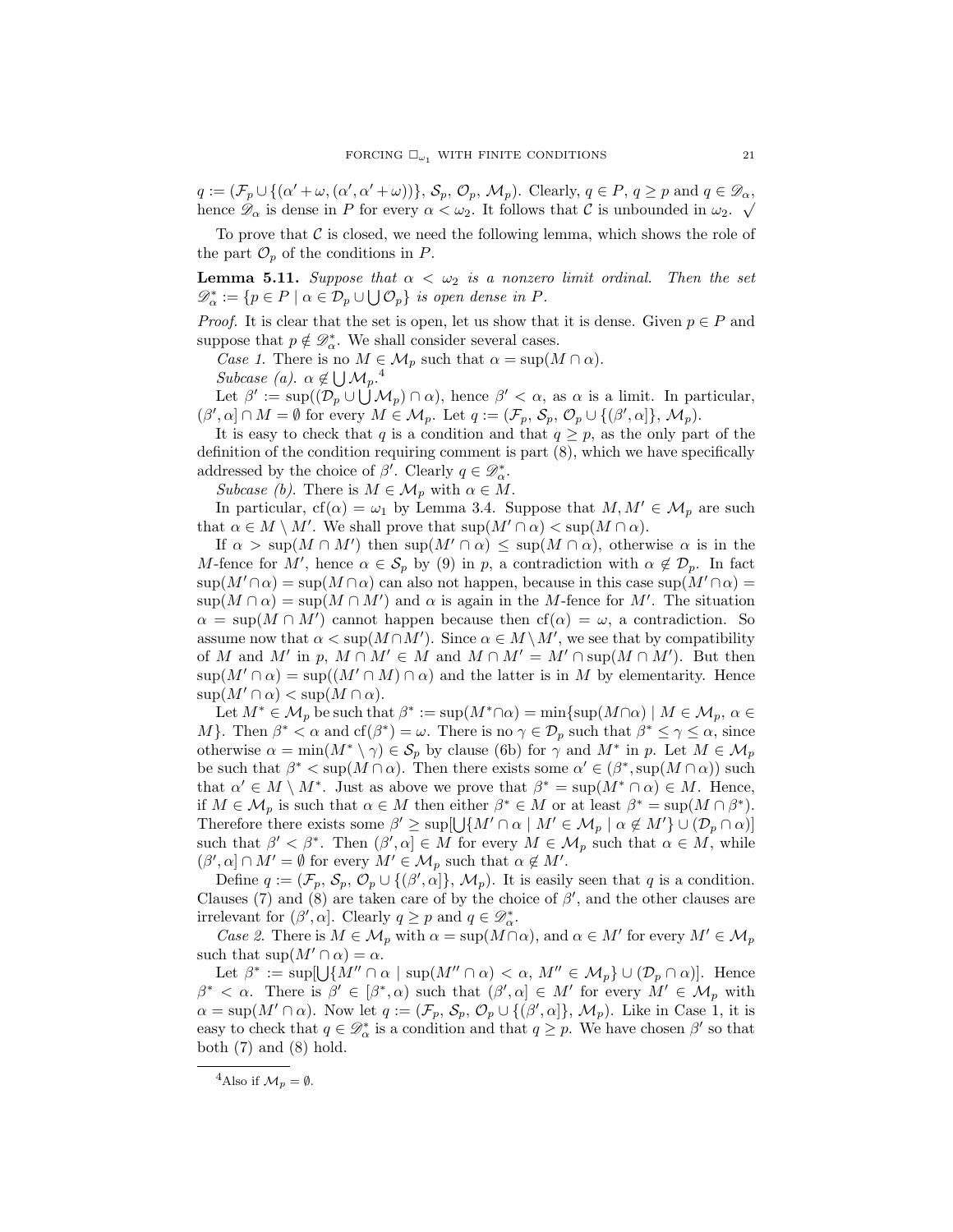Case 3. There is  $M \in \mathcal{M}_p$  with  $\alpha = \sup(M \cap \alpha)$  and  $\alpha \notin M$ .

We partition  $\mathcal{M}_p$  into three disjoint sets:  $\mathcal{M}_1 := \{ M \in \mathcal{M}_p \mid \sup(M \cap \alpha) < \alpha \},\$  $\mathcal{M}_2 := \{M \in \mathcal{M}_p \mid \text{sup}(M \cap \alpha) = \alpha, \, \alpha \in M\}$  and  $\mathcal{M}_3 := \{M \in \mathcal{M}_p \mid \text{sup}(M \cap \alpha) =$  $\alpha, \alpha \notin M$ . Case 3 means that  $\mathcal{M}_3 \neq \emptyset$  while  $\mathcal{M}_1$  and  $\mathcal{M}_2$  might be empty.

Fix some  $M \in \mathcal{M}_3$ . Then  $\alpha < \sup(M)$ , otherwise  $\alpha = \sup(M) \in \mathcal{S}_p$ , a contradiction with  $\alpha \notin \mathcal{D}_p$ . We shall first investigate how elements from  $\mathcal{M}_1$ ,  $\mathcal{M}_2$  and  $\mathcal{M}_3$  compare to M.

First pick some  $M' \in \mathcal{M}_3$ ,  $M' \neq M$ . If  $\sup(M \cap M') < \alpha$  then by compatibility of M and M' we cannot have that both  $\alpha = \sup(M \cap \alpha)$  and  $\alpha = \sup(M' \cap \alpha)$  (see Lemma 4.5 with  $\alpha = \gamma$ , so we conclude that  $\sup(M \cap M') \ge \alpha$ . If  $\sup(M \cap M') = \alpha$ then  $\min(M \setminus \alpha)$  is in the M-fence for M', hence  $\min(M \setminus \alpha) \in S_p$  by (9) in p, and therefore  $\alpha \in \mathcal{D}_p$  by (6b), a contradiction. Hence  $\sup(M \cap M') > \alpha$ .

It follows from Lemma 3.5 that  $M \cap M' \notin M$  and  $M \cap M' \notin M'$ . Hence, by compatibility of M and  $M'$ ,  $M \cap \text{sup}(M \cap M') = M \cap M' = M' \cap \text{sup}(M \cap M')$ . But then  $\min(M \setminus \alpha) = \min(M' \setminus \alpha)$ .

Now pick some  $M' \in M_2$ . If  $\sup(M \cap M') < \alpha$  then  $\min(M \setminus \alpha)$  is in the M-fence for M', hence  $\min(M \setminus \alpha) \in \mathcal{S}_p$  and  $\alpha \in \mathcal{D}_p$ , a contradiction. If  $\sup(M \cap M') = \alpha$ then  $\alpha$  is in the M-fence for M', hence  $\alpha \in \mathcal{S}_p$ , again a contradiction. Hence  $\sup(M \cap M') > \alpha$ .

Since  $\alpha \in M' \backslash M$ , we know that  $M \cap M' \neq M' \cap \text{sup}(M \cap M')$ , hence  $M \cap M' \in M'$ and so  $M \cap M' = M \cap \text{sup}(M \cap M')$ . Therefore  $\min(M \setminus \alpha) \in M'$  and consequently  $\min(M \setminus \alpha) \geq \min(M' \setminus \alpha)$ .

Finally pick some  $M' \in \mathcal{M}_1$  and assume that  $\alpha < \sup(M')$ . As we shall see, if  $\alpha > \sup(M')$  then M' is irrelevant for Case 3. We will prove that  $\min(M \setminus \alpha)$  $min(M' \setminus \alpha)$ .

It is entirely possible that  $\alpha > \sup(M \cap M')$ . But  $\min(M' \setminus \alpha)$  is in the M'-fence for M, hence  $\min(M' \setminus \alpha) \in \mathcal{S}_p$ . If  $\min(M \setminus \alpha) \ge \min(M' \setminus \alpha)$  then  $\alpha \in \mathcal{D}_p$  by (6b) applied to  $\min(M' \setminus \alpha)$  and M. Therefore  $\min(M \setminus \alpha) < \min(M' \setminus \alpha)$ .

It is obvious that  $\alpha \neq \sup(M \cap M')$ , since  $\sup(M' \cap \alpha) < \alpha$ . So assume now that  $\alpha < \sup(M \cap M')$ . Since  $(\sup(M' \cap \alpha), \alpha) \neq \emptyset$ , there exists some  $\alpha' < \alpha$  such that  $\alpha' \in M \setminus M'$ . But then  $M \cap M' = M' \cap \sup(M \cap M')$ , hence  $\min(M' \setminus \alpha) \in M$ . Therefore  $\min(M \setminus \alpha) \leq \min(M' \setminus \alpha)$ .

Subcase (a).  $\min(M \setminus \alpha) = \min(M' \setminus \alpha)$  for every  $M' \in \mathcal{M}_1$ .

In particular,  $\alpha < \sup(M \cap M')$ . If  $\mathcal{M}_1 \neq \emptyset$  then let  $M^* \in \mathcal{M}_1$  be such that  $\beta^* := \sup(M^* \cap \alpha) = \min\{\sup(M' \cap \alpha) \mid M' \in \mathcal{M}_1\} < \alpha$ . If  $\mathcal{M}_1 = \emptyset$  then let  $\beta^* := \alpha$  and  $M^* := M$ . In any case,  $\beta^* \leq \alpha$  and  $cf(\beta) = \omega$ . There is no  $\gamma \in \mathcal{D}_p$ such that  $\beta^* \leq \gamma \leq \min(M \setminus \alpha) =: \gamma'$ , since otherwise  $\gamma' \in \mathcal{S}_p$  by clause (6b) for  $\gamma$ and M in p. But then  $\alpha = \sup(M \cap \gamma') \in \mathcal{D}_p$  by (6b) for  $\gamma'$  and M.

Let us prove that  $\beta^* \in M''$  for every  $M'' \in \mathcal{M}_p$  such that  $\beta^* < \sup(M'' \cap \alpha)$ . Notice that this is automatically true if  $\mathcal{M}_1 = \emptyset$  (i.e.  $\beta^* = \alpha$ ). So assume that  $\mathcal{M}_1 \neq \emptyset$ . If  $M'' \in \mathcal{M}_2$  then  $\alpha \in M'' \setminus M^*$  and  $\alpha < \sup(M'' \cap M^*)$ . But then  $M'' \cap M^* \neq M'' \cap \text{sup}(M'' \cap M^*)$ , hence  $M'' \cap M^* \in M''$  and  $M'' \cap M^* =$  $M^* \cap \text{sup}(M'' \cap M^*)$ , and therefore  $\beta^* = \text{sup}((M'' \cap M^*) \cap \alpha) \in M''$  by elementarity. If  $M'' \in \mathcal{M}_3$  then we argue in the same way, but instead of  $\alpha$  we consider some  $\alpha' \in (\beta^*, \alpha) \cap M'' \neq \emptyset$ . If  $M'' \in \mathcal{M}_1 \setminus \{M^*\}$  and  $\beta^* < \alpha$  then we repeat the argument with some  $\alpha' \in (\beta^*, \sup(M'' \cap \alpha)) \cap M''$ . The interval  $(\beta^*, \sup(M'' \cap \alpha))$ is nonempty due to the way we defined  $\beta^*$ .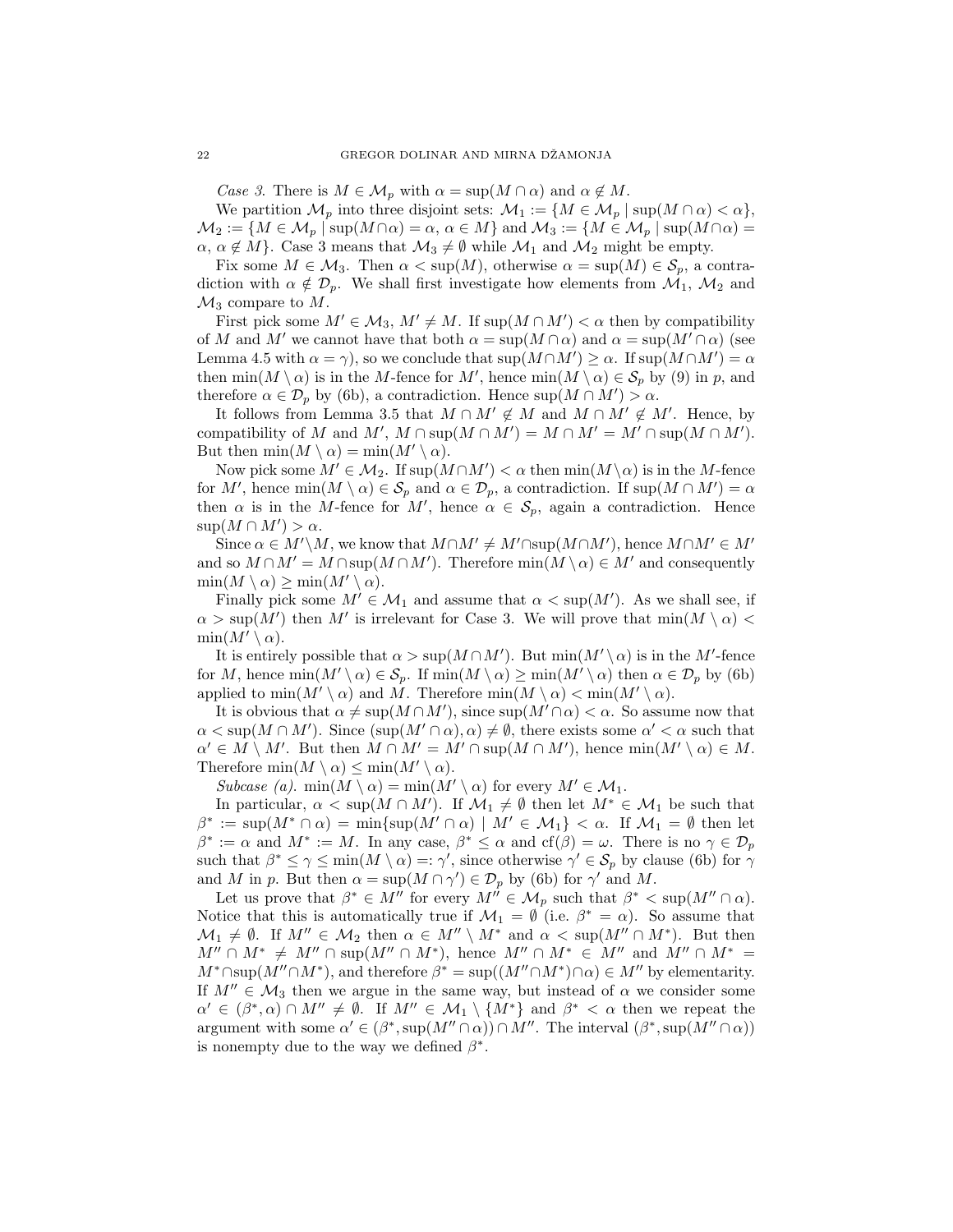Since  $cf(\beta^*) = \omega$  and  $\beta^* \in M''$  for every  $M'' \in \mathcal{M}_p$  such that  $\beta^* < \sup(M'' \cap \alpha)$ , we know that  $\beta^* = \sup(M'' \cap \beta^*)$  for every  $M'' \in \mathcal{M}_p$ . Hence there exists some  $\beta' \in (\bigcap \mathcal{M}_p) \cap \beta^*$  such that  $(\beta', \beta^*) \cap \mathcal{D}_p = \emptyset$ . Then  $(\beta', \gamma') \in M''$  for every  $M'' \in \mathcal{M}_p$ , while  $(\beta', \gamma') \cap \mathcal{D}_p = \emptyset$ .

Define  $q := (\mathcal{F}_p, \mathcal{S}_p, \mathcal{O}_p \cup \{(\beta', \alpha]\}, \mathcal{M}_p)$ . It is easily seen that q is a condition. Clauses (7) and (8) are satisfied by the choice of  $\beta'$ , while the other clauses do not matter for  $(\beta', \alpha]$ . Clearly  $q \ge p$  and  $q \in \mathcal{D}_{\alpha}^*$ .

Subcase (b).  $\min(M \setminus \alpha) < \min(M' \setminus \alpha)$  for every  $M' \in \mathcal{M}_1$ .

We can assume that  $\mathcal{M}_1 \neq \emptyset$  otherwise Subcase (a) applies. Let  $M^* \in \mathcal{M}_1$  be such that  $\beta^* := \sup(M^* \cap \alpha) = \max\{\sup(M' \cap \alpha) \mid M' \in \mathcal{M}_1\} < \alpha$ . As with Subcase (a), there is no  $\gamma \in \mathcal{D}_p$  such that  $\alpha \leq \gamma \leq \min(M \setminus \alpha)$ . There exists some  $\beta' \in [\bigcap (\mathcal{M}_2 \cup \mathcal{M}_3)] \setminus \beta^*$  such that  $(\beta', \alpha) \cap \mathcal{D}_p = \emptyset$ . Then  $(\beta', \min(M \setminus \alpha)) \in M''$ for every  $M'' \in M_2 \cup M_3$ , while  $(\beta', \min(M \setminus \alpha)] \cap M'' = \emptyset$  for every  $M'' \in M_1$ . Also  $(\beta', \min(M \setminus \alpha)] \cap \mathcal{D}_p = \emptyset$ .

Define  $q := (\mathcal{F}_p, \mathcal{S}_p, \mathcal{O}_p \cup \{(\beta', \alpha]\}, \mathcal{M}_p)$ . We have made sure that clauses (7) and (8) are satisfied by the choice of  $\beta'$ . The other clauses do not matter. Clearly  $q \geq p$  and  $q \in \mathscr{D}^*_\alpha$ .

Subcase (c). There is some  $M' \in \mathcal{M}_1$  such that  $\min(M \setminus \alpha) = \min(M' \setminus \alpha)$ , and there is some  $M'' \in \mathcal{M}_1$  such that  $\min(M \setminus \alpha) < \min(M'' \setminus \alpha)$ .

Let  $M', M'' \in \mathcal{M}_1$  be such that  $\min(M \setminus \alpha) = \min(M' \setminus \alpha)$  and  $\min(M \setminus \alpha)$  $\min(M'' \setminus \alpha)$ . We shall prove that  $\sup(M'' \cap \alpha) < \sup(M' \cap \alpha)$ . Suppose first that  $\alpha > \sup(M' \cap M'')$ . If  $\sup(M'' \cap \alpha) \geq \sup(M' \cap \alpha)$  then  $\min(M' \setminus \alpha)$  is in the M'-fence for M'', hence  $\min(M \setminus \alpha) = \min(M' \setminus \alpha) \in \mathcal{S}_p$ . But then  $\alpha \in \mathcal{D}_p$  by (6b) for M and  $\min(M \setminus \alpha)$ , a contradiction. Suppose now that  $\alpha < \sup(M' \cap M'')$ . We know that  $\min(M \setminus \alpha) \in M' \setminus M''$ . Then, by compatibility of M' and M'', we have  $M' \cap M'' \in M'$  and  $M' \cap M'' = M'' \cap \text{sup}(M' \cap M'')$ , hence by Lemma 3.5,  $\sup(M'' \cap \alpha) = \sup((M' \cap M'') \cap \alpha) < \sup(M' \cap \alpha)$ .

Let  $\beta^* := \sup(M^* \cap \alpha) = \min\{\sup(M' \cap \alpha) \mid M' \in \mathcal{M}_1, \min(M \setminus \alpha) = \min(M' \setminus \alpha)\}\$  $\{\alpha\}\}\$ and  $\beta^{**} := \sup(M^* \cap \alpha) = \max\{\sup(M'' \cap \alpha) \mid M'' \in \mathcal{M}_1, \min(M \setminus \alpha)$  $\min(M'' \setminus \alpha)$ . Then  $\beta^{**} < \beta^* < \alpha$  and, just as in Subcase (a),  $\beta^* \in \bigcap (M_2 \cup M_3)$ as well as  $\beta^* \in M'$  for every  $M' \in \mathcal{M}_1$  such that  $\min(M \setminus \alpha) = \min(M' \setminus \alpha)$ and  $\beta^* < \sup(M' \cap \alpha)$ . Subcase (a) also shows that there is no  $\gamma \in \mathcal{D}_p$  such that  $\beta^* \leq \gamma \leq \min(M \setminus \alpha) =: \gamma'.$ 

There exists  $\beta' \in [\bigcap (\mathcal{M}_2 \cup \mathcal{M}_3 \cup \{M' \in \mathcal{M}_1 \mid \min(M \setminus \alpha) = \min(M' \setminus \alpha)\})] \cap$  $[\beta^{**}, \beta^*)$  such that  $(\beta', \beta^*) \cap \mathcal{D}_p = \emptyset$ . Then  $(\beta', \gamma') \in M'$  for every  $M' \in \mathcal{M}_2 \cup M_3$ , and  $(\beta', \gamma') \in M'$  for every  $M' \in \mathcal{M}_1$  such that  $\min(M \setminus \alpha) = \min(M' \setminus \alpha)$ , while  $(\beta', \gamma') \cap M'' = \emptyset$  for every  $M'' \in \mathcal{M}_1$  such that  $\min(M \setminus \alpha) < \min(M'' \setminus \alpha)$ . At the same time,  $(\beta', \gamma') \cap \mathcal{D}_p = \emptyset$ .

Define  $q := (\mathcal{F}_p, \mathcal{S}_p, \mathcal{O}_p \cup \{(\beta', \alpha]\}, \mathcal{M}_p)$ . The choice of  $\beta'$  once again made sure that clauses (7) and (8) are satisfied. Clearly  $q \ge p$  and  $q \in \mathcal{D}_{\alpha}^*$ .

**Proposition 5.12.** C is closed in  $\omega_2$ .

*Proof.* Suppose for contradiction that  $p \in G$  is such that  $p \Vdash " \alpha \in \text{Lim}(\mathcal{C})$  but  $\alpha \notin \mathcal{C}^{\gamma}$  for some  $\alpha < \omega_2$ . Then  $\alpha \notin \mathcal{D}_p$ . Let q be the extension given by previous lemma. But then  $q \Vdash " \alpha \notin \text{Lim}(\mathcal{C})$ ", which contradicts the fact that  $p \Vdash " \alpha \in \text{Lim}(\mathcal{C})$ ".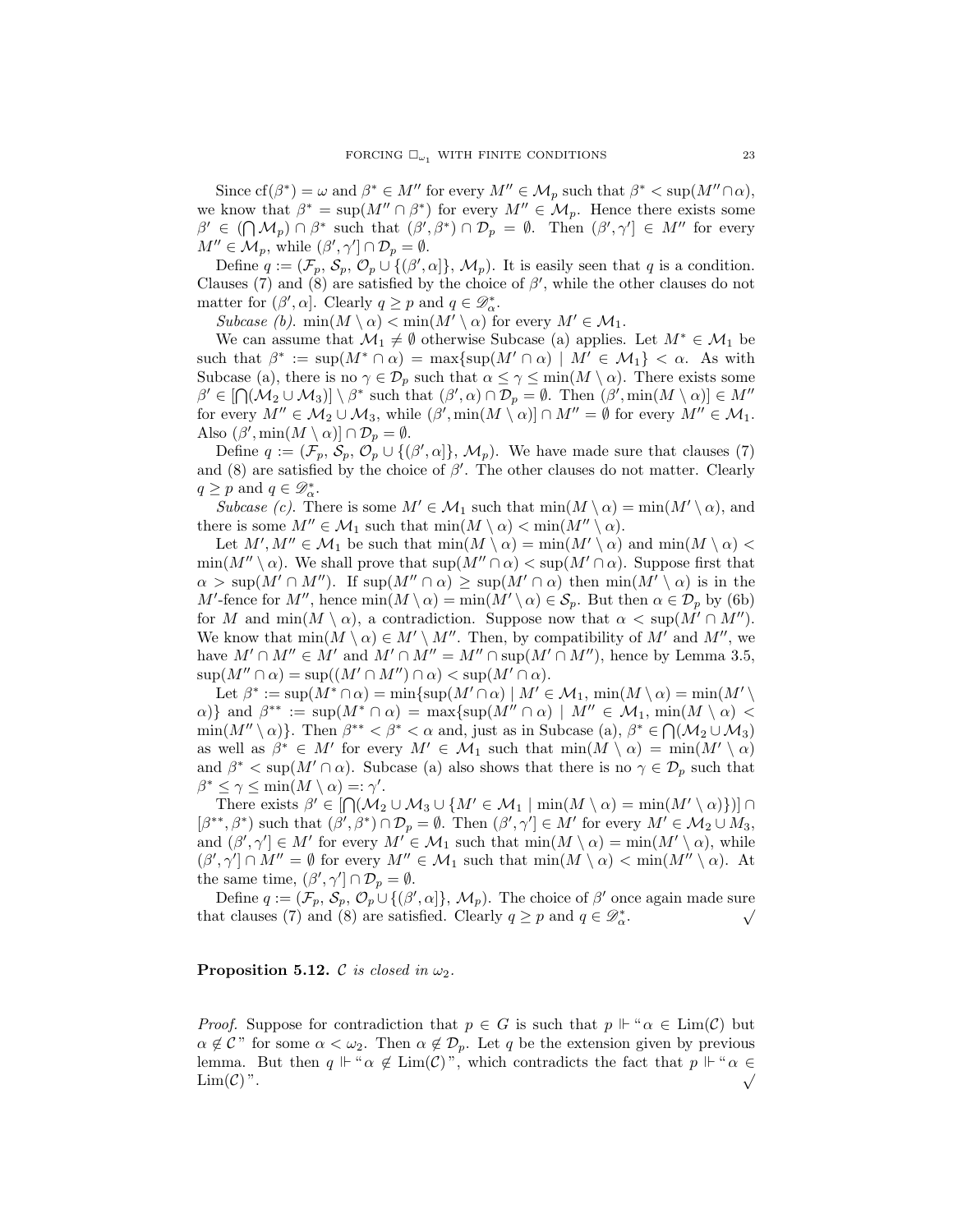Sequence  $\mathcal F$  might not be a  $\square_{\omega_1}$  sequence since we have no guarantees that its domain C is  $\lim(\omega_2) \cap \omega_2$ . But the next proposition shows that we can now extend our sequence to the whole  $\text{Lim}(\omega_2) \cap \omega_2$ .

# Proposition 5.13.  $V[G] \models \Box_{\omega_1}$ .

 $\text{cf}(\gamma_i) = \omega$ , hence  $|E_i| = |D_{\gamma_i}| = \omega$ .

*Proof.* The idea is to throw away every ordinal which is not in  $\mathcal{C}$ , effectively making C equal to  $\omega_2$ . In fact, keeping only limit points of C will suffice. Thus, let  $\mathcal{E} :=$  $\text{Lim}(\mathcal{C})\cap\omega_2$ . E is still a club of  $\omega_2$ . For every  $\alpha\in\text{Lim}(\mathcal{E})$  of cofinality  $\omega_1$  define  $D_{\alpha} := C_{\alpha} \cap \mathcal{E}$ . Since  $\mathcal{E} \cap \alpha$  is a club in  $\alpha$  for every  $\alpha \in \text{Lim}(\mathcal{E}) \cap$  of cofinality  $\omega_1$ ,  $D_{\alpha}$  is a club in  $\alpha$ . Suppose now that  $\alpha \in \text{Lim}(\mathcal{E})$  has cofinality  $\omega$ . If there is  $\beta > \alpha$ of uncountable cofinality such that  $\alpha$  is a limit point of  $D_\beta$ , let  $D_\alpha := D_\beta \cap \alpha$ . This choice does not depend on  $\beta$ , as clause (4) of Definition 4.6 is valid for  $D_{\beta}$ 's just as it was for clubs in F. Otherwise, if there is no such  $\beta$ , let  $D_{\alpha}$  be an  $\omega$ -sequence cofinal in  $\alpha$  and consisting of elements of  $\mathcal{E}$ .

Now suppose that  $\beta \in \text{Lim}(D_{\alpha})$  for some  $\beta < \alpha$ . Then  $\beta$  is a limit point of both  $\mathcal E$  and  $C_\alpha$ , and  $D_\beta = C_\beta \cap \mathcal E = C_\alpha \cap \beta \cap \mathcal E = D_\alpha \cap \beta$ . Also, if  $cf(\alpha) = \omega$  then  $|D_{\alpha}| = \omega$ . Hence,  $\langle D_{\alpha} | \alpha \in \text{Lim}(\mathcal{E}) \cap \omega_2 \rangle$  is a nontrivial coherent sequence of clubs. Let  $\{\gamma_i \mid i < \omega_2\}$  be an increasing enumeration of  $\mathcal{E}$ . For  $i \in \text{Lim}(\omega_2)$  define  $E_i := \{j \leq i \mid \gamma_j \in D_{\gamma_i}\} = \gamma^{-1}[D_{\gamma_i}].$  It is a club in i because  $\gamma$  is a continuous function. Let us prove that  $\langle E_i | i \in \text{Lim}(\omega_2) \rangle \in V[G]$  is a square sequence. If  $i < j$  and  $i \in \text{Lim}(E_j)$  then  $\gamma_i \in \text{Lim}(D_{\gamma_j})$ . Hence,  $D_{\gamma_i} = D_{\gamma_j} \cap \gamma_i$ . Therefore,  $E_i = \gamma^{-1}[D_{\gamma_i}] = \gamma^{-1}[D_{\gamma_j} \cap \gamma_i] = \gamma^{-1}[D_{\gamma_j}] \cap i = E_j \cap i$ . Also, if cf(i) =  $\omega$  then

#### **REFERENCES**

- 1. Uri Abraham and Saharon Shelah, Forcing closed unbounded sets, Journal of Symbolic Logic 48 (1983), no. 3, 643–657.
- 2. James E. Baumgartner, Leo Harrington, and Eugene Kleinberg, Adding a closed unbounded set, Journal of Symbolic Logic 41 (1976), no. 2, 481–482.
- 3. James Cummings, Matthew Foreman, and Menachem Magidor, Scales, squares and reflection, Journal of Mathematical Logic 1 (2001), no. 1, 35–98.
- 4. Alan Dow, An introduction to applications of elementary submodels to topology, Topology Proceedings 13 (1988), no. 1, 17–72.
- 5. Sy David Friedman, Forcing with finite conditions, Set Theory: Centre de Recerca Matemàtica, Barcelona 2003–04 (Joan Bagaria and Stevo Todorčević, eds.), Trends in Mathematics, Birkhäuser Verlag, Basel, 2006, pp. 285–296.
- 6. Thomas Jech, Set theory, 3rd Millennium ed., Revised and Expanded, Springer-Verlag, Berlin Heidelberg, 2003.
- 7. Ronald B. Jensen, The fine structure of the constructible hierarchy, Annals of Mathematical Logic 4 (1972), 229–308.
- 8. Winfried Just and Martin Weese, Discovering modern set theory. II: Set-theoretic tools for every mathematician, Graduate Studies in Mathematics V. 8, vol. 18, American Mathematical Society, 1997.
- 9. Piotr Koszmider, On strong chains of uncountable functions, Israel Journal of Mathematics 118 (2000), 289–315.
- 10. Kenneth Kunen, Set theory: An introduction to independence proofs, North Holland, Amsterdam, 1983.
- 11. William J. Mitchell,  $I[\omega_2]$  can be the nonstationary ideal on Cof( $\omega_1$ ), Transactions of the American Mathematical Society 361 (2009), 561–601.
- 12. Saharon Shelah, Diamonds, Transactions of the American Mathematical Society 183 (2010), 2151–2161.
- 13. Robert M. Solovay, William N. Reinhardt, and Akihiro Kanamori, Strong axioms of infinity and elementary embeddings, Annals of Mathematical Logic 13 (1978), no. 1, 73–116.